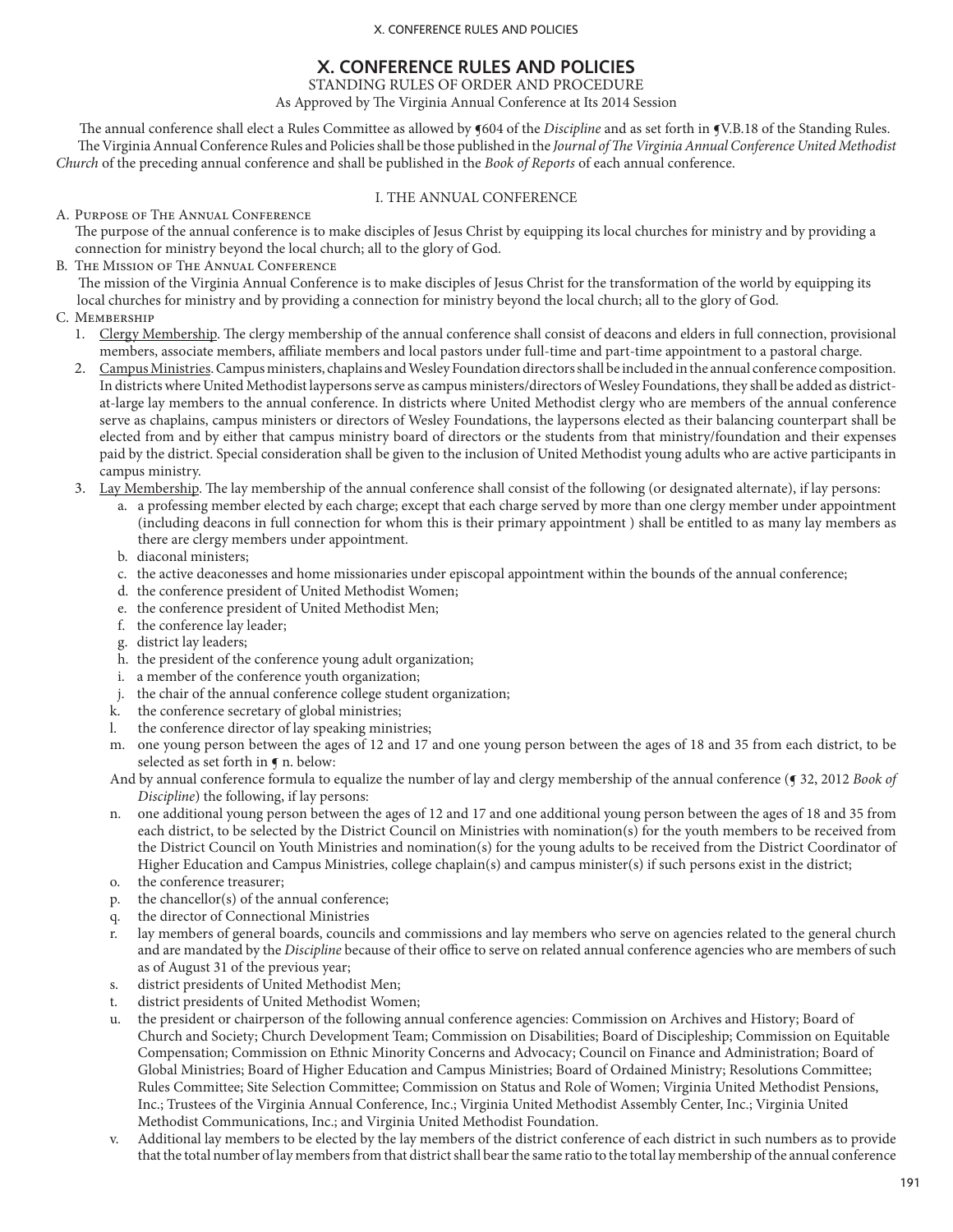as the church membership of that district bears to the total church membership of the annual conference. Each district conference shall also elect alternates to those elected under this paragraph in number to equal at least one-third of the numbers provided under this subparagraph. The computations that form the basis for the determination of the additional lay membership to be elected by each district hereunder shall be based on the various membership categories as of the adjournment of the preceding annual conference. In making these computations, a lay person shall not be counted in more than one membership position. The director of Connectional Ministries shall furnish to the Bishop by September 1 of each year the totals of each category of members together with the number of additional lay members to be elected by each district.

- w. Conference scouting coordinator.
- x. All lay members of the annual conference shall conform to the requirements for membership of the 2012 *Book of Discipline* in ¶ 602.4.
- 4. Members of Next Succeeding Annual Conference. By the adoption of Paragraphs 3. d-u, all lay persons holding the positions enumerated in those subparagraphs are elected as lay members of the next succeeding annual conference. In the event of a change in the persons holding a position in **[I.C.3.** between sessions of the annual conference, the person holding the position at the time of the next succeeding annual conference shall be the member of the annual conference.
- 5.Expenses. Expenses of attending annual conference shall be born as follows:
	- a. By the districts:
		- i. two young persons between the ages of 12 and 17;
		- ii. two young persons between the ages of 18 and 35;
		- iii. the district lay leaders;
		- iv. the district president of the United Methodist Men;
		- v. the district president of the United Methodist Women;
		- vi. additional district members at large;
	- b. By the annual conference:
		- i. the director of Connectional Ministries
		- ii. the Conference director of Lay Speaking Ministries;
		- iii. the president of the conference young adult organization;
		- iv. a member of the conference youth organization;
		- v. the conference treasurer;
		- vi. the conference chancellor(s);
		- vii. lay members of general boards, councils and commissions and lay members who serve on agencies related to the general church and are mandated by the *Discipline* because of their office to serve on related annual conference agencies who are members of such as of August 31 of the previous year;
		- viii. the chair of the annual conference college student organization;
		- ix. the chair of the Resolutions Committee
		- x. the Conference scouting coordinator
	- c. By annual conference boards or agencies:
		- i. the Conference Lay Leader
			- ii. the conference president of the United Methodist Men;
		- iii. the conference president of the United Methodist Women;
		- iv. the Conference Secretary of Global Ministries
		- v. the president or chairperson, of the following annual conference agencies: Commission on Archives and History; Board of Church and Society; Church Development Team; Commission on Disabilities; Board of Discipleship, Commission on Equitable Compensation; Commission on Ethnic Minority Concerns and Advocacy; Council on Finance and Administration; United Methodist Foundation; Board of Global Ministries; Board of Higher Education and Campus Ministries; Board of Ordained Ministry; Rules Committee; Site Selection Committee; Commission on Status and Role of Women; Virginia United Methodist Pensions; Inc., Trustees of the Virginia Annual Conference, Inc.; Virginia United Methodist Assembly Center, Inc.; and Virginia United Methodist Communications, Inc.

6. Right to Floor and Right to Vote. With the exception of provisional members, associate members and local pastors serving full-time and part-time appointments, those members of the conference listed in  $\P$  I.C.1.,2., and 3. shall be full members of the conference with the right to the floor and the right to vote. Provisional members, associate members and local pastors serving full-time and part-time appointments have the right to the floor and the right to vote on all matters except the following:

- a. Constitutional amendments.
- b. Matters of ordination, character and conference relations of clergy. These shall be the sole responsibility of clergy members in full connection.

For the election of delegates to the General and the Jurisdictional conference the following clergy are eligible to vote:

- a. Active and retired members (elders and deacons)
- b. Active and retired provisional members
- c. Active and retired associate members
- d. Part-time and full-time local pastors who

1) Have completed the educational requirements (Five Year Course of Study, equivalency for Five-Year Course of Study based on approval of the General Board of Higher Education and Campus Ministries and Virginia Conference Board of Ordained Ministry or an M. Div. from an approved seminary). Based on Judicial Council Ruling 1181, Analysis and Rationale, ¶ 8

AND

2) Have been under uninterrupted appointment for two years.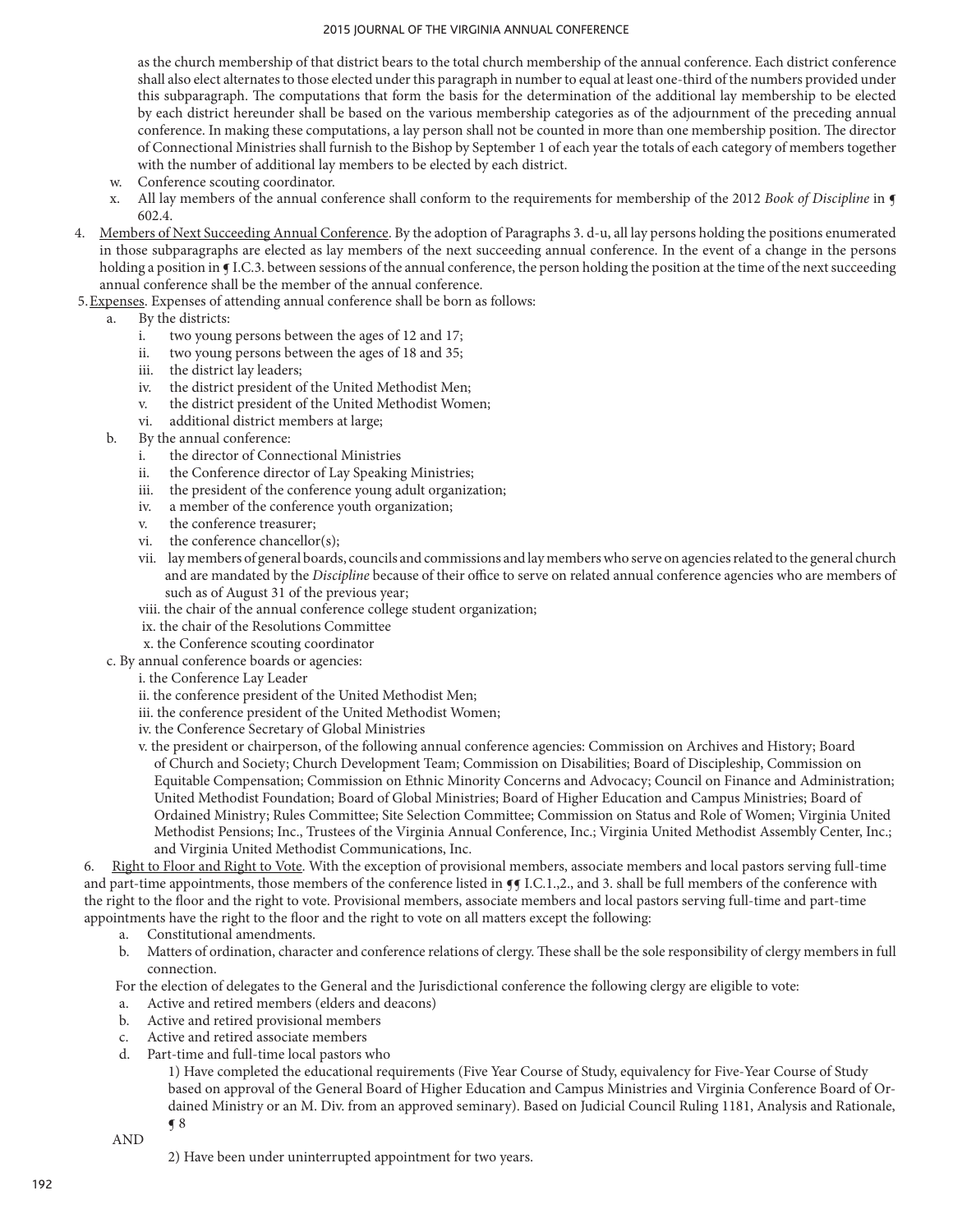Retired local pastors (including those under appointment) are NOT eligible to vote for the election of delegates (2012 *Book of Discipline* ¶ 316.6). 7. Roll of Conference. The roll of the conference shall be the official registration signed by the members of the conference.

- 8. Privilege of Floor Without Vote. The following shall be seated in the annual conference and shall be given the privilege of the floor without vote: official representatives from other denominations, especially from member churches of Churches Uniting In Christ, invited by the annual conference; missionaries regularly assigned by the General Board of Global Ministries and serving within the bounds of the annual conference; lay missionaries regularly appointed by the General Board of Global Ministries in nations other than the United States and certified lay missionaries from nations other than the United States serving within the bounds of the annual conference (quoting *2012 Book of Discipline ¶ 602.9).*
- D. Annual Conference Officials
	- 1. The Presiding Officer. The resident Bishop of the conference shall preside at all sessions of the conference but shall have the privilege of appointing a presiding officer to preside in his or her stead in the event of illness or temporary absence from the annual conference floor.
	- 2. Annual Conference Secretary. The secretary of the annual conference shall be elected quadrennially by the annual conference upon nominations arising from the floor at annual conference following each regular General Conference of The United Methodist Church. In the event a vacancy occurs between sessions of the annual conference, the Bishop, after consultation with the District Superintendents, shall appoint a person to act until the next session.
	- 3. Assistant Secretaries. The secretary shall annually nominate a sufficient number of assistant secretaries who shall be elected by the annual conference to handle properly the work of the annual conference.
	- 4. Treasurer. The annual conference Treasurer shall be nominated by the Council on Finance and Administration. He or she shall be elected by the annual conference at the first session of the annual conference following the regular General Conference. He or she shall be elected for the quadrennium or until his or her successor has been elected and qualifies. If a vacancy should occur during the quadrennium, the Council on Finance and Administration shall fill the vacancy until the next session of the annual conference.
	- 5. Statistician. The annual conference statistician shall be elected by the annual conference on nomination by the Cabinet at the annual conference following each regular General Conference of The United Methodist Church. In the event a vacancy occurs between sessions of the annual conference, the Bishop, after consultation with the District Superintendents, shall appoint a person to act until the next session of the annual conference.
	- 6. Assistant Statisticians. The annual conference statistician shall annually nominate a sufficient number of assistant statisticians who shall be elected by the annual conference for the annual conference year.
	- 7. Editor of the Annual Conference *Journal*. The annual conference secretary shall nominate annually the editor of the conference *Journal*, who shall be elected by the annual conference for the next calendar year. He or she shall be responsible for editing and printing the *Journal of the Virginia Annual Conference* and shall be amenable to the conference secretary.
	- 8. Conference Parliamentarian. The Bishop may appoint a conference parliamentarian whose duty shall be to advise and counsel concerning rules of order and procedure.
- E. Nomination and Election of Boards, Councils, Commissions, and Committees
	- 1. The Conference Leadership Discovery and Development Team: There shall be a Conference Leadership Discovery and Development Team. The team shall meet at least quarterly. The director of Connectional Ministries and the Conference Lay Leader shall serve as co-chairs. The Conference Leadership Discovery and Development Team shall consist of 18 members in addition to the co-chairs. Two members (one clergy, one lay) shall be appointed by the Bishop to ensure appropriate age, ethnic and gender representation on the Conference Leadership Discovery and Development Team. The Bishop will make replacement appointments in a manner that continues to ensure appropriate age, ethnic and gender representation and in a manner that maintains the clergy/laity balance on the Conference Leadership Discovery and Development Team. Of the remaining 16 members, eight shall be clergy and eight shall be lay. Each district of the Virginia Annual Conference shall be represented. Representatives of the Commission on the Status and Role of Women, the Commission on Disabilities and the Commission on Ethnic Minority Concerns and Advocacy shall monitor and have voice at these meetings.

 All persons shall serve terms of four years, and no person shall serve for more than four consecutive years. As terms of district representatives expire, each District Nominations Facilitation Committee will name one replacement individual to serve on the Conference Leadership Discovery and Development Team, clergy to replace lay, lay to replace clergy. In the event that a member moves from the district, resigns, or dies during his/her term, a replacement shall be selected in the manner which was applicable to the departing member, with the replacement only serving until the end of the original term.

 Each District Nominations Facilitation Committee shall designate one of its members as an alternate to its District Representative on the Conference Leadership Discovery and Development Team.

- 2. District Nominations Facilitation Committee. There shall be on each district a Nominations Facilitation Committee composed of the District Superintendent as chair; the district lay leader; president of United Methodist Men; president of United Methodist Women; a representative of United Methodist Youth; a college chaplain or a campus minister (applies only to districts with Wesley Foundation or ecumenical campus ministry programs), the district representative to the Conference Leadership Discovery and Development Team, plus one to three persons (lay and clergy) elected by the district council on ministries. The committee shall meet on the call of the chair at least twice a year between annual conference and March 1. The committee shall develop and maintain a talent bank of lay and clergy persons from the district who could be qualified nominees for the various boards and agencies of the annual conference. The committee shall prepare a profile on each person nominated and upon having a person nominated to a board or agency of the conference, will provide a copy of that profile, including address and phone number, conference boards or agencies the individual is already serving, and the person's willingness to serve, to the co-chairs of the Conference Leadership Discovery and Development Team.
- 3. Information to Be Furnished to Each District Nominations Facilitation Committee. Each board, council, commission and committee of the annual conference shall furnish to the co-chairs of the Conference Leadership Discovery and Development Team on a timely basis for the use of the District Nominations Facilitation Committees:
	- a. A summary of its responsibilities and the specific division/committee for which a vacancy exists;
	- b. A list of the gifts and talents desired;
	- c. Length of service expected;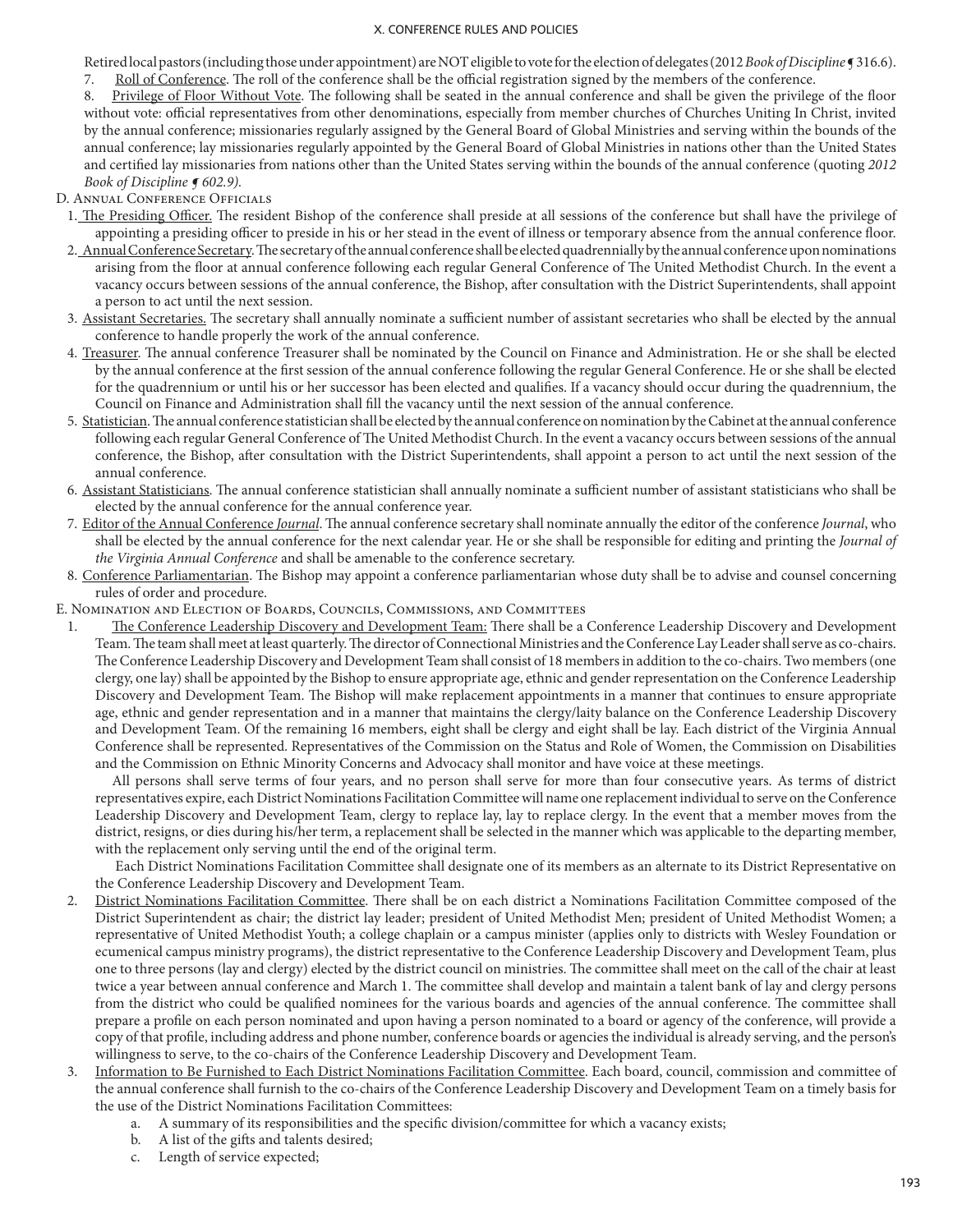- d. Demographic information about its current makeup (e.g., number of men, women, ethnic representation, district representation, etc.); and
- e. Schedule of times and locations of its meetings during the year.

It may also suggest names and profiles to the Conference Leadership Discovery and Development Team through its co-chairs.

- 4. When Conference Leadership Discovery and Development Team Should Make Nominations. The Conference Leadership Discovery and Development Team shall annually or quadrennially, as set forth by Disciplinary provision or Virginia Annual Conference Rules and Policies, nominate the membership of the boards, councils, commissions and committees of the annual conference. Nominees for boards and other agencies shall be published in the *Book of Reports*.
- 5. Removal Due to Absences. Any member of any board, council, commission or committee who is absent from two meetings of such board, council, commission or committee without excuse, or from three consecutive agency meetings for any reason, shall automatically cease to be a member of such board, council, commission or committee. The secretary of each board, council, commission or committee shall notify the co-chairs of the Conference Leadership Discovery and Development Team of vacancies. Any vacancy shall be filled by action of the board, council, commission or committee until the next annual conference session, at which time the annual conference shall fill the vacancy.
- 6. Request at Annual Charge Conferences for Names to be Given to District Nominations Facilitation Committee. At each annual charge conference the elder presiding at the charge conference shall ask if the Lay Leadership Committee has any names to recommend for conference boards, councils, commissions or committees. Such names shall be given to the district Nominations Facilitation Committee.
- 7. Multicultural Inclusiveness. The Conference Leadership Discovery and Development Team shall strive to insure multicultural inclusiveness.
- 8. Normal Term Of Service Is Four Years. Unless otherwise specified in these rules or in the *Book of Discipline*, a person elected to a board, council, commission or committee of the annual conference is elected for a four-year term of service and is eligible for re-election to an additional four-year term. However, if one is first elected to fill an unexpired term of two years or less, that person is eligible for re-election to two full terms. A person completing two consecutive full terms is eligible for re-election to that agency after an interim of one year. In the case of a board or agency with an eight-year term, members elected to fill unexpired terms of three years or less shall be eligible for re-election to one full term of eight years. Program boards and agencies other than the Board of Ordained Ministry may co-opt specific persons for specific projects for short periods of time as consultants, without vote. Any combination of continuous service as either a regular or co-opted member shall count on the eight-year time limit for consecutive service. The term of office of members of conference boards and agencies shall begin with the adjournment of the Annual Conference at which said members are elected and shall extend until their successors are elected.
- 9. Members of general boards or agencies shall be members ex-officio of the corresponding conference board or agency.
- 10. Nomination or Election to Only One Board, Council, Commission or Standing Committee with Limited Exceptions. No person is eligible for nomination, election or interim appointment to more than one board, council, commission or standing committee, except where permitted by the *Discipline* and/or conference structure.
- 11. District Superintendent Not Eligible to be Chairperson or President of Board, Council, Commission, or Standing Committee. No District Superintendent shall be eligible to serve as a chairperson or president of any board, council, commission or committee of the annual conference. The Bishop may appoint a representative of the Cabinet to any board, council, commission or committee which is not program-related of which a member of the Cabinet is not already an elected member. The appointment of District Superintendents to boards, councils, commissions or committees which are program related shall be made annually.
- 12. Officers of Quadrennially Elected Boards, Councils, Commissions or Committees. Officers of boards, councils, commissions, and committees whose members are required to be elected quadrennially shall be elected by the representative agency at the session of the annual conference at which new members are elected or within 90 days after adjournment. Nominations shall come from a nominating committee appointed by the outgoing president of the agency and/or from the floor. The organizational or first meeting of each agency shall be convened by a person designated by the Bishop.
- 13. Officers of Other Boards, Councils, Commissions and Committees. Officers of other boards, councils, commissions and committees shall be elected by the representative agency at the agency's last regular meeting prior to each annual conference. Nominations shall come from a nominating committee appointed by the outgoing president of the agency and/or from the floor.
- 14. Resolutions Committee. There shall be a Resolutions Committee of five persons elected annually by the annual conference upon nomination by the Conference Leadership Discovery and Development Team.
- 15. Tellers. For those sessions of the annual conference where there is no election of delegates to General Conference and the jurisdictional conference, the Conference Leadership Discovery and Development Team shall appoint a chief teller, who shall be ineligible to serve again for a quadrennium. It shall additionally appoint a team of tellers composed of two persons, one clergy and one lay, from each district. Each time a count vote is called for in the annual conference session, the chief teller shall have the tellers ready to count the vote, having previously trained them to accurately and efficiently perform their duties.

## II. REPORTS, RESOLUTIONS AND PROPOSALS

# A. Reports

- 1. Submission of Annual Reports and Mailing of Book of Reports. Agencies shall submit annual reports to the designated person before the date set annually by the Common Table for Church Vitality. The director of Connectional Ministries shall mail the *Book of Reports* to each clergy and lay member of annual conference at least 30 days before the opening session of annual conference, printing and mailing at conference expense.
- 2. Reporting At Annual Conference. For reports printed in the *Book of Reports*, verbal introductions shall not exceed one minute, and there shall be no further reading of recommendations or resolutions, unless requested for clarification or requested by a majority vote of the annual conference.
- 3. Amendments to be Submitted in Writing. Persons proposing amendments to any report must submit them in writing to the secretary upon presentation to the annual conference.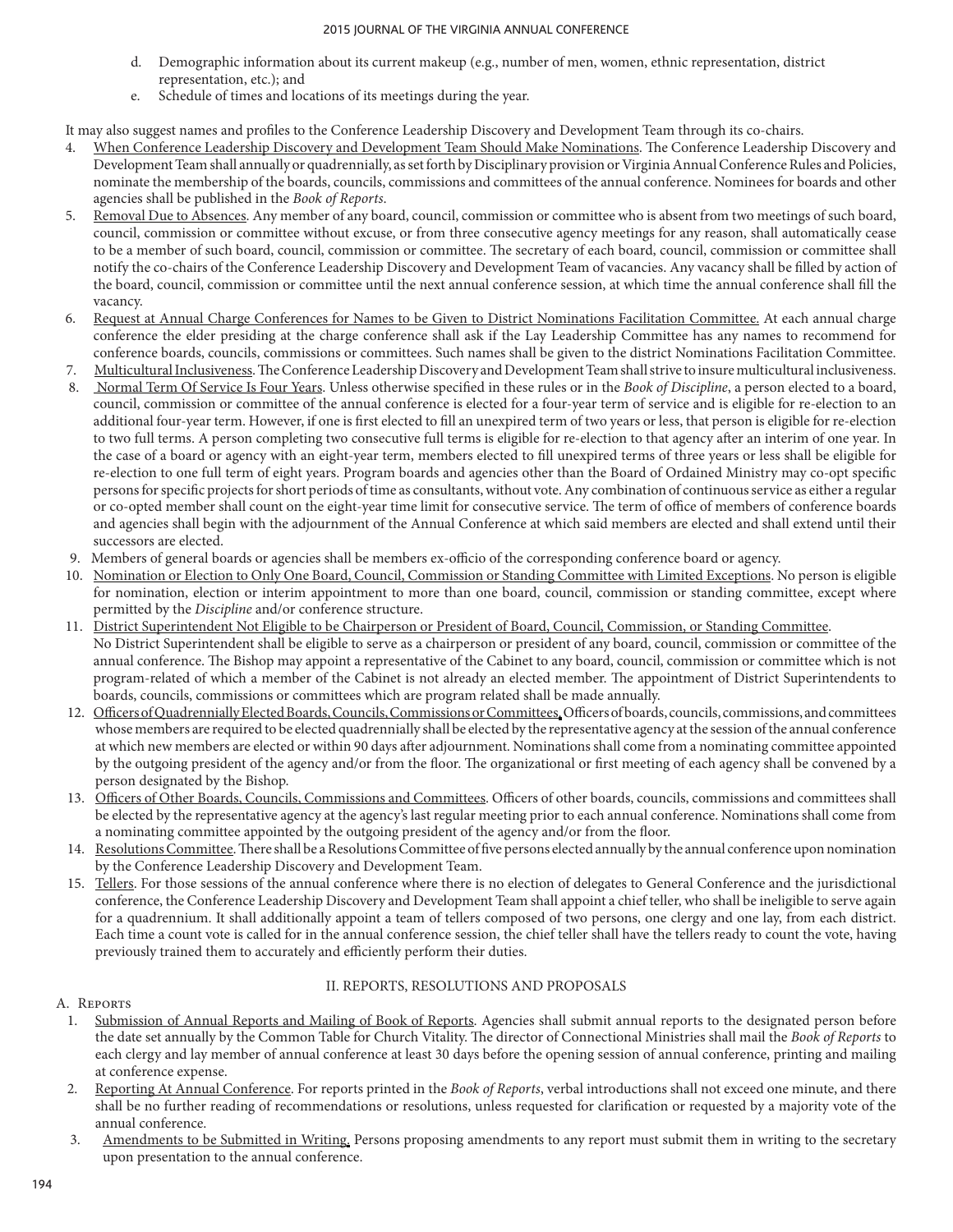- 4. Submission of New Reports, Changes or Additions to Printed Report. Persons proposing new reports, changes or additions to the printed report of an agency in the *Book of Reports* must submit them in writing for delivery to members of the annual conference at the opening session, but not to be considered by the annual conference before the morning session of the second day of annual conference.
- 5. Presiding Officer of Agency giving Report has Privilege of Floor, without Vote, for that Report. When the annual conference has before it the report of any agency, or a matter concerning any agency, the presiding officer of that group, if not a member of the conference, shall have the privilege of the floor, without vote, for that report.
- B. Resolutions
	- 1. Resolutions. Resolutions to be presented to the annual conference shall be submitted to the director of Connectional Ministries by the due date for the publication of the *Book of Reports.* The author or originating agency must be identified if other than the submitter(s) of the resolution; submitter(s) must be a member of the annual conference.
	- 2. Urgent Resolutions. Urgent resolutions regarding circumstances arising after the due date for publication of the *Book of Reports* shall be submitted at least 14 days prior to the opening session of annual conference to the director of Connectional Ministries to be considered emergency resolutions and, if so considered, are to be distributed via all conference e-mail groups and provided in writing to the members of the annual conference at the time of registration.
	- 3. Referring Resolutions, Response of Agency, Addressing and Voting on Resolutions. The director of Connectional Ministries shall refer resolutions related to the work of an annual conference agency to that agency for consideration and report at annual conference with that agency's scheduled report, or such other appropriate time as may be determined by the presiding officer or by the vote of the annual conference. The chair of such agency shall have a maximum of two minutes to present the recommendation of the agency to annual conference. The member of annual conference who has signed the resolution shall have a maximum of three minutes to address the resolution. The resolution shall then be subject to floor debate and action. Two speeches for concurrence and two speeches for non-concurrence shall be permitted with a time limit for each speaker of two minutes. If an outside expert is present and desires to speak, the bishop is the only authorized entity to grant permission with a suspension of the rules. The expert shall be considered as one of two speakers in concurrence or non-concurrence of the resolution. Once a member has spoken, the member may not speak again in consideration of the said resolution, unless speaking to an amendment. Voting on resolutions will be on the resolution itself, not on a recommendation of concurrence or non-concurrence by the agency. After floor debate the chair of the conference agency shall have a maximum of two minutes to address the annual conference immediately prior to vote on a resolution. In the event the director of Connectional Ministries has not referred a resolution to another agency for consideration, it shall be referred to the Resolutions Committee.
	- 4. Annual Conference Will Vote on the Action to be Taken in the Resolution. Persons proposing resolutions may submit documentation, rationale and support with the resolution, but the annual conference will vote only on the resolution, so that the "whereas" or preamble language of a resolution will not become part of the conference minutes or quoted in recitals of conference action.
- C. Proposals Requiring Publication of Materials
- Proposed annual conference action that includes publication or dissemination of information in the *Virginia Advocate* or other media shall be referred to the Print Media Committee of Virginia United Methodist Communications, Inc., for its consideration and report on the proposed action, including the financial consequences, prior to conference action. The committee may act through its chairperson, the *Advocate* editor, or other representatives to make its report and recommendation.
- D. Proposals Requiring Funding

Proposals or amendments which may require expenditure of funds, which have not been considered by the Council on Finance and Administration (CFA), shall be referred to CFA for its consideration and recommendation prior to final annual conference action.

E. Consent Agenda

Agenda items and reports not requiring action by the Annual Conference other than a vote to receive said items for publication in the *Journal* shall be placed on a Consent Agenda. For any item or report to be eligible for placement on the Consent Agenda, it must have been distributed in the pre-Conference materials. Determination of items to be placed on the Consent Agenda shall be made annually by the Bishop in consultation with the Consent Agenda Committee. This committee shall be composed of the Conference Secretary, the Conference Lay Leader, the Chair of the Conference Rules Committee and the director of Connectional Ministries. An individual item may be removed from the Consent Agenda at the request of no less than 30 members of the annual conference. The process for making that request will be determined by the Consent Agenda Committee, and the deadline for such requests will not be prior to 10 minutes after the call to order of the annual conference session. The Consent Agenda will be made available electronically one week prior to the annual conference. When an individual item has been removed from the Consent Agenda, it shall be placed into the regular agenda.

F. Proposals Requiring Addition to Agenda

During the first business session of annual conference, the agenda shall include time to introduce items in addition to the printed agenda. Any such items not referred to conference agencies under the preceding paragraphs shall be referred to the Rules Committee for its consideration and recommendation prior to adjournment of annual conference.

## III. ELECTION OF DELEGATES TO GENERAL CONFERENCE AND THE JURISDICTIONAL CONFERENCE

A. An Inclusive Church

We are an inclusive church. We desire to have a delegation that will capably represent the annual conference. The delegation should be representative of the annual conference considering such factors as sex, age, race, disability, ethnic background, economic conditions and geographical locations.

B. Election Procedures

Clergy and lay delegates to General Conference and the jurisdictional conference shall be elected in a fair and open process at the session of the annual conference held not more than two years preceding the session of General Conference.

- 1. Special Sessions. Clergy and lay delegates elected to the preceding General Conference and the jurisdictional conference shall be the delegates to special sessions of the respective conferences.
- 2. Number of Delegates. The number of clergy and lay delegates to the General Conference and the jurisdictional conference shall be that number of delegates to such conferences respectively as furnished by the secretary of the General Conference.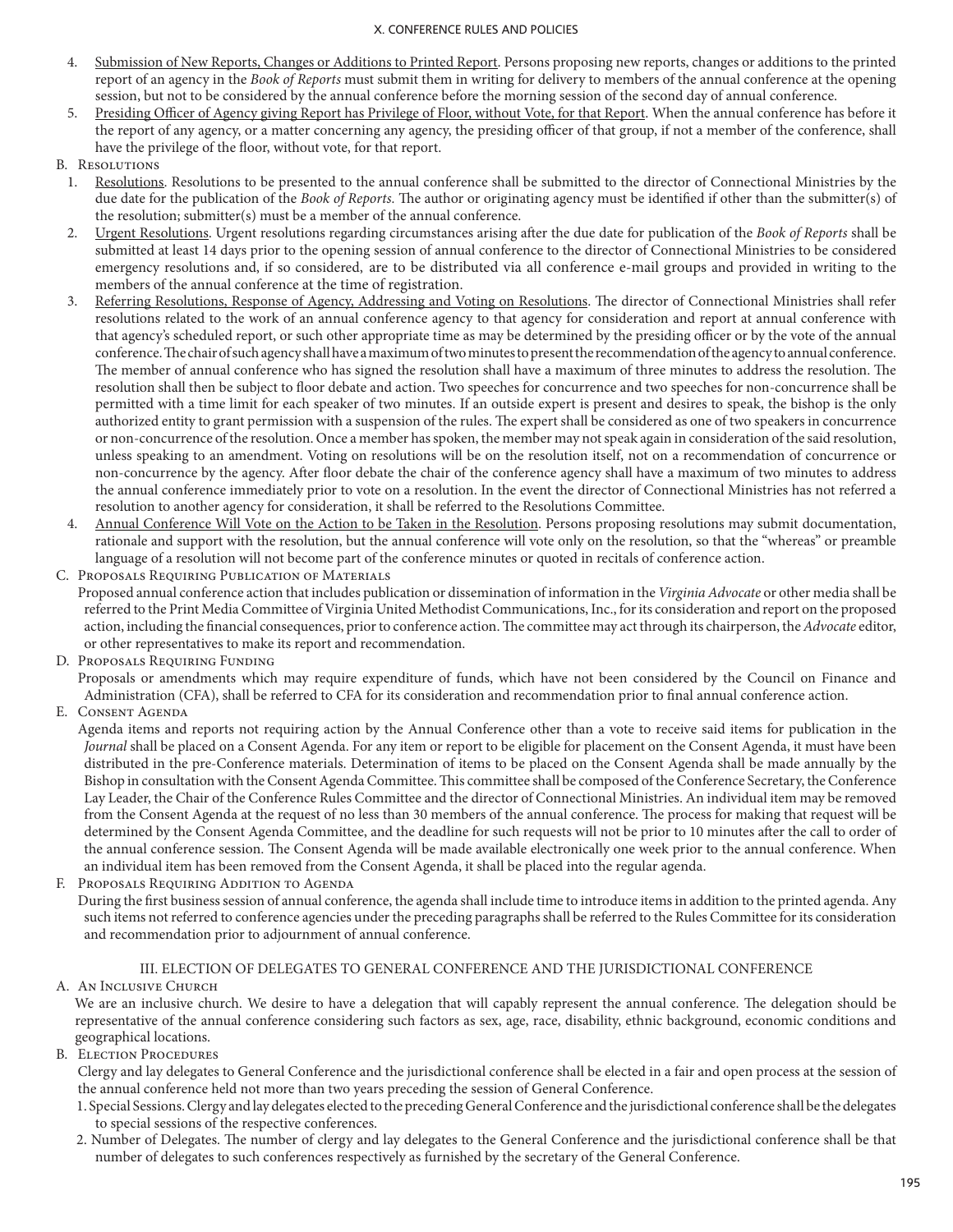- 3. Election of General Conference and jurisdictional conference Delegates. The number of General Conference delegates authorized by the secretary of the General Conference shall be first elected, followed by balloting on the authorized number of the jurisdictional conference delegates who shall be reserves to General Conference in the order of their election. After the authorized numbers of the jurisdictional conference delegates have been elected, 10 clergy and 10 lay reserve delegates to the jurisdictional conference shall be elected on a single ballot with the 10 persons receiving the greatest number of votes in each category being elected in the order of the number of votes received.
- 4. Speeches/Printed Materials. No speeches may be made or printed materials distributed at the site of the Annual Conference on behalf of any nominee or write-in candidate.
- 5. Nominee Participation. Nothing herein shall prevent any nominee or write-in candidates from
	- a. appearing at the podium or floor microphone for the purpose of conducting Conference business.
	- b. fully participating in activities of the Conference including the debate over budgets, proposals or resolutions pending before the Conference. This shall include the right to bring petitions, amendments or resolutions to the Conference and encourage votes for or against the same.
	- c. conducting one-on-one conversations about the election of delegates to the General Conference and the jurisdictional conference including how that nominee or write-in candidate proposes to represent the Conference at such events. Nominees are reminded to respect the need of the Conference to conduct business and are asked to take such conversations off the floor of the Conference.
	- C. Clergy Nominations
	- 1. Eligibility
		- a. To be nominated. All clergy members in full connection are eligible to be nominated (2012 Book of Discipline ¶35), except as provided in 2012 Book of Discipline ¶355.7.
		- b. To vote
			- i. The following clergy are eligible to vote:
				- a) Active and retired members (elders and deacons)
				- b) Active and retired provisional members
				- c) Active and retired associate members
				- d) Part-time and full-time local pastors who
					- 1) Have completed the educational requirements (Five-Year Course of Study, equivalency for Five-Year Course of Study based on approval of the General Board of Higher Education and Campus Ministries and Virginia Conference Board of Ordained Ministry or an M.Div. from an approved seminary). Based on Judicial Council Ruling 1181, Analysis and Rationale, Paragraph 8
						- AND
					- 2) Have been under uninterrupted appointment for two years.

ii. Retired local pastors (including those under appointment) are NOT eligible to vote (2012 Book of Discipline, ¶316.6).

- 2. Nomination Process.
	- a. All eligible clergy have the opportunity to serve as delegates to General Conference and jurisdictional conference. Clergy persons desiring nomination/election as delegates to General and jurisdictional must follow the process outlined below. No exceptions to the process, including deadline dates, will be granted except as mandated by changes in *The Book of Discipline* of The United Methodist Church and/or the Annual Conference in changing these rules.

Those who consent to or desire nomination are asked to commit to the following expectations:

- 1) Pray for God's guidance in decision-making;
- 2) Commit the time needed to read and study the issues;
- 3) Attend the meetings of the Virginia Conference delegations;
- 4) Attend both General Conference and jurisdictional conference.

Each clergy nomination shall be submitted on a clergy nomination form. Clergy nomination forms will be posted on the conference web site in January preceding the Annual Conference session of delegate elections. The form shall include the names of at least two clergy who are eligible to vote who are making the nomination. Alternatively, any clergy who desires nomination must complete a clergy nomination form. All nominations shall include the nominee's name, picture not to exceed 1 1/2" by 2 1/2", address, phone number, e-mail address if available, church, district and a personal statement no to exceed 150 words in which may be indicated the nominee's experience, qualifications and reasons for wanting to serve. The completed nomination form or facsimile thereof must be returned to the director of Connectional Ministries no later than March 1 preceding the Annual Conference session of delegate elections. The deadline is non-negotiable.

- b. Clergy Nomination Review Committee. The committee shall be composed of two persons appointed by the bishop plus one clergy member of the Rules Committee designated by that committee. The committee shall review and compile all nomination forms alphabetically according to the last name of the nominee. This clergy nomination booklet will be available on the conference web site. Printed copies will be available at cost from the office of the director of Connectional Ministries. An alphabetical listing will be included in the clergy *Book of Reports* packet.
- D. Lay Nominations From Districts and Agencies
	- 1. Lay Nominations. Nominations for lay delegates to General Conference and the jurisdictional conference shall be made by the lay members of the district conference of each district from names submitted by the District Council on Ministries and/or from names of all persons given by any member of The United Methodist Churches of the district to the District Superintendent. These names shall be submitted by the superintendent to the District Conference. Additional nominations at the district conference may be made from the floor, provided that no nomination may be made without the agreement of the nominee to serve if elected. In the event of a tie for the final nominee(s), the nominee(s) shall be selected by lot.
	- 2. Number of Persons to be Nominated. Each district may nominate up to one person for each 2,000 members of The United Methodist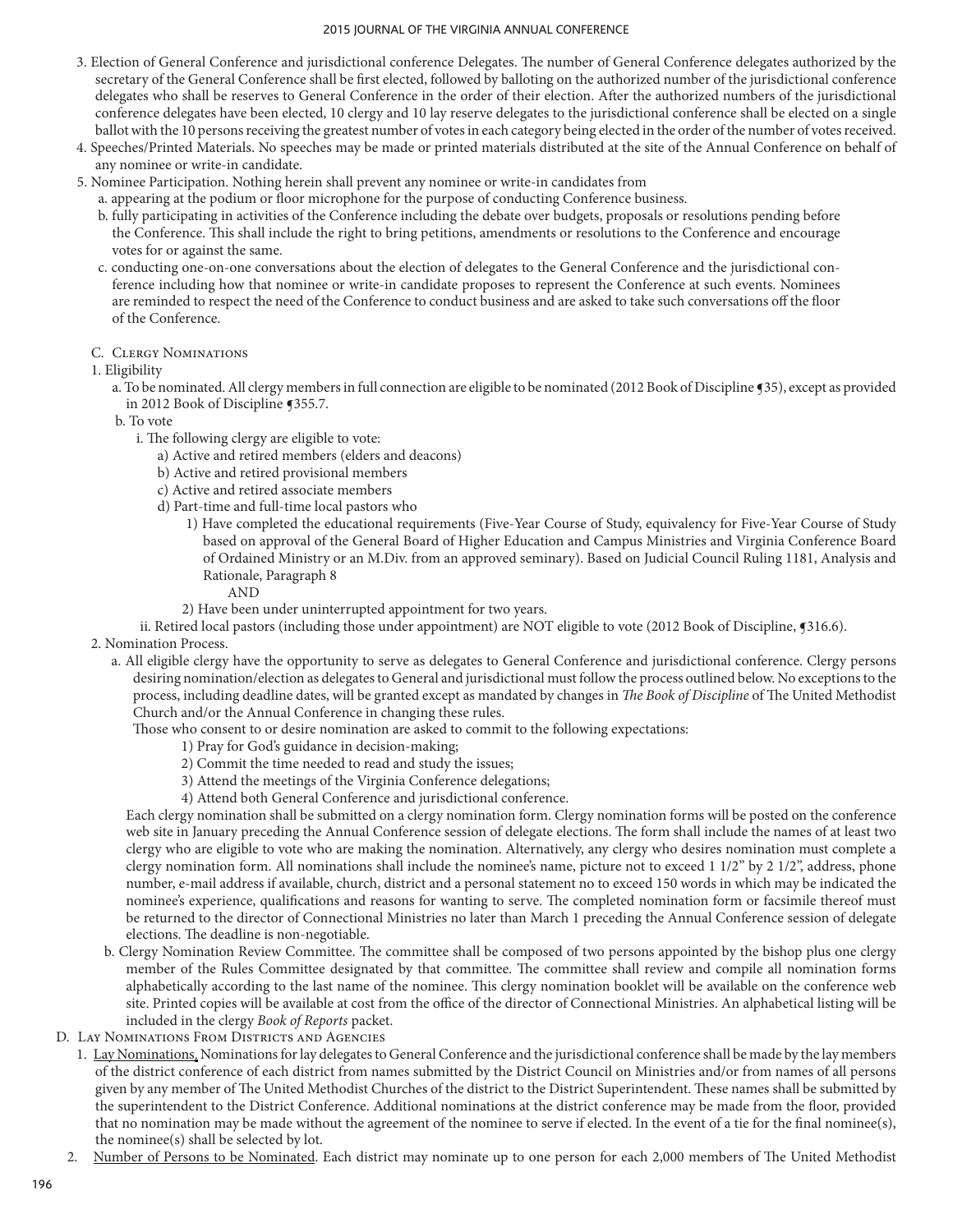Church or major fraction thereof in that district, based upon figures reported at the preceding annual conference. District nominees need not be from the district which nominates them.

- 3. Agency Nominations. The lay members of the following agencies of the annual conference may also nominate one additional lay delegate: Board of Church and Society; Commission on Disabilities; Board of Discipleship; Commission on Ethnic Minority Concerns and Advocacy; Council on Finance and Administration; Board of Global Ministries; Board of Higher Education and Campus Ministries; Board of Laity; Commission on the Status and Role of Women; United Methodist Men; United Methodist Women; Virginia United Methodist Communications, Inc.; and Virginia United Methodist Pensions, Inc. In addition to the aforementioned nominees, the Conference Council on Youth Ministries and the Virginia United Methodist Student Movement each may nominate one delegate.
- 4. Church Membership. All nominees shall have been professing members of The United Methodist Church for at least two years preceding their nomination and must be members of churches in the Virginia Annual Conference and shall have been active participants in The United Methodist Church for at least four years preceding their election. They also must be active members within The United Methodist Church at the time of holding General Conference and jurisdictional conference. The four year participation and two year membership requirements may be waived for young persons under 25 years of age. Such persons must be members of The United Methodist Church and active participants at the time of election.
- 5. Nomination Forms. All nominations shall include the nominee's name, picture not to exceed 1½" x 2½", address, phone number, e-mail address if available, church, district and a personal statement not to exceed 150 words in which the nominee may indicate his or her experience, qualifications and reasons for wanting to serve. The nominations shall be on a form or facsimile thereof furnished by the director of Connectional Ministries. It is recommended that the nomination forms for persons to be voted upon by the district conference be circulated to the members of the district conference in advance of the district conference at which voting is to take place.
- E. Conference Committee on Lay Delegate Nominations
- 1. Membership. The committee shall be composed of two persons appointed by the Bishop plus one member of the Rules Committee designated by that committee.
- 2. Function. Each District Superintendent shall by January 15 of the year of election submit to this committee in care of the director of Connectional Ministries completed forms for all nominees from the district. The committee shall then forward a list of all nominees to the agencies named in ¶ III.D.3. Each agency of the annual conference shall be responsible for forwarding to the committee any completed nomination form no later than March 1. The committee shall review and compile all nomination forms alphabetically according to the last name of the nominee. This lay nomination booklet will be made available on the conference website. Printed copies will be available at cost from the office of the director of Connectional Ministries. An alphabetical listing will be included in the *Book of Reports.*
- 3. List of Nominees. The lay nominees shall be those persons named on the nomination forms and contained in the materials furnished to each lay member of the annual conference. No additional nominations may be made from the floor, though lay members may cast write-in ballots for persons not included in the list of nominations.
- F. Balloting Procedures
	- 1. Ballots Shall be Counted Electronically. The Rules Committee shall determine the electronic equipment and procedures to be used and shall do so in consultation with the chief lay and clergy tellers. On the first ballot lay and clergy members may cast write-in votes for those eligible for election by using a paper ballot.
	- 2. Valid Ballots. To be valid, a ballot:
		- (a) must be cast on the ballot bearing the number designated by the presiding officer for that particular ballot; and
		- (b) must be voted for the number of delegates to be elected on that ballot, no more and no less.
	- 3. Voting Area. The presiding officer shall designate the area of the annual conference floor in which clergy and lay members shall be seated during the balloting. Ballots shall be cast from only those present and seated within the voting area of the annual conference and displaying the proper credentials.
	- 4. Ballot Reporting. After a ballot has been counted, the chief teller, either clergy or lay, shall furnish a written report to the Bishop which shall contain (a) number of ballots cast; (b) number of ballots not valid; (c) number of ballots counted; (d) number of ballots necessary to elect; and (e) list of names of persons voted for, including the number of votes received by each, beginning with the largest number of votes.
	- 5. Majority Required for Election. On every ballot, a majority of the valid votes cast shall be necessary for the election of a delegate, except on the ballot to elect reserve delegates to the jurisdictional conference.
	- 6. Reading or Distributing Names. On the first ballot for General Conference, the presiding officer shall read or distribute all names receiving votes with the number of votes cast for each. After the first ballot, the names of three times the number of General Conference delegates remaining to be elected shall be read or distributed, according to the highest number of votes received. In the event of a tie between two or more nominees for the last available position on the General or jurisdictional delegation, a run-off election will be ordered by the bishop to select the person to fill that position. Only the names of those in the run-off are open for votes. The names will be read in order of their election. The person with the highest number of votes cast will be seated with the appropriate delegation. When all General Conference delegates have been elected, the same procedure shall be followed for jurisdictional conference delegates.
- 7. Handling of Ballots after Counting and Recording. Upon completion of the counting and recording of a ballot, the chief teller shall seal the ballot results and deliver them to the annual conference secretary. The annual conference secretary shall retain all ballot results until the adjournment of the annual conference after which they shall be destroyed.
- G. Tellers
	- 1. Appointment of Chief Tellers, Assistant Chief Tellers, and Tellers. The Conference Leadership Discovery and Development Team shall appoint a chief teller and an assistant chief teller for the clergy tellers and a chief teller and an assistant chief teller for the lay tellers. The chief tellers shall not be eligible to serve in the year of the next election of delegates to General Conference and jurisdictional conference. The Conference Leadership Discovery and Development Team shall additionally appoint four (4) clergy and four (4) lay members of the annual conference from each district to form a pool of tellers from which as many teams shall be formed as the chief tellers deem advisable. One member of each team shall be designated as the captain for that team.
	- 2. Expenses for Balloting. All expenses incident to the balloting for and election of delegates to General Conference and the jurisdictional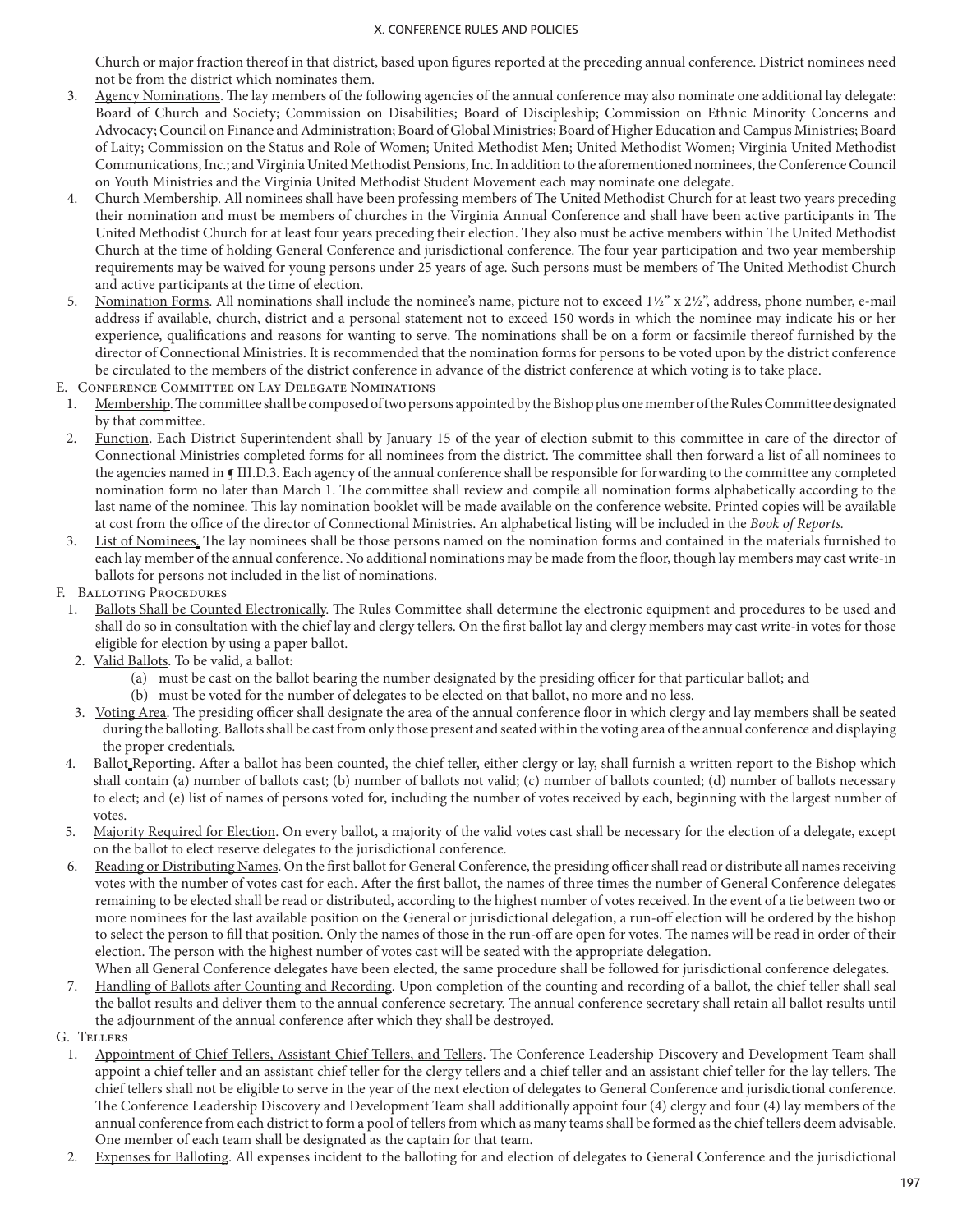conference shall be borne by the annual conference.

H. Expenses of Clergy and Lay Alternates

The expenses of two clergy and two lay alternates to General Conference and to the jurisdictional conference shall be borne by the annual conference. Such expense allowances shall not exceed the expense allowances, per diem and travel, as are paid to the regular delegates.

I. DELEGATES UNDER THE AGE OF 18

When a General Conference or jurisdictional conference delegate will be under the age of 18 at the time of General Conference and/or jurisdictional conference, the Virginia Conference Child Protection Policy will be observed for this person. The leader of the General Conference Delegation will be responsible for implementation of the Child Protection Policy.

### IV. NOMINATIONS FOR EPISCOPAL ELECTION

 At the annual conference immediately preceding the jurisdictional conference, nominations for the office of Bishop may be made by submitting the name of an elder and a biographical sketch of not more than 100 words to the secretary of the conference signed by not fewer than 50 members of the annual conference. To be eligible for nomination the person must not have attained his or her 68th birthday prior to the first day of the month in which the jurisdictional conference is held. Nominations shall cease at the close of the afternoon session of the first day of the annual conference.

 The conference secretary shall cause copies of each sketch to be prepared and distributed to the members of the annual conference. Ballots shall be prepared containing the name of each nominee and, beside each name, a square followed by the word "yes." The ballots shall be distributed to the members of the annual conference immediately before they are to be cast. A member of the annual conference may vote for one or more nominees, but not more than the number of episcopal vacancies to be filled, or may choose not to vote for any of the nominees. To be nominated to the jurisdictional conference, a nominee must receive an affirmative vote of not less than 60 percent of the total ballots cast.

## V. ANNUAL CONFERENCE PROGRAM BOARDS AND AGENCIES

- A. Annual Conference Program Boards and Agencies The following are defined as program boards and agencies: The Board of Church and Society, the Church Development Team, the Board of Discipleship, the Board of Global Ministries, the Board of Higher Education and Campus Ministries and the Board of Laity. Each board and agency shall meet at least annually.
	- 1. Membership. All program board and agency members shall be elected for a four-year term by the annual conference. So far as possible, board membership shall be composed of an equal number of clergy and laity. No elected member may serve more than eight consecutive years except as authorized by the *Discipline* or in ¶ I.E.8 of the Virginia Annual Conference Rules and Policies. The bishop shall annually appoint for one year terms at least one District Superintendent to each board, agency or commission. Except for the Board of Ordained Ministry, the presiding bishop and the director of Connectional Ministries are members of all boards, agencies and commissions with vote unless otherwise provided for by the *Book of Discipline*.
	- 2. Organization. The boards shall organize in the several divisions or equivalent structure listed below to carry out their respective functions. Each member of a board shall serve on one division or equivalent structure. There shall be an executive committee of each board whose duties and responsibilities shall be determined by the board. A board may develop such additional structure, including the election of division members-at-large, as it deems necessary to discharge its assigned responsibilities, provided, however, that where additional funding is required for such structure, prior approval of the Common Table for Church Vitality shall be obtained by the board. Division members-at-large are not members of the board.
	- 3. Function. The conference boards will provide consultative services and resources to the local church, the District Councils on Ministries, the annual conference and the Common Table for Church Vitality. Each board will make program recommendations to the Common Table for Church Vitality, will be responsible for the essential functions of the area of concern assigned by the Common Table for Church Vitality, or by the *Book of Discipline,* and will be related to the objectives and scope of work set forth by its General Board. Each board is amenable to the Common Table for Church Vitality.
	- 4. Responsibilities.
		- a. Church and Society. The Board of Church and Society, in cooperation with the General Board of Church and Society and the Common Table for Church Vitality, shall develop programs on Christian social concern within the bounds of the annual conference. To discharge its responsibilities it shall divide its membership into committees, which so far as practical shall be patterned after the divisions of the General Board of Church and Society. The total membership shall be 20 (10 lay and 10 clergy).
		- b. Church Development Team. There shall be a Church Development Team dedicated to working on strategies for and implementation of church development and new faith communities in the annual conference. This team/board will consist of a minimum of 12 and up to 16 persons: six nominated by the bishop and Cabinet, six nominated by the Conference Leadership Discovery and Development Team, and up to four additional persons who may be co-opted by the team for expertise and diversity. The membership of this team will be placed in four classes to ensure continuity. The team is amenable to the Common Table for Church Vitality.
		- c. Discipleship. The Board of Discipleship in cooperation with the General Board of Discipleship and the Common Table for Church Vitality shall create partnerships by providing a network of experience, knowledge and coaching through intentional connection to enhance or create effective disciple making processes. These partnerships are created by: (1) coaching at local levels and pulling in identified district and conference resources as needed, (2) training at district or regional levels, (3) drawing on best practices gathered locally, jurisdictionally, nationally and globally, (4) connecting mentor/resource churches with those who request assistance and information, (5) organizing in regional teams, and (6) raising vision, visibility and possibility during Annual Conference sessions and inviting people to connect with a congregational coach. The Board of Discipleship shall consist of a directing board to set the vision for disciple-making ministries in the annual conference and to support research on best practices, gathered and distributed by a Conference Awareness Team at events and through all other forms of communication.
			- The Directing Board will consist of the following ten (10) members: three officers (chair, vice-chair, and secretary) to be elected by the Annual Conference, the chair of the Best Practices Group, the chair of the Connecting Group, and five (5)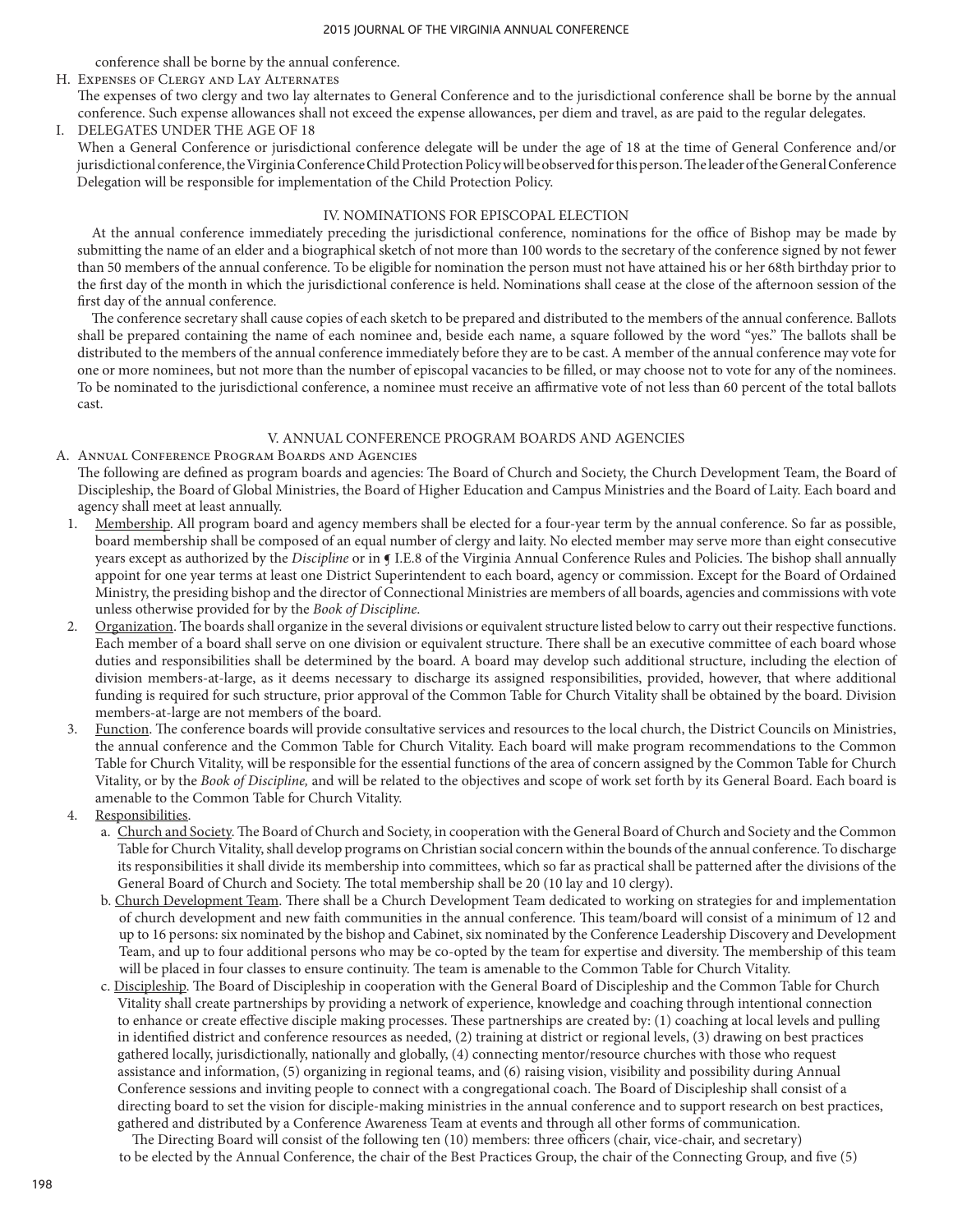Regional Network Leads. In addition, the Bishops' Foundation will be represented by one person with voice but no vote. The Directing Board will select individuals to serve as leads of the Regional Network Teams. The Regional Network Leads will be exofficio members of the Directing Board with voice and vote.

 The Conference Awareness Team will consist of 12 members divided among two working groups: (1) Best Practices Group and (b) Connecting Group. Members of the Conference Awareness team will be nominated from the Conference Leadership Discovery and Development Team (CLDDT) and elected by the Annual Conference. The two working groups will annually elect a chair/leader from among its members. The chairs will serve as representatives of the two working groups on the Directing Board.

 Members of the Regional Network Teams will be selected by the Regional Network Leads, in consultation with the Directing Board, based upon best practices research.

 Each age-level council will meet at least annually as the conference council for the respective ministry areas (with additional members as required by conference Rules and the *Book of Discipline*, if any) for: (a) sharing of the best practices in their regions, (b) training which will enhance their service to the faith communities within each region, (c) coordinating of conference programs and initiatives as appropriate, and (d) serving as resources to the Regional Network Teams.

 The Youth Council and Young Adult Council (ages 18 – 35) will consist of members as mandated in the appropriate sections of *The Book of Discipline.*

 The Youth Council shall have one youth representative (grade 7 – 12) elected by each District Youth Council or equivalent. Six adults shall be elected to the Youth Council: three adults elected by the Youth Council or equivalent and three elected by the Annual Conference.

 The Young Adult Council shall have three additional young adult members-at-large elected by the Annual Conference. The Older Adult Council shall have six members elected by the Annual Conference.

d. Missional Ministries. The Missional Ministries Board in cooperation with the General Board of Global Ministries and the Common Table for Church Vitality shall develop programs to assist districts and local churches to carry out all phases of the work of the church in mission and of church extension within the annual conference. The Conference director of Justice and Missional Excellence shall serve as the Conference Secretary of Global Ministries (CSGM), fulfilling the responsibilities outlined in  $\P$  633.3 of the 2012 *Book of Discipline*. To discharge its responsibilities it shall divide into two (2) mission teams: (1) Missional Discipleship and Engagement and (2) Missional Connection. The position of Conference Coordinator of Christian Unity and Interreligious Concerns (CUIC) shall be appointed by the Bishop and shall be an ex-officio member of the Mission Connection Team of the Conference Missional Ministries Board, as outlined in ¶ 633.2 of the 2012 *Book of Discipline*.

The membership of the board shall be 20, with 6 or 4 persons (one-half lay and one-half clergy) elected each year to replace outgoing classes.

e. Higher Education and Campus Ministries. The Board of Higher Education and Campus Ministries in cooperation with the General Board of Higher Education and Campus Ministries and the Common Table for Church Vitality, shall develop programs to provide for higher education and ministry objectives as set forth in  $\P$  1405 of the *2012 Book of Discipline*, and to perform the responsibilities in regard to education and professional campus ministries as set forth in ¶ 634 of the *2012 Book of Discipline*. Membership: With an effort to maintain a balance of clergy and laity, the Board of Higher Education and Campus Ministries shall have 12 Conference elected members (placed in four classes): a current campus minister, a current Campus Ministry Local Board Chairperson, a current local church pastor with passion for campus ministry, a current United Methodist College or University President, a young adult/student, a member with expertise in property management, and six general members (with a preference for expertise in executive leadership, finance, communication and marketing). The member who has expertise in the area of property management shall also serve as the chairperson of the Conference Board of Property Managers of the Wesley Foundation, Inc. Ex-officio members shall be: the director of Connectional Ministries, a liaison District Superintendent (liaison between the BHECM and the Cabinet), an additional District Superintendent, the Conference treasurer, and any Virginia Conference member to the General Board of Higher Education and Campus Ministries. The related conference staff person (the director of Ministries with Young People) and the director of the Association of Educational Institutions (AEI) will serve as members with voice but no vote. The term for chairperson shall be four years and terms for members shall also be four years and follow section I E8 of the Conference Rules and Policies. Nominations and election of the chairperson shall follow sections I E11 of the Conference Rules and Policies. The Executive Committee of the BHECM shall consist of the chairperson, the liaison District Superintendent, the current campus minister, the member with expertise in property management and three general members.

Organization: The BHECM will meet a minimum of every other month. The Executive Committee will meet as needed. The BHECM will also be responsible for a minimum of one annual meeting for the following: Effectiveness Training Forums for Local Campus Ministry Boards, Effectiveness Training Forums for Campus Ministers/Chaplains and Effectiveness Discussion Forums for District Superintendents. The incorporated entities of the board are the Wesley Foundation, Inc., and Francis Asbury Loan Fund, Inc. The conference board of property managers is a sub-group of the Wesley Foundation, Inc. The Executive Committee of the Board shall function as the board of directors of both the Wesley Foundation, Inc., and Francis Asbury Loan Fund, Inc.

f. Laity. The Board of Laity shall act as an advocate for the Virginia Annual Conference laity in all forums of the annual conference. The purpose of the Board of Laity is to create a culture of call by engaging, equipping and empowering people so that they might effectively partner with each other and their pastors to live out God's call as they lead the church in transforming the world as disciples of Jesus Christ. Membership of the Board of Laity shall be composed of the conference lay leader, three associate conference lay leaders, the Conference Director(s) of Lay Servant Ministries, the presidents of the conference organizations of United Methodist Men and United Methodist Women or their designees, Young People's Representative selected by the Youth or Young Adult Council, 16 district lay leaders, one District Superintendent appointed by the Bishop and the Bishop. Three clergy who model excellence in the lay-clergy partnership for ministry will be appointed by the Executive Committee to serve as ex-officio members. To discharge its responsibilities, the Board of Laity shall divide its membership into three work area teams: (I) Engaging (Holistic Stewardship); (2) Equipping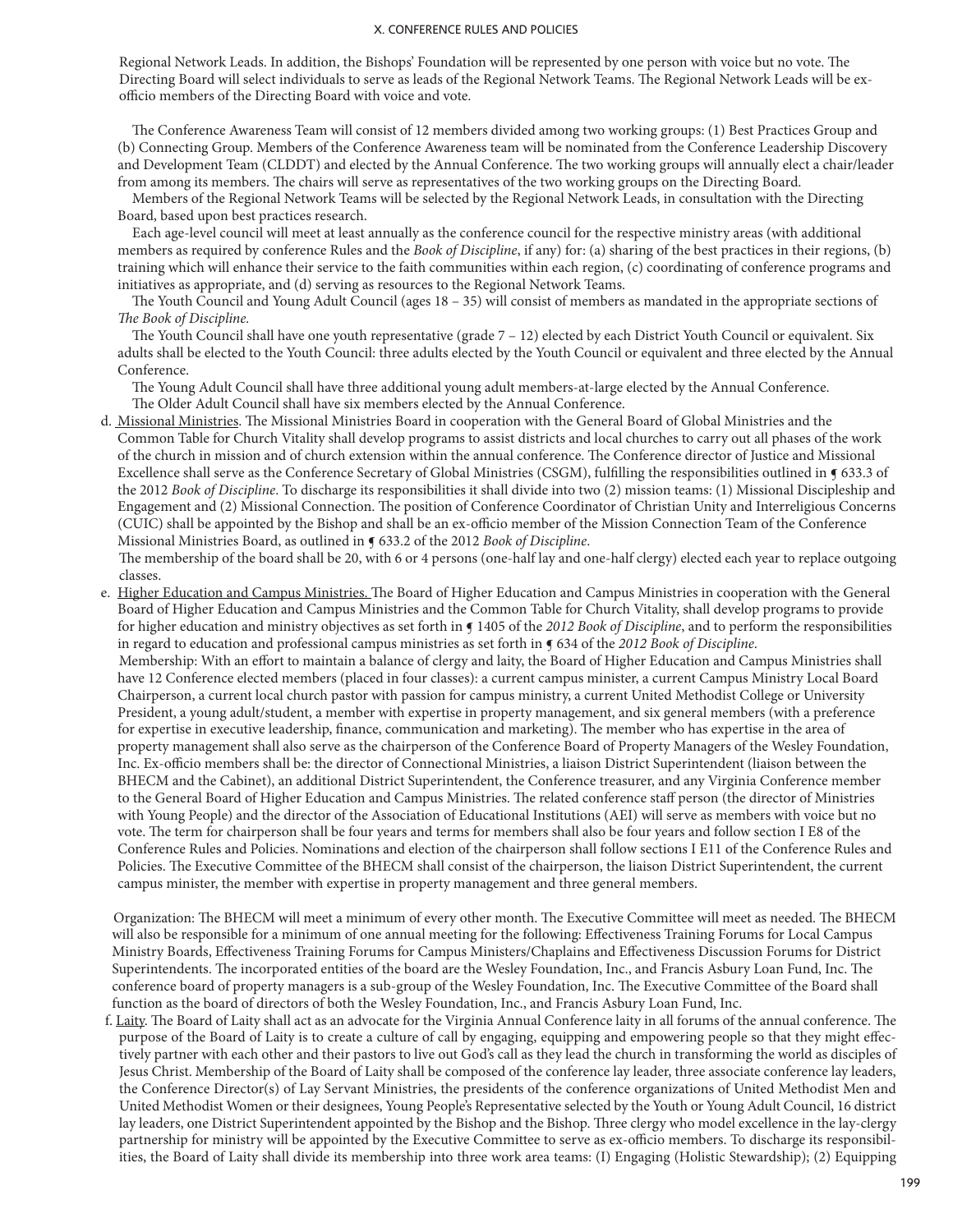(Leadership Excellence); and (3) Empowering (Shared Ministry). The Board of Laity shall nominate to the annual conference for election a layperson to be the conference lay leader for the ensuing four years. Any person elected to the office of conference lay leader shall not be eligible to serve more than two consecutive terms, or a total of 8 years.

B. Administrative Agencies

The following agencies having administrative responsibilities are grouped together under the general title "Administration" with duties and responsibilities as indicated.

- 1. Archives and History, Commission on. There shall be a Commission on Archives and History and a Virginia Conference Historical Society. The duties and responsibilities of the commission shall be as set forth in the *2012 Book of Discipline* (See ¶ 641*)*. Members of the annual conference shall be members of the Virginia Conference Historical Society, which will elect 48 members to the commission who will also serve as the directors of the Virginia Conference Historical Society. The officers of the commission and the society shall be the same.
- 2. Assembly Center, Virginia United Methodist. The members of the board of directors of the Virginia United Methodist Assembly Center shall be nominated by the Conference Leadership Discovery and Development Team and elected by the annual conference. The board of directors shall have full responsibility for the operation of the conference assembly center directly under the annual conference trustees with a working relationship through the Common Table for Church Vitality for programming purposes.
- 3. Bishops' Foundation. There shall be a Bishops' Foundation whose purpose is to provide training for leadership development of both lay and clergypersons of the Virginia Conference of The United Methodist Church in the areas of evangelism and preaching in the Wesleyan spirit, and whose Board of Directors shall consist of nine (9) directors nominated by the Cabinet of the Virginia Conference and elected by the Annual Conference: five (5) clergy members and four (4) lay members serving for staggered terms of three (3) years after the initial term of 1, 2, and 3 years. The director of Connectional Ministries of the Virginia Conference or his/her designee will serve as an *ex-officio* member of the Board of Directors.
- 4. Communications, Virginia United Methodist, Inc. There shall be a Board of Communications which is to serve all of the agencies of the annual conference in the area of communication. It shall be administratively related to and amenable to the Common Table for Church Vitality. The board and/or its subunits may be incorporated.
	- a*.* Function The mission of Virginia United Methodist Communications, Inc. is to assist faith communities in communications and related technologies, empowering their mission to make disciples of Jesus Christ.
	- b. Membership Virginia United Methodist Communications, Inc., shall consist of 28 persons, 16 of whom (half lay and half clergy) shall be elected by the annual conference. The 16 members thus elected and ex-officio members shall elect 12 additional members-at-large selected with regard to professional expertise, nonprofessional objectivity and media representation. The ex-officio members shall be the director of Connectional Ministries, a Cabinet representative, director of Virginia United Methodist Communications, Inc., the Conference Information Systems director, and any member of United Methodist Communications, the General Board of Publications, and any other general board or agency whose purpose or function is included with the purposes and functions of this organization, or their successors, who is a member of a local charge in the Virginia Annual Conference or a clergy member of the Virginia Annual Conference. There shall be a president, vice president and secretary.
	- c. Organization There shall be the following committees:
		- i. *Executive Committee* shall consist of the elected officers of the corporation and the chairpersons of the program and standing committees. The president shall act as chair of the executive committee.
		- ii. *Program Committees* are the following: Communication Expertise and Equipping, Technology Expertise and Equipping, Conference Communications Management, Brand Management. Each member of the board shall serve on at least one of these committees.
		- iii. *Standing Committees*. There shall be a Standing Committee on Nominations and Personnel composed of five members of the board who shall be appointed by the president, with the corporation vice president chairing the committee. There shall be a Standing Committee on Finance composed of the president and the vice president and a committee chairperson who shall be appointed by the president. There may be other standing committees as the board shall determine from time to time.
		- iv. *Special Committees* may be appointed by the president from time to time to function on behalf of specific projects or activities of the corporation.
- 5. Conference Leadership Discovery and Development Team (CLDDT). (See § I.E.1. for composition and function of the Conference Leadership Discovery and Development Team.)
- 6. Disabilities, Commission on. The commission shall consist of 18 members, half clergy and half lay. Membership shall include persons with physical disabilities and persons with intellectual disabilities. The Bishop may appoint to the commission a District Superintendent to serve as Cabinet representative with voice but not vote.
- 7. Episcopacy, Committee on the. There shall be a Committee on the Episcopacy, the membership and duties of which shall be as prescribed in ¶ 637 of the 2012 *Book of Discipline*.
- 8. Equitable Compensation, Commission on. The Commission on Equitable Compensation shall be composed of an equal number of lay and clergy persons including at least one lay and one clergy from churches of fewer than 200 members who are nominated by the Conference Leadership Discovery and Development Team and elected by the annual conference. In addition, one District Superintendent named by the Cabinet shall be a member. It shall perform the duties assigned to it by the 2012 Book of Discipline (See  $\epsilon$  625). It shall receive all requests from or on behalf of all pastoral charges for aid to be used solely for clergy support. It shall administer the Equitable Compensation Fund and may employ money from other agencies, including those which may be granted by the Board of Global Ministries, as appropriate in each case, to meet these requests.
- 9. Ethnic Minority Concerns and Advocacy, Commission on. There shall be a Virginia Conference Commission on Minority Concerns and Advocacy amenable to the Common Table for Church Vitality. The commission will provide for the functions as outlined in the current *Book of Discipline* for the Committee on Ethnic Local Church Concerns and Commission on Religion and Race. The basic membership of the commission shall consist of 10 clergy, 10 laypersons, and five members at-large elected upon nomination of the Conference Leadership Discovery and Development Team. A minimum of two members shall be youth and young adults between the ages of 12 - 35. The commission will be constituted so that two-thirds of the membership be representative of people from diverse racial and ethnic backgrounds. The district coordinators for Religion and Race shall be ex-officio members of the commission with both voice and vote. The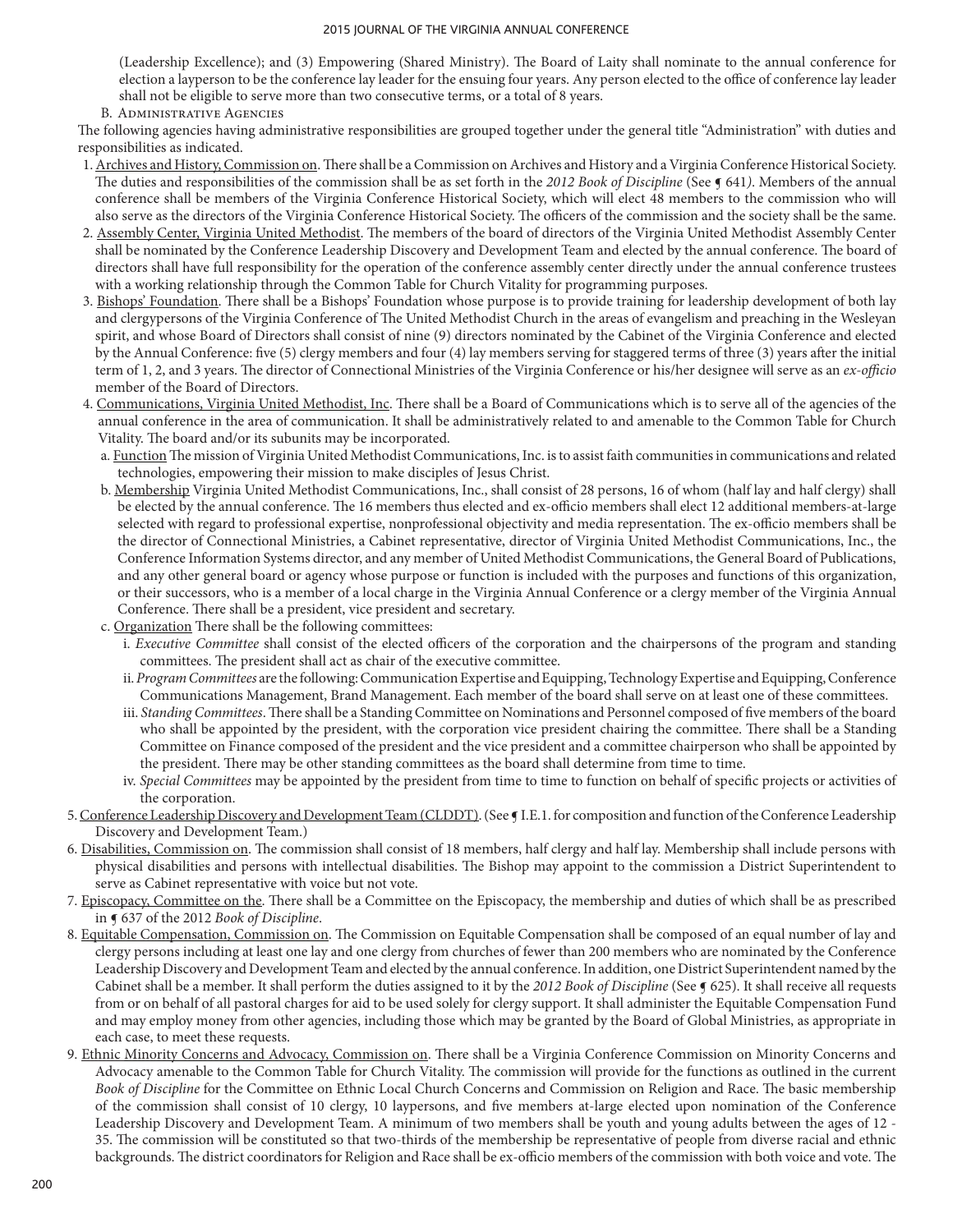presidents or chairs of conference caucuses, fellowships, or associations for racial and ethnic constituencies shall be ex-officio members of the commission with voice but not vote. The bishop may appoint to the commission a District Superintendent to serve as Cabinet representative with voice but not vote.

- 10. Finance and Administration, Conference Council on. There shall be a Conference Council on Finance and Administration elected and organized with responsibilities as set forth in the 2012 Book of Discipline (See **¶** 611-619), provided that membership of the council shall be composed of five clergy, five lay women and five lay men nominated by the Conference Leadership Discovery and Development Team.
- 11. Foundation, United Methodist. There shall be a United Methodist Foundation organized with responsibilities as set forth in the *2012 Book of Discipline* ¶2513 and pursuant to the charter heretofore approved by the Annual Conference in 1970; 18 of the 30 trustees shall be elected by the Annual Conference.
- 12. Incapacity, Joint Committee on. There shall be a Joint Committee on Incapacity consisting of two representatives from the Board of Ordained Ministry, two representatives from the Virginia United Methodist Pensions, Inc., one representative from the Cabinet and one representative of the General Board of Pension and Health Benefits. Their duties shall be as prescribed by the *2012 Book of Discipline* (See ¶ 652).
- 13. Investigation, Committee on. There shall be a Committee on Investigation nominated, elected and with duties as set forth in the *2012 Book of Discipline* (See ¶ 2703).
- 14. Minutes, Committee on. There shall be a Committee on Minutes consisting of seven members nominated by the Cabinet for a term of eight years, provided that the terms of four members shall expire at the end of one quadrennium and terms of the other three shall expire at the end of the next quadrennium. At least three members shall be lay persons and at least three shall be clergy. The chair shall be designated by the Cabinet. The committee shall review the daily minutes of the annual conference proceedings and report at the next session. Within three weeks of the close of the annual conference session, the committee will meet with the conference secretary to review and correct the minutes of proceedings before submitting the same for printing in the conference *Journal*.
- 15. Ordained Ministry. The Board of Ordained Ministry in cooperation with the General Board of Higher Education and Campus Ministries and the Common Table for Church Vitality, shall develop programs to assist districts and local churches in preparing and aiding persons to fulfill their ministry in Christ as this has been historically understood by United Methodism. The Board of Ordained Ministry shall perform all the duties and functions as set forth in the *Book of Discipline* and shall be directly amenable to the annual conference. The Board of Ordained Ministry shall have 67 persons nominated by the bishop (*2012 Book of Discipline* ¶ 635.1) and elected by the annual conference at the beginning of each quadrennium. The annual conference registrar and at least one District Superintendent appointed by the bishop shall also serve on the Board of Ordained Ministry. At least one person from each district shall be included on the board. If during the course of the quadrennium a district should lose its representation on the board, an additional person shall be elected to the board to ensure representation from each district.
- 16. Pensions and Related Benefits, Virginia United Methodist, Inc. This agency, which is incorporated as Virginia United Methodist Pensions, Inc., shall be composed of 24 members in two classes serving eight-year terms. It is recommended that all classes consist of one-third laywomen, one-third laymen, and one-third clergy. Any clergy member of the conference or lay member of a church within the conference who is a member of the General Board of Pension and Health Benefits shall also be a member of the agency (*2012 Book of Discipline* ¶639.2a) If no District Superintendent is a member of this agency the Bishop may name one to represent the Cabinet. He or she shall have voice but not vote.

This agency shall perform the duties set forth in the 2012 Book of Discipline (see  $\P$  639). In addition, it shall administer the conference program for participant supplemental benefits including the various insurance programs, shall study on a continuing basis the problems of participant disability, making recommendations relative to these problems as needed, and shall provide for a continuing pastoral ministry to disabled participants.

- 17. Preachers' Relief Society. This is an incorporated body with invested trust funds, the income from which is used from time to time for the relief of needy members of the clergy and their families.
- 18. Rules Committee. There shall be a Rules Committee consisting of nine members elected by the annual conference on nomination of the Conference Leadership Discovery and Development Team or from the floor for a term of eight years. The terms of four members shall expire at the end of one quadrennium and the terms of the other five members shall expire at the end of the next quadrennium. Five members of the committee shall be lay and four members shall be clergy. The chancellor(s) of the annual conference shall be *ex-officio* members of the Rules Committee. The Rules Committee shall review the Virginia Annual Conference Rules and Policies between sessions of the annual conference and make its recommendations to the annual conference. Proposed amendments to the Virginia Annual Conference Rules and Policies and any other matters of parliamentary order or procedure in the business of the annual conference shall be referred to the Rules Committee.
- 19. Site Selection, Committee on. There shall be a Committee on Site Selection consisting of four members, one half lay and one half clergy, elected on nomination of the Conference Leadership Discovery and Development Team for a term of eight years. The committee shall be divided into two classes with the terms of one class to expire at the end of one quadrennium and the terms of the other class to expire at the end of the next quadrennium. This committee shall make arrangements for the meeting of the annual conference and shall recommend a location for the meeting of the annual conference a minimum of five years in advance.
- 20. Status and Role of Women in the Church, Commission on the. There shall be a Virginia Annual Conference Commission on the Status and Role of Women in The United Methodist Church amenable to the Common Table for Church Vitality. The membership shall consist of one representative from each district plus six persons at large elected by the annual conference. In addition the conference United Methodist Women shall name one member. The Bishop may appoint to the commission a District Superintendent to serve as Cabinet representative with voice but not vote. The majority of the commission, including both lay and clergy, shall be women. The chairperson shall be a woman.
- 21. Trustees, Board of. There shall be a Board of Trustees consisting of 12 members, elected by the annual conference, organized and with responsibilities as set forth in the 2012 Book of Discipline ( $\P$ [ 25122516).
- C. Task Forces

A task force may be established to accomplish a specific objective. If it is organized by direction of the annual conference, the authorizing legislation shall contain a termination date for the task force. Such task force desiring continuation beyond its termination date shall seek and receive their established termination dates (June or December). Task forces should not as a general rule exist beyond a fouryear term. Task forces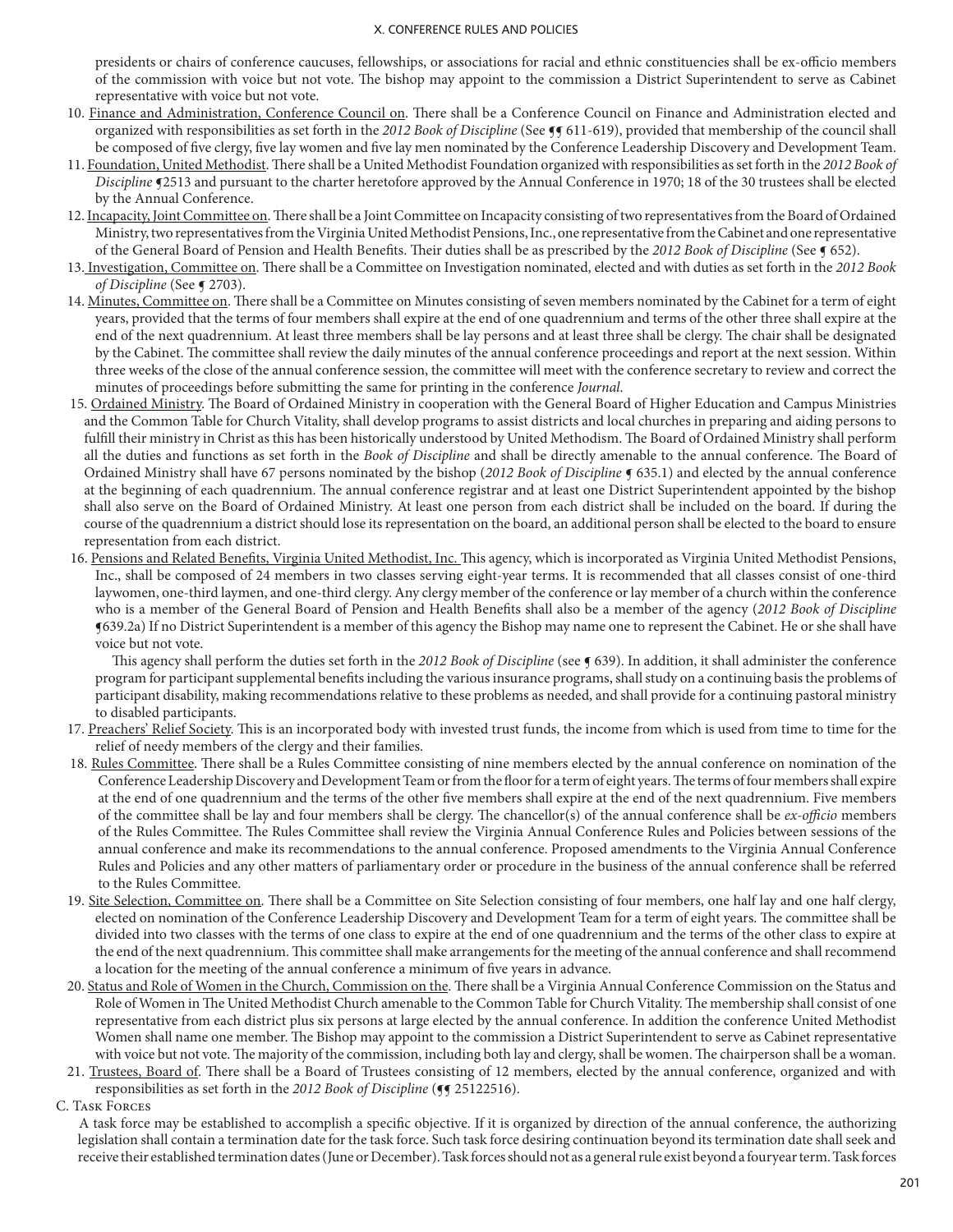may request funding for conference projects, but no task force shall disburse funds unless so directed by its parent board or requested to do so by the Common Table for Church Vitality and approved by the Council on Finance and Administration in its report to annual conference. A conferenceorganized task force continuing beyond its first year shall annually request, in its report to annual conference, funding to cover operational costs in the succeeding year.

D. Changing Structure of Program Board or Agency

Any proposal to the annual conference to amend or change the structure of any program board or agency at the division level or above may originate (1) upon recommendation of the board or agency itself and shall be submitted to the Common Table for Church Vitality for its recommendation; (2) upon recommendation of the Common Table for Church Vitality, provided such proposal shall have been submitted to the board itself for its recommendation; or (3) on petition of a member or members of the annual conference if such a petition has been previously submitted to the Common Table for Church Vitality and the board or agency for their recommendations, or if not previously so submitted in time for consideration by these organizations, such petition shall be referred to the Common Table for Church Vitality and the board or agency for their recommendations prior to action by the annual conference. Internal change below the division level shall be the responsibility of each board.

# VI. THE DISTRICT CONFERENCE

## A. District Conference Shall Meet At Least Once A Year

Each district within the Virginia Conference shall hold a session of the district conference at least once during the annual conference year (in accordance with the 2012 Book of Discipline,  $\P$  657 and 658).

B. AGENDA

The district superintendent, in consultation with the district lay leader, shall set the agenda for the district conference. The agenda shall include a report from the district committee on ordained ministry.

Members of the district conference shall elect the district lay leader (¶659.2) for a term of not less than four years and not more than six years. The district conference shall also elect the committee on the district superintendency ( $(668.1,2)$ , the district trustees ( $(2517)$  and such other officers as it deems appropriate. The district committee on ordained ministry ( $(665.1)$ ) and the district board of church location and building ( $\sqrt{2518}$ ) are approved or elected by the annual conference.

C. Membership

The membership of each district conference shall be composed of the following: all ordained and commissioned clergy, licensed local pastors, lay supply pastors, certified lay ministers, diaconal ministers, and deaconesses and home missioners related to that district; a church lay leader, chairperson of the church council or its equivalent body, church school superintendent, president of the United Methodist Women, and president of the chartered United Methodist Men from each local church in the district; the district steward from each charge; the lay member of the annual conference from each charge; and three members at large, one of whom shall be a youth, elected by each charge conference;.

District officers who are members of the district conference include: the chairperson of the district Council on Ministries or equivalent body, the district trustees, the district treasurer, the district lay leader and associate lay leaders, the president of the district United Methodist Women, the president of the district United Methodist Men, a representative of the district youth council, the president of the district United Methodist Young Adults, the district coordinators of children, youth, young adult, adult, and family ministries, other district coordinators and directors, five youth members elected by the district youth council and five young adult members elected by the District Council on Ministries (or equivalent body). Special attention shall be given to inclusiveness.

D. Election of District Lay Members At Large of Annual Conference

District members at large of the annual conference shall be elected by the lay members of the district conference. Nominations may be made in whatever manner the district determines, but provision shall always be made for nomination from the floor. Districts are encouraged to include members-at-large from non-chartered faith communities being served by clergy with voting rights at Annual Conference, provided that they meet the provisions of 2012 *Book of Discipline* ¶602.4. Election shall be by written ballot, and those nominees receiving the most votes shall be the members at large, and the rest shall be alternates in order of the votes received up to the number of members at large and alternates allotted to each district by the annual conference.

E. Record of District Conference

The secretary of the district conference shall keep an accurate record of the proceedings and send a copy to the secretary of the annual conference within 30 days following the district conference.

# VII. RULES OF ORDER AND PARLIAMENTARY PROCEDURE

A. Rules That Apply When The Chairperson Stands

When the chairperson stands and calls the conference to order, no member shall speak, address the chair, or stand while the chairperson stands. B. Voting Area

The annual conference shall fix the voting area of the conference at the opening business session and voting on all annual conference matters must take place within the prescribed area. The voting area of the conference shall be separated from other areas at the meeting site. All entrances to the voting area shall be staffed by ushers and admission shall be by official badge only. All members of the conference within the voting area when the vote is taken shall be entitled to vote except such persons as otherwise are ineligible to vote.

C. Sufficient Seats Shall Be Provided Sufficient seats shall be provided for all lay, clergy, provisional, and associate members and all youth members, members on special assignment, and all other persons entitled by the Virginia Annual Conference Rules and Policies to be within the voting area of the conference. D. Voters To Display Proper Credentials

Members of the conference and others entitled to be seated within the voting area of the conference shall be furnished proper credentials as set forth in Appendix "A" (attached). During balloting, ballots will be distributed to and collected from only those persons displaying the proper credentials.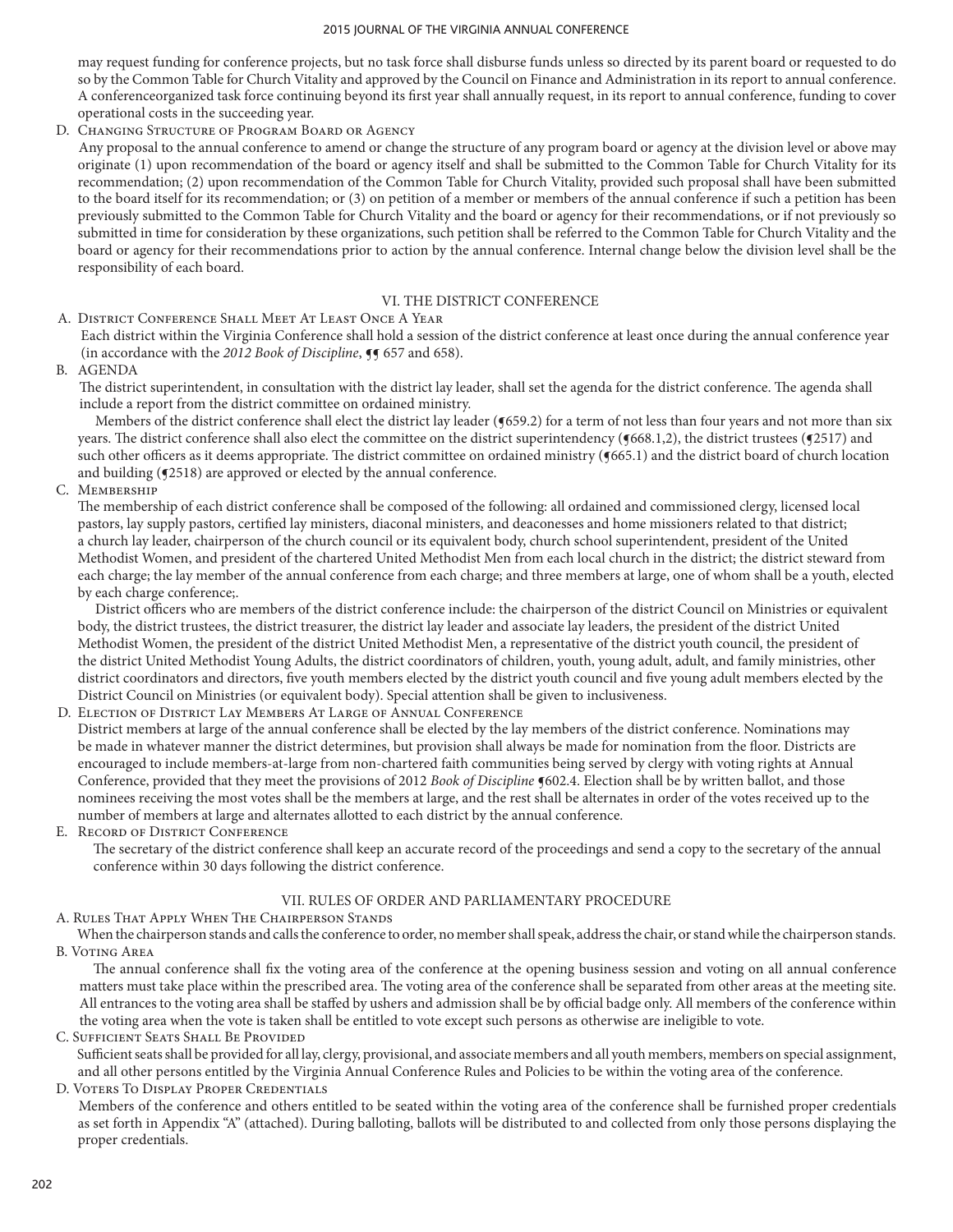## E. Method Of Voting

Method of voting shall be determined by the presiding officer. A count vote may be ordered on call of any member supported by one-third of the members present and voting, in which case the members shall arise as they are able from their seats and stand until counted.

F. Exceptions To The No Interruption Rule

No member who has the floor may be interrupted except for a question on the matter under consideration, a breach of order, a misrepresentation, to direct the attention of the conference to the fact that the time has arrived for a special order or to raise a very urgent question of high privilege.

G. Limits On Speaking

No member shall speak: 1. more than once on the same question if any member who has not spoken desires the floor; 2. more than twice on the same subject under the same motion; 3. any longer than five minutes, unless this fiveminute period may be limited or extended by a twothirds vote of the conference.

H. High Privilege

A member claiming the floor for a very urgent question of high privilege shall be allowed to indicate briefly the nature of the question, and if it be adjudged by the chair to be such, he or she may proceed until the chairperson judges that he or she has exhausted the privilege.

I. Call For Division Of Any Question

Before a vote is taken any member shall have the right to call for a division of any question, if it is subject to such division as he or she indicates. If no member objects, the division shall be made; but if there is objection, the chair shall put the question of division to vote, not waiting for a second.

J. Motions To Be Presented In Writing

For the benefit of the secretary, and for the sake of clarification, motions, including amendments, shall be presented in writing. K. Suspension Of The Rules

The operation of any of the provisions of the Virginia Annual Conference Rules and Policies or of these Rules of Order and Procedure may be suspended at any time by a two thirds vote of the conference.

L. Change Or Amendment Of The Rules

The Virginia Annual Conference Rules and Policies and these Rules of Order and Procedure may be amended or changed by a two thirds vote of the conference; provided the proposed change or amendment has originated in the Rules Committee, or has been presented to the conference in writing and referred to this committee, which committee shall report thereon not later than the following day.

## M. Roberts Rules Of Order Applies

The current edition of *Robert's Rules of Order Newly Revised* shall apply to any and all situations not covered elsewhere by these rules.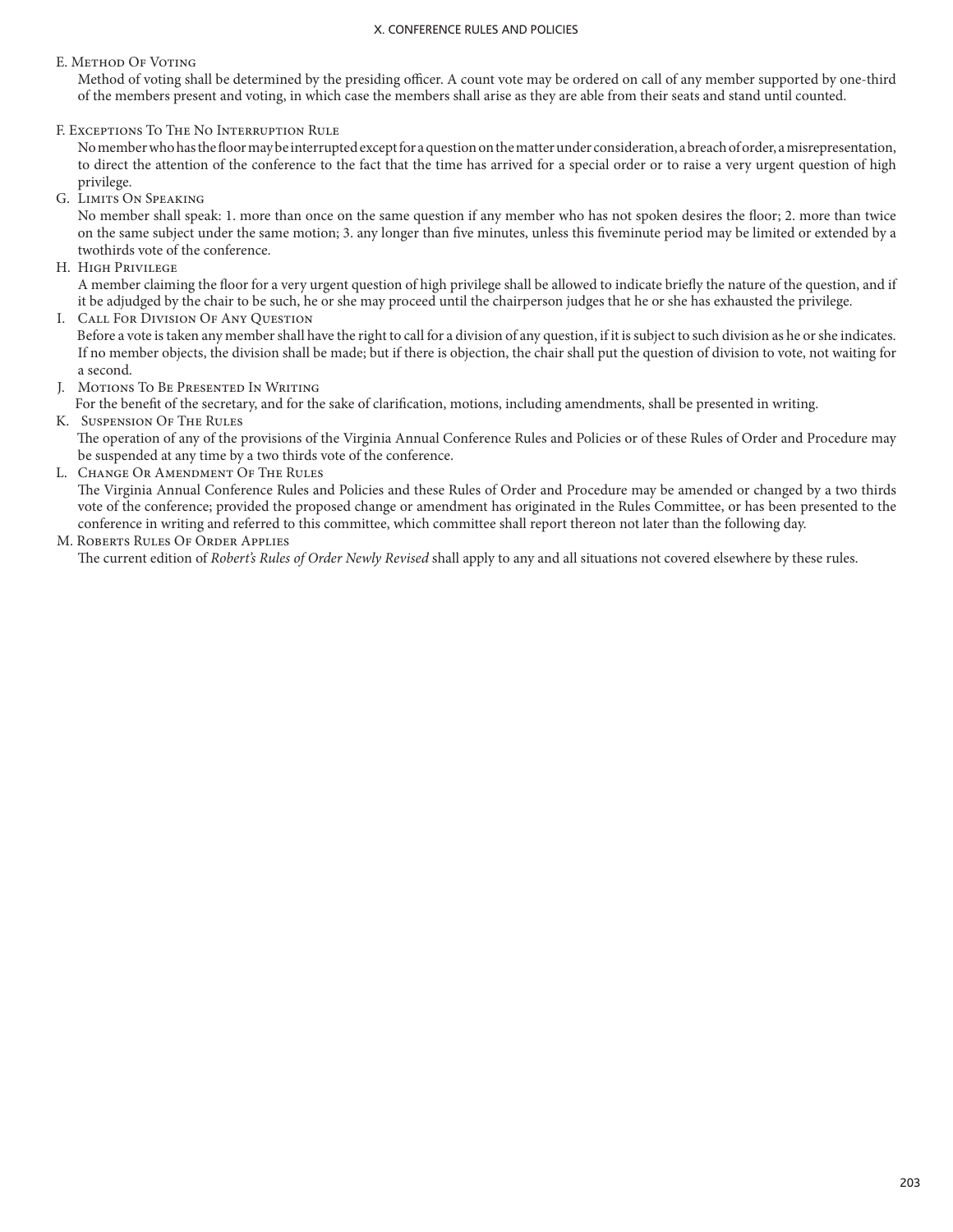### Name Badge Colors

Green (lay vote with full lay voting rights,  $\P$ 602.4) Lay Members At-Large District Lay Members District and Conference Lay Leaders Conference President of United Methodist Men Conference President of United Methodist Women Conference Director of Lay Speaking Ministries Conference Scouting Coordinator President or equivalent of Conference Young Adult Organization President of Conference Youth Organization Chair, Conference College Student Organization District Youth and Young Adult Members (one of each from each district) Diaconal Ministers Retired Diaconal Ministers Deaconesses (see also  $\P$ 1314.5) Home Missioners White (ordained deacons and elders in full connection with full voting rights,  $\P$ 602.1a) FE Elder in Full Connection (¶334.1) FD Deacon in Full Connection (¶329.2) Note: Clergy on voluntary leaves of absence (personal, family, transitional) may vote for other clergy delegates to general or jurisdictional conferences and may be elected to serve as delegates themselves (¶354.7). Clergy on involuntary leave of absence may not vote on or be elected as delegates to general or jurisdictional conference (¶355.7). RM & RD Retired Full Member (¶602.1a) Yellow (May vote on all matters except constitutional amendments and clergy matters) AM Associate Members (¶35 and ¶602.1c) PM Probationary Member under 1992 Discipline (¶413.2, *1992 Discipline)* PD Provisional Deacon (¶35, ¶327.2 and ¶602.1b) PE Provisional Elder (¶35, ¶327.2 and ¶602.1b) EP Full member other denomination serving as a UM Provisional Elder (¶35, ¶347.3b, ¶327.2) DP Deacon recognized from other denomination serving as a UM Provisional Deacon (¶35, ¶347.3b and ¶327.2) RA Retired Associate Member (¶35, ¶602.1c) RP Retired Probationary/Provisional Member (¶35, ¶327.2) And the following who have completed the educational requirements (Five Year Course of Study, equivalency for the Five Year Course of Study based on approval of GBHEM and VA Conference BOM, or an M.Div. from an approved seminary) and have been under uninterrupted appointment for two years at the time of voting (see ¶35 and Judicial Council ruling 1181): FL Full time Local Pastor (¶316.6 and ¶602.1d) PL Part time Local Pastor (¶316.6 and ¶602.1d) Salmon (May vote on all matters except constitutional amendments, delegates to General and Jurisdictional Conference, and clergy matters) OF Full member of another denomination (¶346.2) And the following who have not met the requirements in the section above: FL Full time Local Pastor (¶316.6 and ¶602.1d) PL Part time Local Pastor (¶316.6 and ¶602.1d) Gray (voice but no vote) AF Affiliate Member, non-voting (¶334.5) RL Retired Local Pastor (¶320.5) OE Elder Member of other Annual Conference (¶346.1) OD Deacon Member of other Annual Conference (¶346.1) OA Associate Member of other Annual Conference (¶346.1) OP Provisional Member of other Annual Conference (¶346.1) RAF Retired Affiliate Member, non-voting (¶334.5) Red (no voice or vote) SY Lay Supply LM Certified Lay Minister HL Honorable Location (¶359) RHL Retired – Honorable Location (¶359.3) MOD Minister of Another Denomination Serving an Ecumenical Parish in VA G Official Guest ROC Retired full member, other annual conference Brown (not official) All others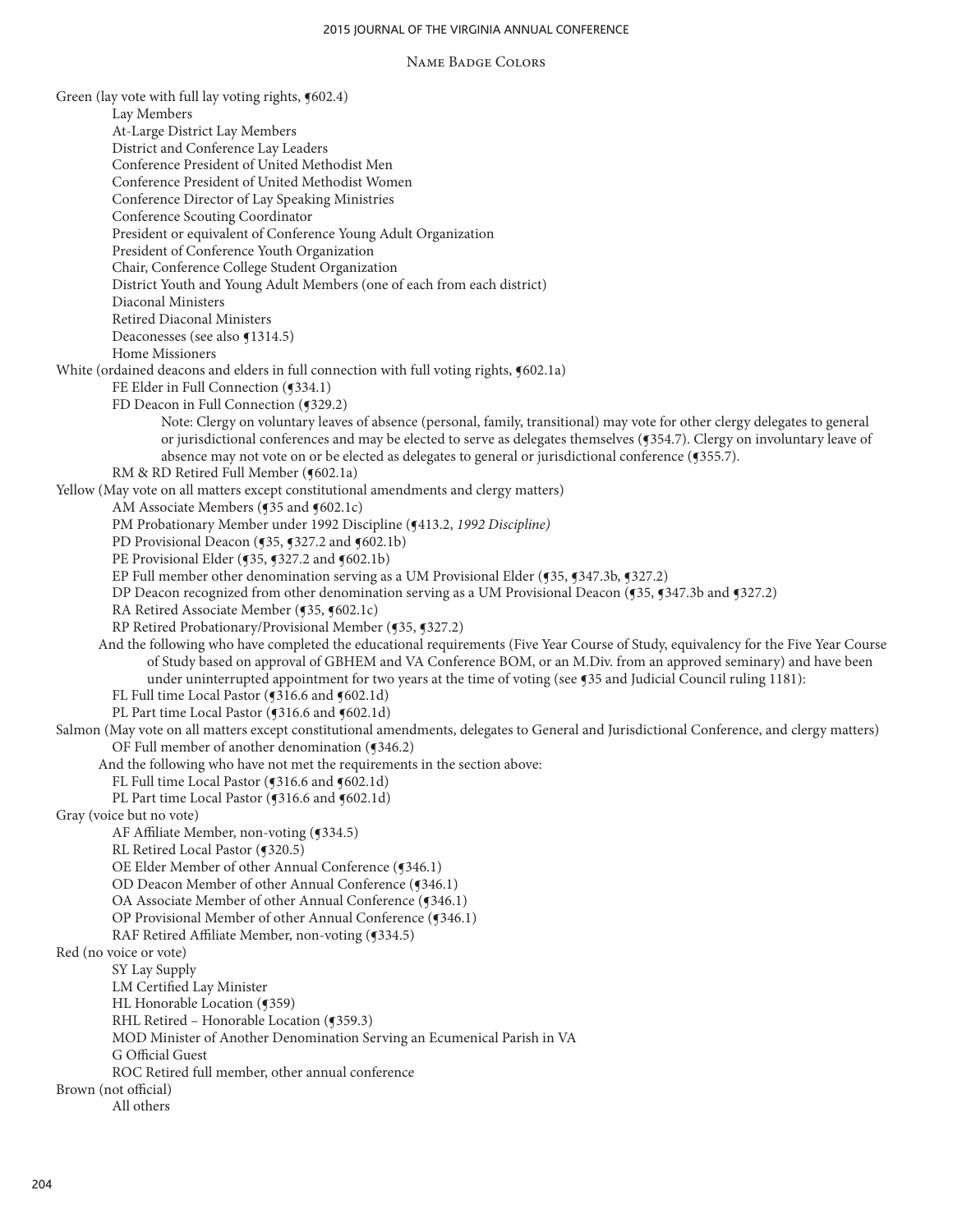## **CHARTER FOR THE COMMON TABLE FOR CHURCH VITALITY**

# **Effective January 1, 2006**

# **I. PURPOSE**

The Common Table for Church Vitality ("Common Table") serves to coordinate and prioritize the ministries and resources of the Virginia Conference. It nurtures, interprets and promotes the vision of the Conference, as well as the mandates of *The Book of Discipline* which relate to Conference work. The Common Table lives out the values of the Conference (stated below in **I.B.**) in its own work, and advocates for the presence and observance of those values in the work and ministry of the Conference.

## **A. MISSION**

The mission of the Virginia Annual Conference is to make disciples of Jesus Christ for the transformation of the world by equipping its local churches for ministry and by providing a connection for ministry beyond the local church; all to the glory of God.

## B. **VALUES**

The Conference shall embody the following values as it endeavors to assist all churches in the task of *making disciples*:

- Be led by the Holy Spirit.
	- Grow spiritually and numerically.
- Serve the local church.
- Connect with and equip the local church for ministries of welcome, nurture and transformation.
- Develop and live out ministries to the poor.
- Strive for excellence.
- Model servant-leadership at all levels.
- Honor diversity and teach inclusivity.
- Practice simplicity.
- Communicate effectively, that others might also.
- • Focus on ministry.

## **II. MEMBERSHIP**

The Common Table provides spiritual leadership for the Conference to carry out the purpose of this Charter. The Common Table includes the following 13 voting positions and two non-voting positions:

- A. Voting Members
	- 1. Presiding Bishop
	- 2. Conference Lay Leader
	- 3. director of Connectional Ministries
	- 4. Cabinet representative assigned by the Bishop
	- 5. Commission on Ethnic Minority Concerns and Advocacy representative (in accordance with  $\P643.5$ )
	- 6. Eight at-large members equally divided between clergy and laity in annual classes, including two young adult/youth representatives,
	- as elected in III
- B. Non-voting Members

1. Representative from Council on Finance and Administration assigned by the Council on Finance and Administration

The elected Secretary of the Annual Conference shall serve as Secretary for the Common Table without vote.

It is both desirable and consistent with our Conference values that the members of the Common Table represent the diversity of our Conference.

## **III. SELECTION OF AT-LARGE COMMON TABLE MEMBERS**

1. Four of the Common Table at-large members (two clergy and two laity) are nominated by the Conference Leadership Discovery and Development Team and elected by the Annual Conference. Two of these at-large members must be young adult/youth representatives.

2. Four of the Common Table at-large members (two clergy and two laity) are nominated by the Bishop and elected by the Annual Conference.

# **IV. TERMS OF SERVICE FOR AT-LARGE MEMBERS**

At-large members serve four-year terms and are placed in annual classes. If a person is elected to fill an unexpired term of two years or less, that person is eligible for reelection to a full four-year term. In the event that a member resigns or dies during his/her term, a replacement shall be nominated by the Conference Leadership Discovery and Development Team or the Bishop, according to method of nomination and elected by the Annual Conference with the replacement serving until the end of the original term. Any at-large member of the Common Table who is absent from two meetings without excuse or from three consecutive meetings for any reason shall automatically cease to be a member of the Common Table.

# **V. MEETINGS**

The Common Table will meet at least quarterly, often in extended day format, to enhance the depth of its work and its own spiritual formation as a faith community. By invitation of the Common Table, others may meet with the Common Table to enhance its knowledge and understanding. Meetings shall be open, consistent with the provisions of *The Book of Discipline.*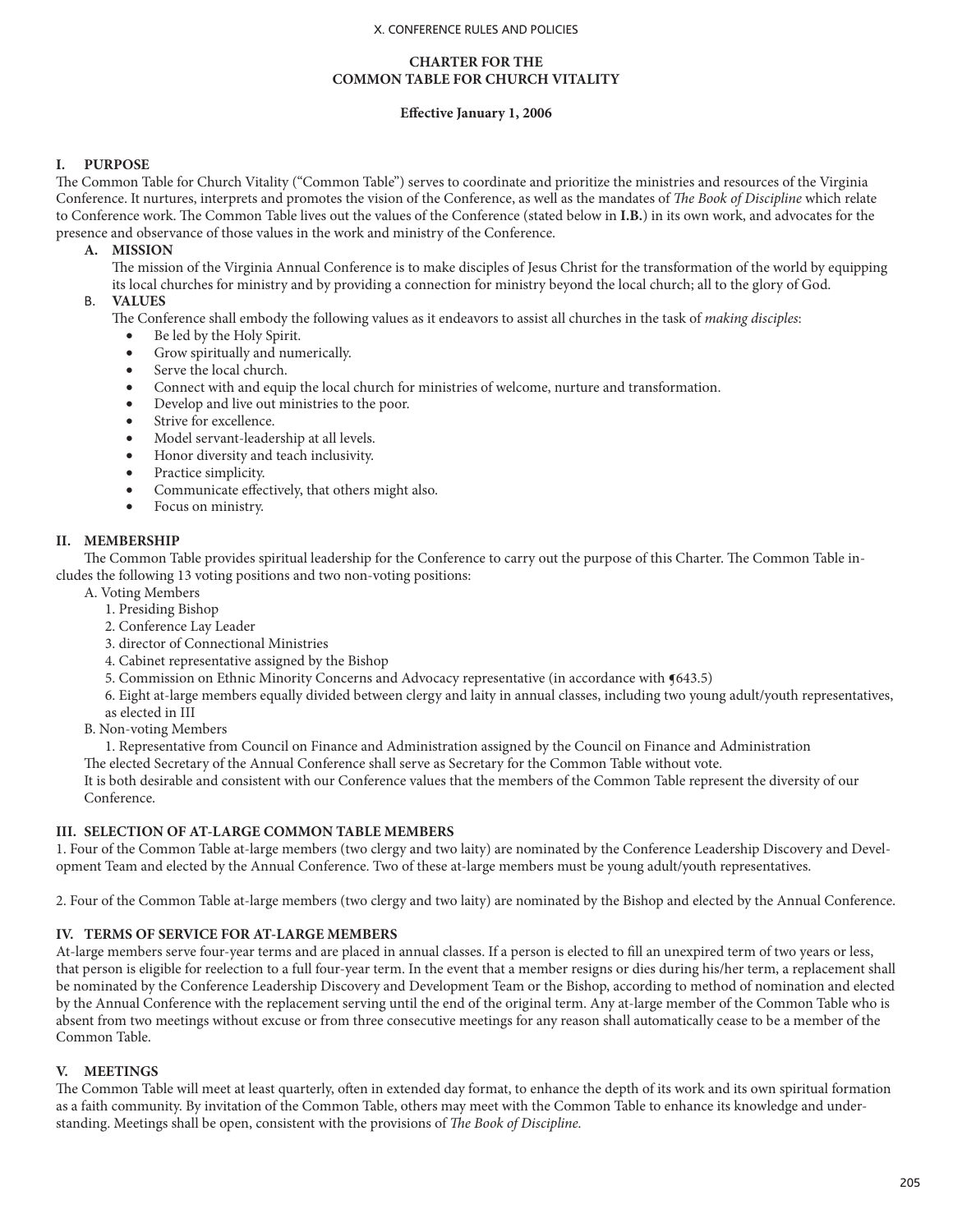# **VI. OFFICERS**

The Bishop, Conference Lay Leader and director of Connectional Ministries will lead the Common Table in interpreting the Conference vision. The director of Connectional Ministries is the Chairperson. The Conference Lay Leader is the Vice Chairperson. The Secretary of the Annual Conference is the Secretary of the Common Table, without vote.

## **VII. COMMITTEES**

## **A. PERSONNEL COMMITTEE**

The Common Table shall appoint a Personnel Committee annually from within its members to assist with the selection and employment of all Conference program staff, both lay and clergy**.** The Common Table shall appoint the chair of the Personnel Committee. The director of Connectional Ministries shall serve as an ex-officio member of this committee without vote.

## **B. GRANTS COMMITTEE**

The Common Table may appoint a Grants Committee annually from among the members of the Conference to advise the Common Table on the following:

- 1. Grants for connectional ministries beyond the local level, funded through the Conference Benevolence apportionment, and
- 2. Program grants for local ministry projects funded through the Conference Benevolence apportionment, the United Methodist Women and the Church Extension Fund.

## **C. OTHER COMMITTEES**

The Common Table may designate such other committees as are necessary for its functioning.

## **VIII. SELECTION OF DIRECTOR OF CONNECTIONAL MINISTRIES AND STAFF**

- **A.** The Annual Conference shall elect annually upon nomination of the Bishop, and in consultation with the Common Table's Personnel Committee and the Cabinet, an executive officer to be known as the director of Connectional Ministries. The responsibilities of the director of Connectional Ministries shall be but are not limited to the following:
	- 1. To serve as the Chairperson of the Common Table and Co-chairperson, with the Conference Lay Leader, of the Conference Leadership Development and Discovery Team.
	- 2. To be a communication link between the Conference program agencies and Jurisdictional and General Conference program agencies.
	- 3. To facilitate communication among the Conference program agencies and the local churches.
	- 4. To serve as a resource person for district programs and the Common Table in the program planning, implementation and evaluation process.
	- 5. To supervise the Conference program staff persons.
	- 6. To serve on other Conference agencies as determined by the Annual Conference, and/or by the Common Table.
- **B.** Each clergy staff person shall be nominated annually by the Personnel Committee of the Common Table with the request that the Bishop would appoint him or her. Each lay staff person shall be nominated annually by the Personnel Committee of Common Table and employed by the Common Table. Nominations for staff members shall be presented to the Common Table after consultation with the appropriate boards and agencies.
- **C.** The Director of United Methodist Communications shall carry out the policies and program of Virginia United Methodist Communications, Inc. and shall cooperate with all agencies of the Conference in the use of the media to disseminate news that promotes the diverse work of the Church's life.
- **D.** The Business Manager/Treasurer of the Annual Conference shall serve the Common Table and all of the boards and agencies in direct support of their work and shall oversee the financial operations of the Common Table. In that capacity, the Business Manager/Treasurer shall coordinate this work with the director of Connectional Ministries.
- **E.** All Conference program staff shall be employed by and amenable to the Common Table. The director of Connectional Ministries shall be responsible for the administration and direction of the program staff.
- **F.** Administrative/Technical/Professional Staff of the Common Table shall be employed by the director of Connectional Ministries in consultation with the appropriate elected staff member as may be requested and as provision for same is made by the Common Table.

# **VI. FINANCES**

The Common Table shall present a budget to the Council on Finance and Administration to cover the expenses for the work of the Common Table and the boards and agencies, committees, commissions, task forces and other groups for which it is responsible. The right of the Annual Conference boards and agencies to be heard by the Council on Finance and Administration shall not be denied, as provided by ¶614 the 2012 *Book of Discipline*.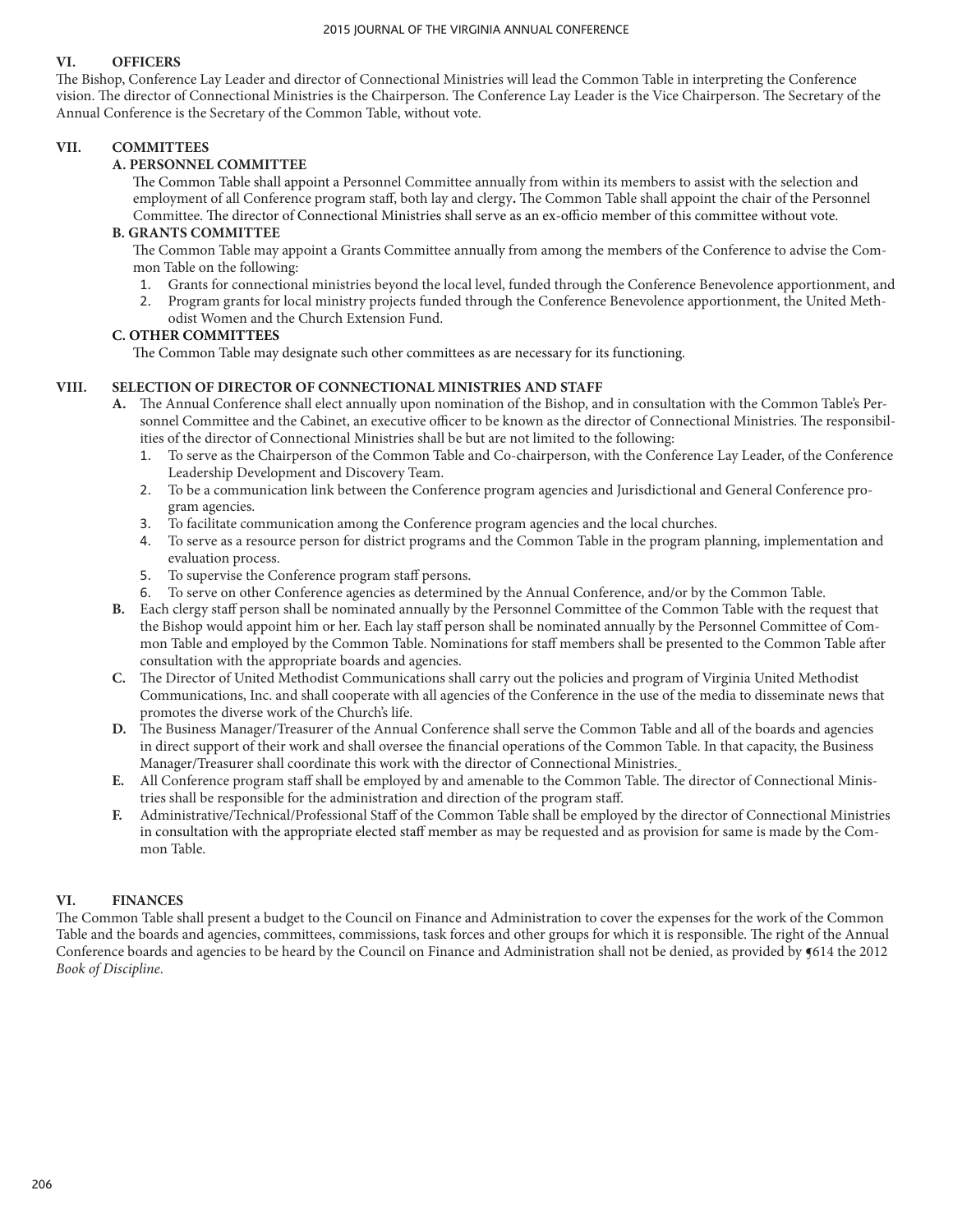## **VII. MEETINGS OF BOARD AND COMMISSION CHAIRS**

Semi-annual (or as often as necessary) meetings of Chairs (or designated representatives) of Conference Program Boards and Commissions that are under the oversight of Common Table will be held for the purpose of aligning conference program and mission with the vision of the Conference. A report of the Chairs' meetings will be provided to Common Table to assist in its responsibilities for its purpose of coordinating and prioritizing the ministries and resources of the Virginia Conference. The boards and commissions that are amenable to Common Table are:

- Board of Church and Society
- Board of Communications
- Board of Discipleship
- Board of Global Ministries
- Board of Higher Education and Campus Ministries
- Board of Laity
- Church Development Team
- Commission on Disabilities
- Commission on Ethnic Minority Concerns and Advocacy
- Commission on Status and Role of Women

Other Attendees

- a. Conference Staff serving as primary staff resource to these boards and commissions will attend these meetings with voice but without vote.
- b. The Presidents (or designated representatives) of the Conference United Methodist Men and United Methodist Women will be encouraged to participate in these meetings.
- c. Chairs (or designated representatives) of Conference Administrative Boards that are not under the purview of Common Table will be encouraged to participate in these meetings.

The director of Connectional Ministries shall chair these meetings.

## **VIII. AMENDMENTS**

Amendments to the charter not in conflict with *The Book of Discipline* may be made by a majority vote of the Annual Conference and originate as follows:

- (1) upon recommendation of the Common Table, or
- (2) upon petition of a member of the Annual Conference at least 60 days prior to the next annual conference session.

The Common Table shall review the petition(s) and submit its recommendations to the Annual Conference together with the proposed amendment.

# **IX. EFFECTIVE DATE OF CHARTER**

The Charter for the Common Table for Church Vitality shall become effective January 1, 2006.

## **VIRGINIA CONFERENCE GUIDELINES FOR MOVING EXPENSES**

A charge, district, or conference agency receiving a new clergy shall be responsible for all his/her moving expenses under the following provisions:

- 1. A maximum weight limit as weighed in the van of 16,000 lbs. Charges for moving goods over 16,000 lbs shall be the responsibility of the clergy.
- 2. A maximum allowance for cartons and packing of \$500.
- 3. A limit of \$125 for piano handling.

4. Where there is a pastor's study at the church and extra stops must be made by the mover for loading and unloading books or office equipment, a maximum allowance of not more than \$165.

5. Seminarian entering the Virginia Conference from outside the conference shall be entitled to the moving expenses listed above with the limitation that the maximum total reimbursement shall be \$4000.

6. Clergy other than seminarians entering the Virginia Conference from outside the Conference shall be entitled to the moving expenses listed above with the limitation that mileage-based moving expenses shall be based on the distance from the appropriate boundary of the Conference to the place of appointment.

7. Insurance (replacement value equivalency) shall be provided by the receiving church/charge for personal injury or damage to clergy family property during the move. The matter of additional insurance on furnishings above that provided by the hauler shall be the responsibility of the persons moving.

8. If more economical, moves of less than 30 miles shall be arranged at the hourly rate.

9. The Cabinet will review annually the costs of moving and update the moving allowances as necessary.

10. All churches/charges should build a moving expense fund by annual appropriations for moving expenses regardless of which year the move may be expected to occur. The Cabinet strongly urges churches/charges to budget an amount equal to 1/6 of the most recent move.

11. All moving of clergy will be done professionally and in a responsible manner.

12. Clergy are expected to secure at least two estimates for comparison. Moving estimates must be submitted to the S/PPRC of the receiving church in a prompt manner. Clergy are expected to exercise reasonable standards of stewardship when determining what items to keep/move or dispose. Unless there are physical limitations all clergy are responsible for packing of books, linens and general household effects. The new relationship between clergy and receiving congregations has a much

better chance of success if the clergy family avoids the appearance of entitlement. 13. Additional information on "moving tips" is posted on the conference website.

*Reviewed and updated by Cabinet, 2/13*

## **COMMISSION ON EQUITABLE COMPENSATION POLICIES AND PROCEDURES**

1. The Philosophy of and the Reasons for the Equitable Compensation Program.

- a. "Within the people of God, there are those called to the representative ministry ordained and diaconal. Such callings are evidenced by special gifts, graces and promise of usefulness. . . The ordained ministers are called to specialized ministries of Word, Sacrament, and Order. Through these distinctive functions ordained ministers devote themselves wholly to the work of the church and to the upbuilding of the general ministry. They do this through careful study of the Scripture and its faithful interpretation, through effective proclamation of the Gospel and responsible administration of the Sacraments, through diligent pastoral leadership of their congregation for fruitful discipleship, and by following the guidance of the Holy Spirit in witnessing beyond the congregation in the local community and to the ends of the earth. The ordained ministry is defined by its intentionally representative character, by its passion for the hallowing of life, and by its concern to link all local ministries with the widest boundaries of the Christian community." (*Book of Discipline*, **¶**¶108 and 110)
- b. Assumption of the obligations of the itinerancy, required to be made at the time of admission into the traveling connection, put the church under the counter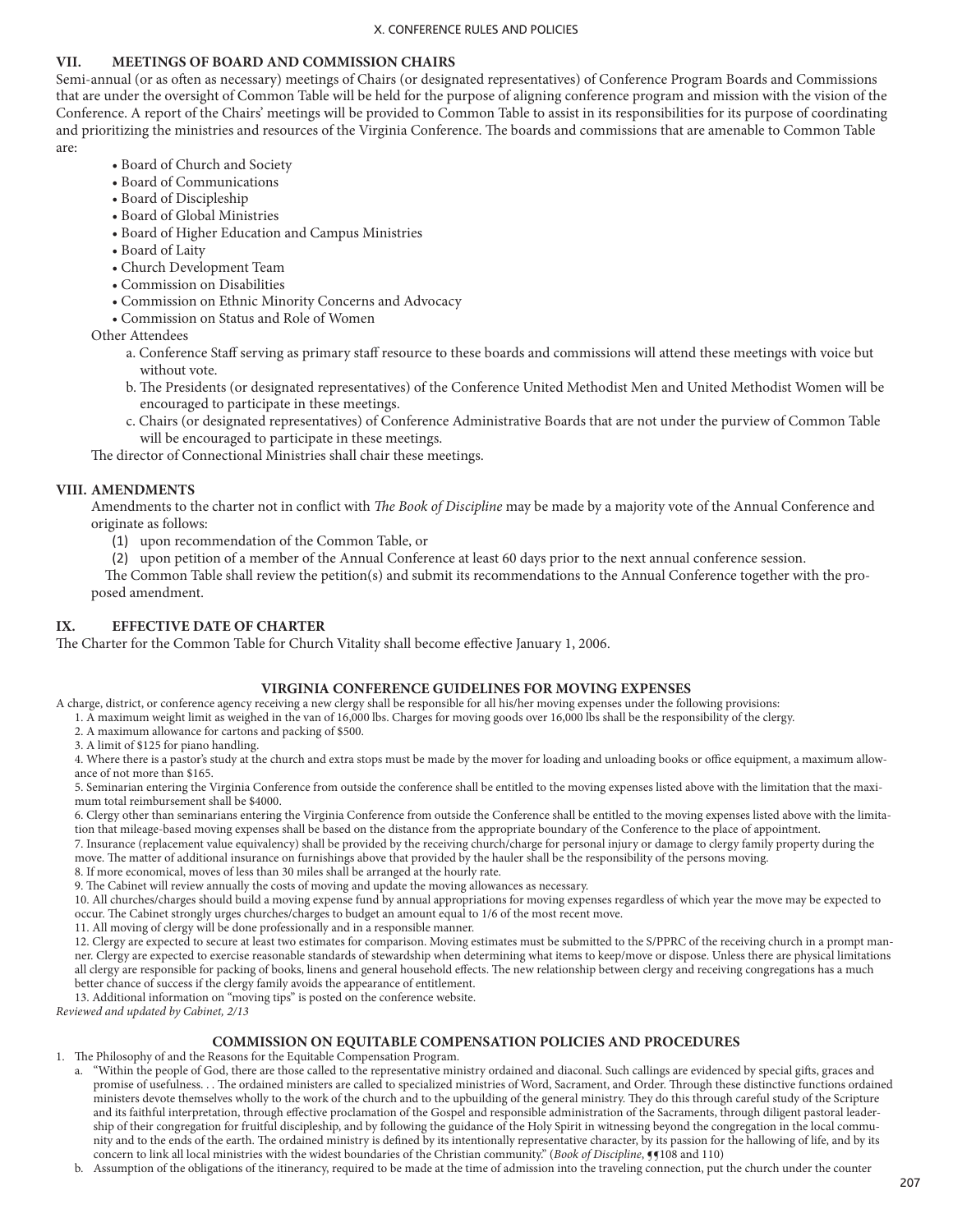obligation of providing support for the entire ministry of the church. In view of the expectation which the church holds for its clergy in the area of professional preparation and competence, it is incumbent upon the church to see that compensation is adequate for the professional and personal requirements of its clergy, and that they are determined and administered in a manner appropriate to a professional understanding of the ministerial vocation.

- c. The Commission on Equitable Compensation is for the purpose of receiving and appropriating funds to enable clergy compensation to conform to a minimum scale set from time to time by conference, and to provide supplementation to compensation in certain cases where the needs of the charge for aid are greater than would be met by merely applying the minimum scale. In performing this task, the commission should be guided by the following purposes: (1) To upgrade competence in ministry.
	- (2) To provide a living wage for clergy.
	- (3) To make possible an adequate ministry in places of particular need.
	- (4) To facilitate the assignment of ministers of appropriate skills where compensation would otherwise be a barrier.
	- (5) To work toward the removal of disparities in compensation of clergy which cannot be justified on the basis of competence, experience, or diligence.
- d. Far more than an appropriation agency, the commission has the further purpose of providing incentive to churches and conference agencies to work toward a greater competence in ministry, which will in turn result, in most cases, in more adequate compensation to the clergy.
- 2. Types of Equitable Compensation Support.
	- a. Minimum Compensation Support:

The commission annually proposes to conference a schedule of minimum compensation for ministers in the various grades of conference relationship. In approving this schedule, the conference guarantees each of its ministers a certain minimum compensation. Unless a minister voluntarily waives this right, he/she is entitled to an appointment where the compensation, including supplements from the conference, district, and other sources, will be at least the minimum for his/ her category.

- b. Compensation supplementation is support provided charges which require support in addition to that called for by the Minimum Compensation program. Such charges fall into two groups:
	- (1) Charges with part–time or retired pastors.
	- (2) Charges where there is a need for compensation higher than minimum.
- c. Sustentation grants are a means by which the commission may provide emergency aid to ministers of the conference who may be in special need. Sustentation grants are not considered part of the minister's salary or compensation.
- 3. Money for the Equitable Compensation Fund.
	- a. The grants and administrative expenses of the commission are borne by the Equitable Compensation Fund.
	- b. Annually the commission estimates the amount needed for Equitable Compensation grants, and with the concurrence of the Council on Finance and Administration, recommends an amount to the Annual Conference to be apportioned to the districts and charges of the conference.
	- The General Conference requires that the Equitable Compensation Fund be one of the prior claims items in the local church budget, being paid in exact proportion to the amount paid on the ministerial salary or salaries of the church. (*Discipline* ¶719).
- 4. For Equitable Compensation purposes, the term "compensation" includes the amounts of ministerial support designated as salary, travel and utilities allowance, (but excluding parsonage heating costs).
- 5. The Minimum Compensation Schedule shall be recommended by the commission and the schedule, as approved by the Annual Conference, shall be published in the conference *Journal.*
- 6. Eligibility for Minimum Compensation Support.
	- a. The clergy must be rendering full-time service: That is, their efforts must fully satisfy the Disciplinary description of the office of the minister (Paragraph 108, quoted in section 1.a. of this report above) and they must, in the judgement of his\her district superintendent, be rendering full-time service to the charge to which they have been appointed as pastor or associate pastor.
	- b. The "floor" or minimum which a charge must pay (obtained from sources other than Equitable Compensation Fund) in order to be eligible to receive minimum salary aid, shall be recommended by the commission and the schedule, as approved by the Annual Conference, shall be published in the conference *Journal*.
- 7. Eligibility for Salary Supplementation.
	- a. The church or charge, whether requiring a full–time or part–time minister, must fall into one of the following categories:

(1) Compensation for new church pastors shall be determined by the Equitable Compensation Commission. Support to decrease each year after charter and reduced to zero in not more than seven years.

- (2) Inner-city church.
- (3) Geographically isolated church or charge.
- (4) Mission church or charge.
- (5) Larger or cooperative parish.
- (6) Innovative ministry.
- (7) Ethnic minority church.

The charge must pay the "floor" or seek funds from other sources to reach the floor. The difference between the floor and the actual salary is to be absorbed by the Equitable Compensation Fund. The commission may make increases in compensation for ethnic minority pastors until the average compensation of ethnic pastors equal the average compensation of all pastors of the conference having similar training and experience.

- (8) A charge, the serving of which involves unusual expenses.
- (9) A charge which makes unusual demands in ministry.
- (10) A charge where incentive is needed for raising the minister's compensation.
- (11) A charge or charges served by a clergy couple where one or both have waived their claim to the minimum compensation (see par. 659.6).

(12) A charge served by a retired minister, provided that his/her compensation, including his/her pension, does not exceed the average cash salary of the conference.

- b. The application must be supported by a recommendation of the district superintendent.
- c. The commission strongly discourages applications from charges whose compensation is above the Conference Average Salary (CAS).
- 8. Eligibility for Sustentation Grants.
	- a. The applicant must be a minister in special need of emergency aid.
	- b. The application must be supported by a recommendation of the Bishop and the minister's district superintendent with a concurrence of a majority of the district superintendents.
- 9. Charges receiving support from the Equitable Compensation Commission are encouraged to take steps regularly toward becoming self-supporting and toward the increasing of the total level of support of their ministers. The following actions should encourage these steps:
	- a. The district superintendents will annually review each application for Equitable Compensation aid with the appropriate charge conference.
	- b. Equitable Compensation aid to each full-time pastor will be reduced \$1 for each \$2 increase established and paid by the charge. When salary paid by the church exceeds the minimum applicable level the Equitable Compensation support will cease, unless the Equitable Compensation Commission waives this requirement under special circumstances.
- 10. How applications for aid are submitted.
	- a. All applications (except those for Sustentation Grants) shall be submitted on forms provided by the commission.
	- b. Applications for Sustentation Grants shall be made in writing by means of letters from the minister, district superintendent, and the Bishop.
	- c. Applications shall include the name and district of the charge, the number of churches on the charge, the name and ministerial category of the minister, a statement of whether the minister is serving full- or part-time, together with all amounts of ministerial support listed by source both for the period ending and the period beginning. The application shall state the total salary needed for the minister and the amount of aid necessary to obtain that total.
	- d. Applications shall be prepared, signed by the secretary of the charge conference and the district superintendent.
	- A copy of the current church/charge budget must be submitted with the application.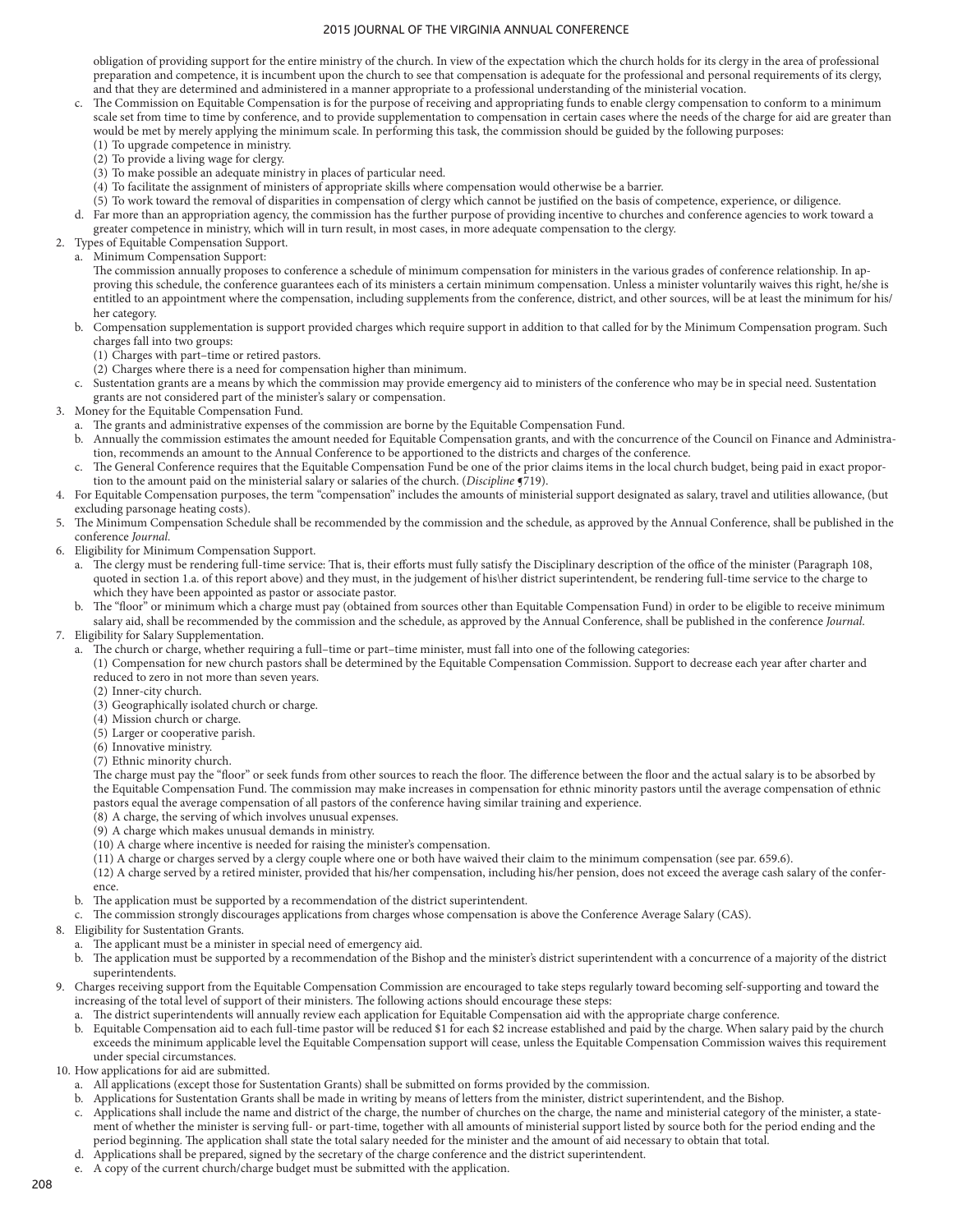- f. Applications shall be submitted to the conference treasurer who shall provide each member of the commission with a copy of each application at least one week before the meeting at which the application will be considered.
- g. Applications are generally submitted late in the calendar year for support to begin on the following January 1. The deadline for such applications is listed each year in the conference Calendar.
- h. Changes in the applications are often made at the time of Annual Conference, and occasionally at other times.

11. How appropriations are made.

- a. Each fall a hearing is scheduled by the commission in which district superintendents may support their applications and answer questions.
- b. Requirements which a charge must meet in order to receive Minimum Compensation Support may be waived by a majority vote of the commission.
- c. Compensation Supplementation will be granted by action of the commission on recommendations of the district superintendent in the categories described in Paragraph 7.
- d. Sustentation Grants for emergency needs will be granted by action of the commission on recommendations of the district superintendent and the Bishop, with the concurrence of a majority of the district superintendents.
- 12. Methods of Payment.
	- a. Minimum compensation support and supplementation will be paid by the conference treasurer and sent directly to the charge receiving aid the first week of each month. Also included in this check will be the Equitable Compensation portion of the MPP/CPP.
	- b. The commission chairperson shall keep the conference treasurer regularly informed as to the appropriations made by the commission and any changes in payments which may be necessary because of appointments or changes in ministerial status.
- 13. Recommendations to the churches of the conference.
	- a. The commission urges that consolidation of small churches and charges be promoted throughout the conference so that the conference can continue to provide a more adequate level of compensation support of its ministers.
	- b. The commission discourages the dividing of strong circuits and the establishment of weak stations that cannot continue to provide adequate compensation support.
	- c. The commission recommends that all charges, in setting their minister's compensation, consider an annual cost of living increase in addition to an appropriate merit increase.

#### \ **EQUITABLE COMPENSATION GUIDELINES**

The commission, at the request of the Bishop and the Cabinet, developed guidelines for requests, approval and time periods for supplementation provided by conference funds. It is felt that these guidelines will provide a uniform standard across the conference in support of the various charges that may require funds. I. New Requests

A. New Growth Situation Request/New Churches

1. Request must be approved by the District Board of Church Location and Building.

- 2. Request with the written District Board of Church Location approval giving rational for the request should be received by the November Equitable
- Compensation meeting in order to be approved for the following appointment year.
- 3. Will be funded according to the following formula: -100% for first 18 months (e.g., July 2006 through Dec. 2007)
	-
	- -80% second full calendar year -60% third full calendar year
		- -continued reduction at 20% per year
- B. New Mission/Ethnic Churches

1. Request must be approved by the District Board of Church Location and Building.

 2. Request with the written District Board of Church Location approval giving rationale for the request should be received by the November Equitable Compensation meeting in order to be approved for the following appointment year.

- 3. Will be funded according to the following formula:
	- -100% for first 30 months (e.g., July 2006 through Dec. 2008)
	- -85% third full calendar year
	- -70% fourth full calendar year
	- -continued reduction at 15% per year

It is suggested that if a new church or mission is not expected to be self-sufficient at the end of this time, that alternate funding sources be identified (i.e. district or sponsoring churches) while a new church is in the planning stages.

#### **Ongoing Requests**

All churches requesting Equitable Compensation assistance, *who are presently receiving Equitable Compensation assistance,* must have a yearly stewardship campaign, and submit Table I and II of the Year-End Reports, the Dec. 31 year-end treasurer's report and are asked to adhere to the following schedules: A. Ongoing "Maintenance" churches

All churches in the "Maintenance Category" should make every attempt to be off Equitable Compensation at the end of five years. In order to do this, the commission asks that any request be reduced at least 20% from the present year's request as follows:

- -100% (present year)
- -80% second year
- -60% third year
- -40% fourth year
- -20% fifth year

If a church cannot adhere to this schedule, letters detailing the reasons must be submitted each year by the District Superintendent and the Church Council of the church/charge receiving Equitable Compensation assistance.

B. Ongoing Ethnic Minority/Mission Churches

All churches in the "Ethnic Minority/Mission Categories" should make every attempt to be off Equitable Compensation at the rate of 10% a year, whether by becoming self-sufficient or by developing new forms of funding. The suggested schedule is as follows:

-100% (present year)

-90% second year

-80% third year

-Continued reduction at 10% per year

If a church cannot adhere to this schedule, letters detailing the reasons must be submitted each year by the District Superintendent and the Church Council of the church/charge receiving Equitable Compensation assistance.

## **MINIMUM STANDARDS FOR THE PARSONAGE**

The 2012 Book of Discipline of the United Methodist Church states that the Church Council shall "review the recommendation of the committee on pastor-parish relations regarding provision of adequate housing for the pastor(s), and report the same to the charge conference for approval. Housing provisions shall comply with the annual conference housing policy and parsonage standards. Housing shall not be considered as part of compensation or remuneration." (§252.4e) The Pastor/Staff-Parish Relations Committee also has consultative power and responsibilities for the parsonage (§258.2g(16)). This committee is to consult with the Church Council to provide for "housing (which may be a church-owned parsonage or housing allowance in lieu of parsonage if in compliance with the policy of the annual conference)." This paragraph also includes these words: "The parsonage is to be mutually respected by the pastor's family as the property of the church and by the church as a place of privacy for the pastor's family. The committee will follow up to assure timely resolution of parsonage problems affecting the health of the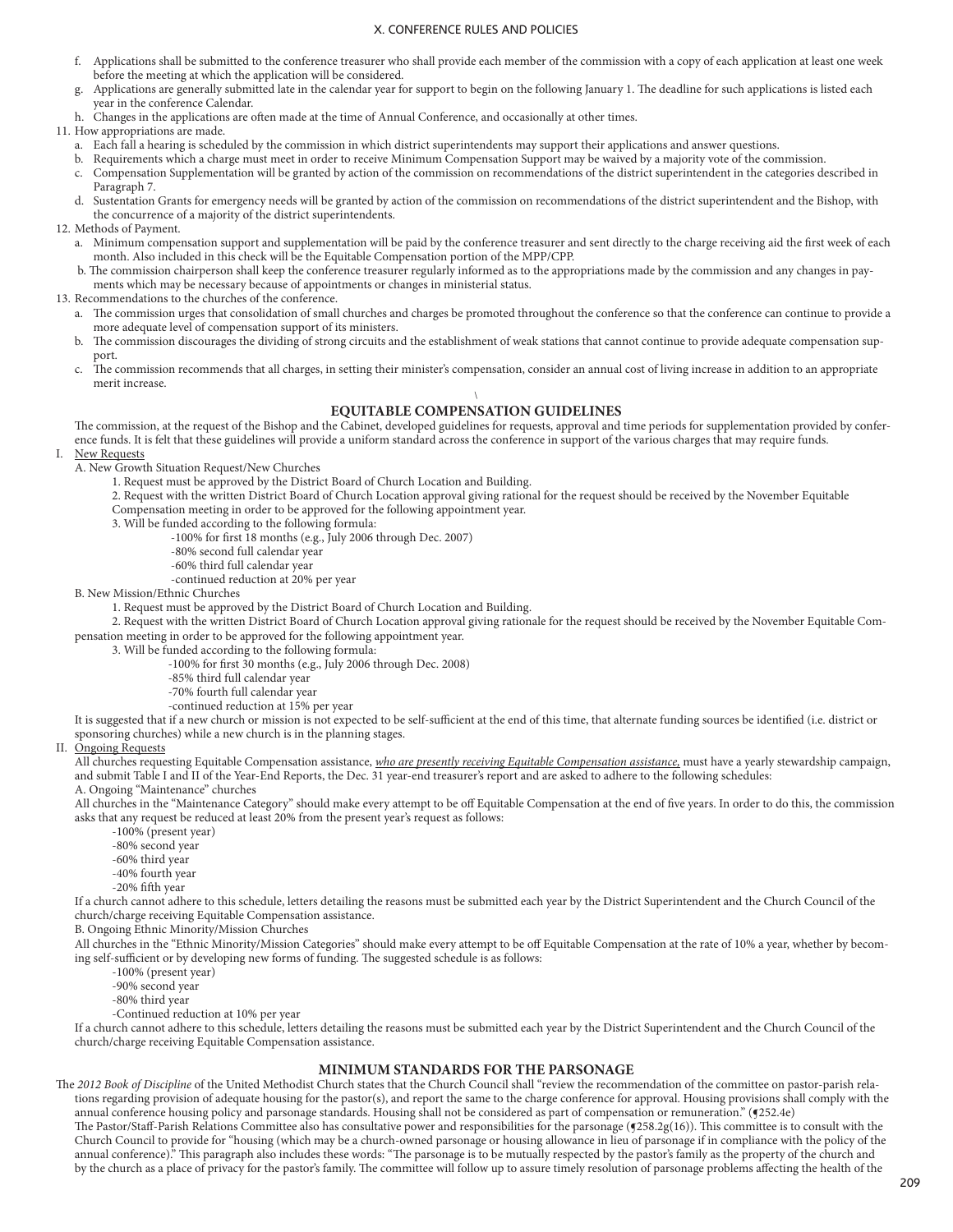pastor or pastor's family. The chairperson of the committee on pastor-parish relations, the chairperson of the board of trustees, and the pastor shall make an annual review of the church-owned parsonage to assure proper maintenance."

The Board of Trustees of the local church is charged with supervision, oversight and care of property, including the church-owned parsonage. The Charge Conference may assign some of these duties to the chair of a Parsonage Committee.

#### I. The House

A. Ownership: The parsonage is acquired and maintained by the charge, subject to the direction of the Charge Conference. The location, purchase, and/or building of a parsonage must be approved by the District Board of Church Location and Building. (§2544)

B. Title to Property: The parsonage property must be held by the charge Board of Trustees in trust for the use and occupancy of pastors in the United Methodist Church. (¶2503.2)

C. Location: The parsonage of a station church should be located within the geographical parish of the church. The parsonage of a charge should be near the center of the charge and accessible to members. It should be convenient to a school, a shopping area, and church of the charge. Preferably parsonages should not be located immediately adjacent to the church, so that the pastor's family will be ensured reasonable privacy. Such location also facilitates resale.

D. Planning and Financing: The purchase or building plan must be approved by the Charge Conference after 10 days' notice of the meeting. The pastor, district superintendent, and the district Board of Church Location and Building must consent to the purchase. Provisions of the *Book of Discipline* must be observed. The sale or relocation must conform to guidelines in the *Discipline*.

E. Administration: The *Discipline* requires the Pastor/Staff-Parish Relations Committee to see that the Trustees provide adequate and comfortable residence for the pastor and maintain its proper upkeep and furnishings. "The chairperson of the Trustees or the chairperson of the parsonage committee if one exists, the chairperson of the committee on pastor-parish relations, and the pastor shall make an annual review of the church-owned parsonage to ensure proper maintenance." (§2533.4 and ¶258.2g(16)). The pastor's family should be consulted in the selection of equipment, fixtures, and color schemes. (See *Annual Review Inventory* form). The Annual Review Inventory Report shall be submitted to the District Superintendent and will be reviewed by the Parsonages' Support Committee.

The Trustees' annual budget should be adequate to provide maintenance of the parsonage and necessary replacement of furnishings for which the Trustees have responsibility.

Since insurance carried by the church will not cover personal effects of the parsonage family, the family is urged to secure a tenant's policy.

F. Inventory: A complete inventory of all furnishings, and equipment shall be maintained, one copy with the Pastor-Staff Parish Relations Committee and/or the Trustees, a second copy with the parsonage family, and a third copy for the district superintendent attached to the *Annual Review Inventory*. This inventory should include the purchase date of items listed, purchase price, and any major repair work done on each. Condition of furnishings at the time of the annual review should be noted. (See Parsonage Inventory Form)

#### II. House Arrangement and Equipment

A. Minimum Size: The living room shall measure at least 280 square feet; or living and dining room combination shall be 330 square feet. Bedrooms shall measure no less than 144 square feet each, with one not less than 168 square feet.

B. Rooms: The parsonage should have a minimum of seven rooms: at least three bedrooms with ample closet space in each, living room, dining room, kitchen, study (if not furnished outside the parsonage), at least 1½ baths, and ample dry storage space large enough for major pieces of furniture and large packing boxes. An additional bedroom, a family room, a utility room, and a garage are also desirable.

If a pastor's office is included, it should be on the first floor with an outside entrance or entry from front hall or both or on the terrace level with outside entry. Usual office furnishings, telephone, bookshelves, and a storage closet for supplies should be provided.

Newly constructed or newly purchased parsonages shall include on the ground floor level one room which could be used as a bedroom by a person with a handicapping condition, a fully accessible bathroom and laundry facilities. (§2533.6)

C. Housing Necessities:

- Central heating plant
- Complete insulation, including weather stripping, storm windows, ceiling, sidewall and floor insulation. Carpeting is desirable as a further means of insulation.
- Central air conditioning is desirable everywhere, and a necessity in some areas of the conference.
- Annual servicing of all heating and air conditioning equipment.
- At least one telephone jack on each floor.
- Dead bolt locks on all exterior doors.
- Smoke detectors and fire extinguishers.
- Housing must be maintained free of health hazards.
- Exterminator/pest control service and an annual termite inspection.
- All major appliances, including washer, dryer, stove, refrigerator, automatic hot water heater.
- Kitchen: sink, built-in cabinets, a storage or supply closet, counter work surfaces, adequate electrical outlets properly grounded. Where possible, a garbage
- disposal and dishwasher should be provided.

#### • At least one telephone permanently in the house.

D. Furnishings and Maintenance:

1. Provided by the Church/Charge:

 • Furniture for the parsonage living room, foyer, dining room, and kitchen shall be provided. If a parsonage has more than three bedrooms, the church/charge shall provide furnishings for all bedrooms over three. All parsonage wall-to-wall floor coverings or rugs shall be furnished by the church/charge. Regular professional cleaning shall be the responsibility of the church/charge for all living spaces furnished by church/charge.

 • Window shades or blinds shall be provided in all rooms. Window treatments, and the responsibility for their maintenance/cleaning, shall be provided for the living room, dining room, and foyer.

- 2. Provided by the Pastor:
	- Furniture as desired for all rooms except living room, foyer, dining room, kitchen, and bedrooms more than three.
	- Window treatments as desired for rooms other than living room, foyer and dining room, as well as their maintenance/cleaning.
	- Bed, bath, and kitchen linens.
	- Cookware, utensils, and small appliances.
	- China, crystal/glassware, flatware.
	- Additional accessories such as pictures, lamps, family pieces, etc. which personalize a home.

E. Exterior

• Trees and shrubbery should be provided where needed.

- Landscaping and normal fertilization shall be the responsibility of the church/charge.
- Cutting of the lawn and trimming of the shrubs is the responsibility of the residents.
- A lawn mover, adequate for the size of the lawn, shall be provided by the church/charge.
- A TV antenna or cable hook-up should be provided.

III. General Guidelines

A. Privacy and Care: Since the parsonage is the home of the pastor and his/her family, their rights and privacy should be respected by the congregation. The occupants must ensure that the parsonage receives proper care.

B. Gifts: A written statement should accompany any gift of furniture or furnishings, designating whether the gift is to permanently remain at the parsonage or is a personal gift to the pastor's family. Gifts shall be received without conditions and with right of refusal.

• Adequate light fixtures/lamps shall be provided for all living spaces furnished.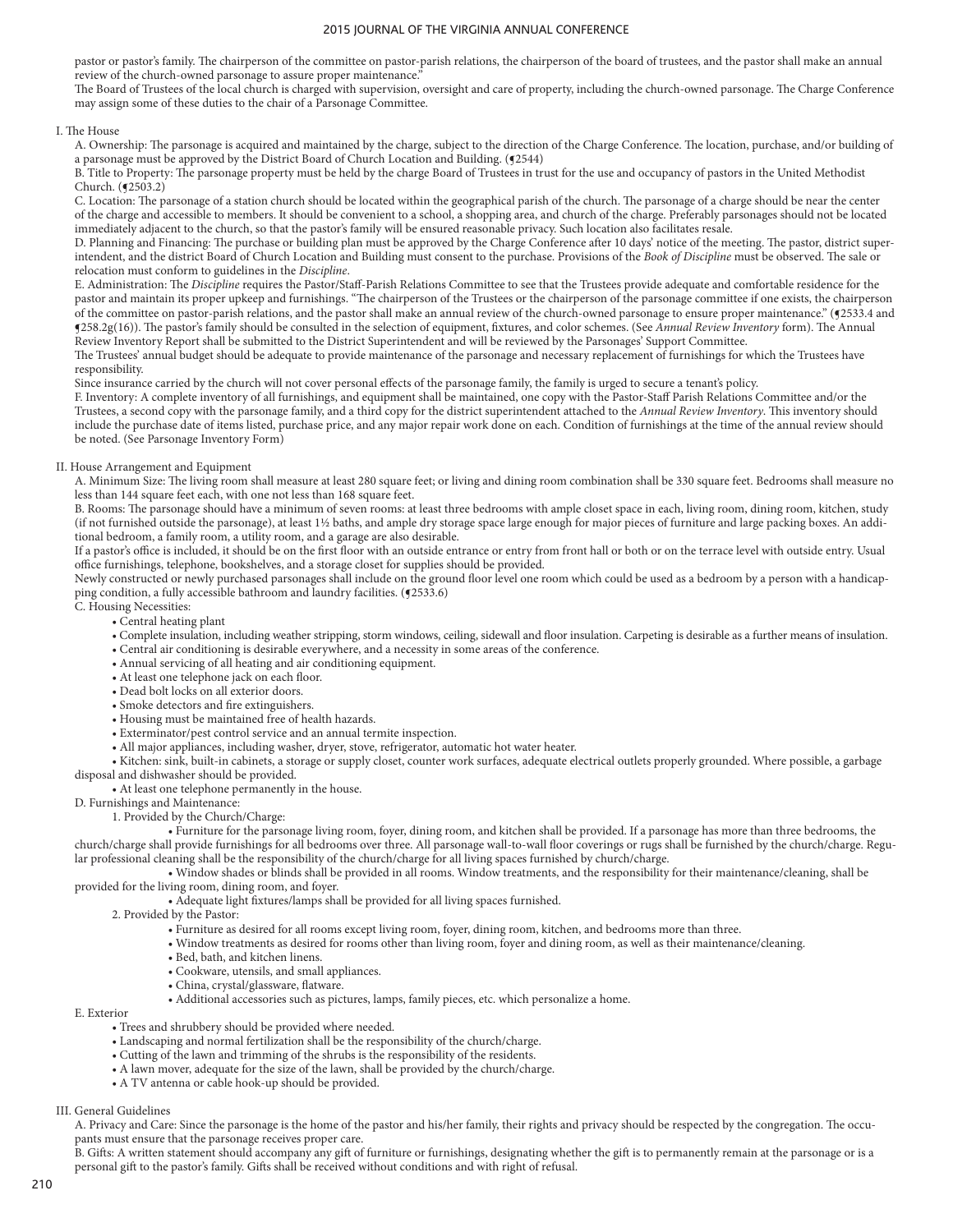C. Placement of Furniture: Use and placement of church-owned furnishings within the parsonage shall be at the discretion of the parsonage occupants.

D. When a move occurs, refer to the "*Policy at the Time of Change of Pastors*" below.

*Updated by Cabinet, July 2002, revised 12/2009, updated 1/2013*

## **POLICY AT THE TIME OF CHANGE OF PASTORS**

- I. The Pastor/Staff-Parish Relations Committee will supply to the district superintendent the list of people serving on the Local Church Parsonage Committee with the chairperson's address and telephone number.
- II. The district superintendent will contact the chairperson of the Local Church Parsonage Committee asking that the committee meet at the parsonage with the pastor, pastor's spouse (if applicable), and if requested by the district superintendent, a representative from the Parsonages Support Committee to inspect the parsonage, using the following guidelines:

A. Check complete inventory (see *Inventory for Leaving the Parsonage*).

- B. Inspect each room for needed repairs, refurbishing, paint, etc. with attention to who is accountable beyond normal wear and tear.
- C. Inspect electrical, heating, cooling, and plumbing systems..
- D. Evaluate conditions of structure, inside and outside, including church-owned furnishings, appliances and systems.
- E. Pastor shall provide information about condition of appliances and systems known only to occupant.
- III. After parsonage inspection by the Local Church Parsonage Committee and the pastor:
	- A. The Committee will:
		- Work with the Church Council to arrange for needed repairs, refurbishing, painting, etc.
		- Floors cleaned and waxed, rugs shampooed.
		- Keep the district superintendent informed concerning condition of the parsonage.
		- Inspect parsonage again nearer moving time.
		- Check the *Parsonage Inventory* with the parsonage family before their departure, and with the new parsonage family upon their arrival.
		- Have a representative of the Committee at the parsonage as the parsonage family moves.
		- Make necessary last minute corrections to the parsonage before the new family arrives.
		- Make sure that all utilities remain connected, the deposit for public utilities having been made by the church/charge.

#### B. The pastor will:

 • Leave the parsonage clean. The outgoing parsonage family is responsible for leaving the house and furnishings clean and in move-in condition. This means at least:

- o No items should be left in storage areas (attic, garage, basement, shed, closets, etc.)
- o Windows washed.
- o Refrigerator emptied and cleaned.
- o Bathrooms scrubbed.
- o Stoves and vent hoods thoroughly cleaned.
- o Fireplace cleaned.
- o Yard trimmed and mowed.
- o All garbage removed from the property.
- (see *Inventory for Leaving the Parsonage* form).
	- Have repaired or cleaned at his/her expense, any damage due to negligence and/or pets.

 • Assure uninterrupted utility service for the incoming pastor. Utilities should be in the church's name, with the parsonage address, to avoid termination of services.

 • The parsonage family shall leave for the successor: a list of whom to call in case of…..; how to fix…..; where to find…..; and a file of guarantees, operating instructions, manuals, etc..

- IV. In those instances when a clergy moves out of a parsonage and leaves the house inadequately cleaned and/or damaged, and the parsonage requires work, the expense of which is clearly the responsibility of the outgoing clergy, then the expense for such cleaning/repair shall be billed to the outgoing minister.
	- A. The Local Church Parsonage Committee and two members of the Parsonages Support Committee shall inspect the parsonage on moving day or as soon as possible and decide how much of the required cleaning/repair work, if any, is the responsibility of the outgoing pastor.

B. The outgoing pastor shall be notified immediately by telephone and registered mail. The decision should be communicated to the pastor immediately, and if the pastor be deemed wholly or partially responsible, then the cleaning/repair bill should be sent to the outgoing pastor.

C. If, after 30 days, this bill is not paid, or arrangements made to pay it, a second notice shall be sent. If, by the end of 45 days, the bill remains unpaid, a copy of the bill and the reasons for it shall be sent to the minister's current district superintendent for assistance in securing payment.

*Updated by Cabinet, July 2002, revised 12/2009, updated 1/2013*

#### **VIRGINIA CONFERENCE STATEMENT OF INVESTMENT POLICY**

#### *Introduction*

The purpose of this Statement of Investment Objectives and Guidelines is to assist in the monitoring and supervision of the assets of the Virginia United Methodist Conference ("Conference"). The funds represent the Conference funds, Foundation funds, and the funds of various local churches.

- General Investment Principles
- Objectives
- Asset Allocation Guidelines
- Investment Manager Guidelines
- Investment Performance Objectives
- Performance Monitoring
- Investment Manager Responsibilities

Investment styles covered in this document include traditional investments (e.g., bonds, large cap growth and value equity) but do not include alternative investments (e.g., hedge funds, private equity, timberland).

*General Investment Principles*

 • The funds shall be invested with the care, skill, prudence, and diligence under the circumstances then prevailing that a prudent person would use in the investment of a Foundation of like character and with like aims.

• Investments shall be so diversified so as to minimize the risk of large losses.

• The trustees may employ one or more investment managers of varying styles and philosophies to attain their objectives.

• Cash is to be employed productively at all times by investment in short-term cash equivalents to provide safety, liquidity, and return.

*Investment Management Policy*

 • Preservation of Capital - Consistent with their respective investment styles and philosophies, investment managers should make reasonable efforts to preserve capital, understanding that losses may occur in individual securities.

• Risk Aversion - Understanding that risk is present in all types of securities and investment styles, the trustees recognize that some risk is necessary to

produce long-term investment results that are sufficient to meet the stated investment objectives. However, the investment managers are to make reasonable efforts to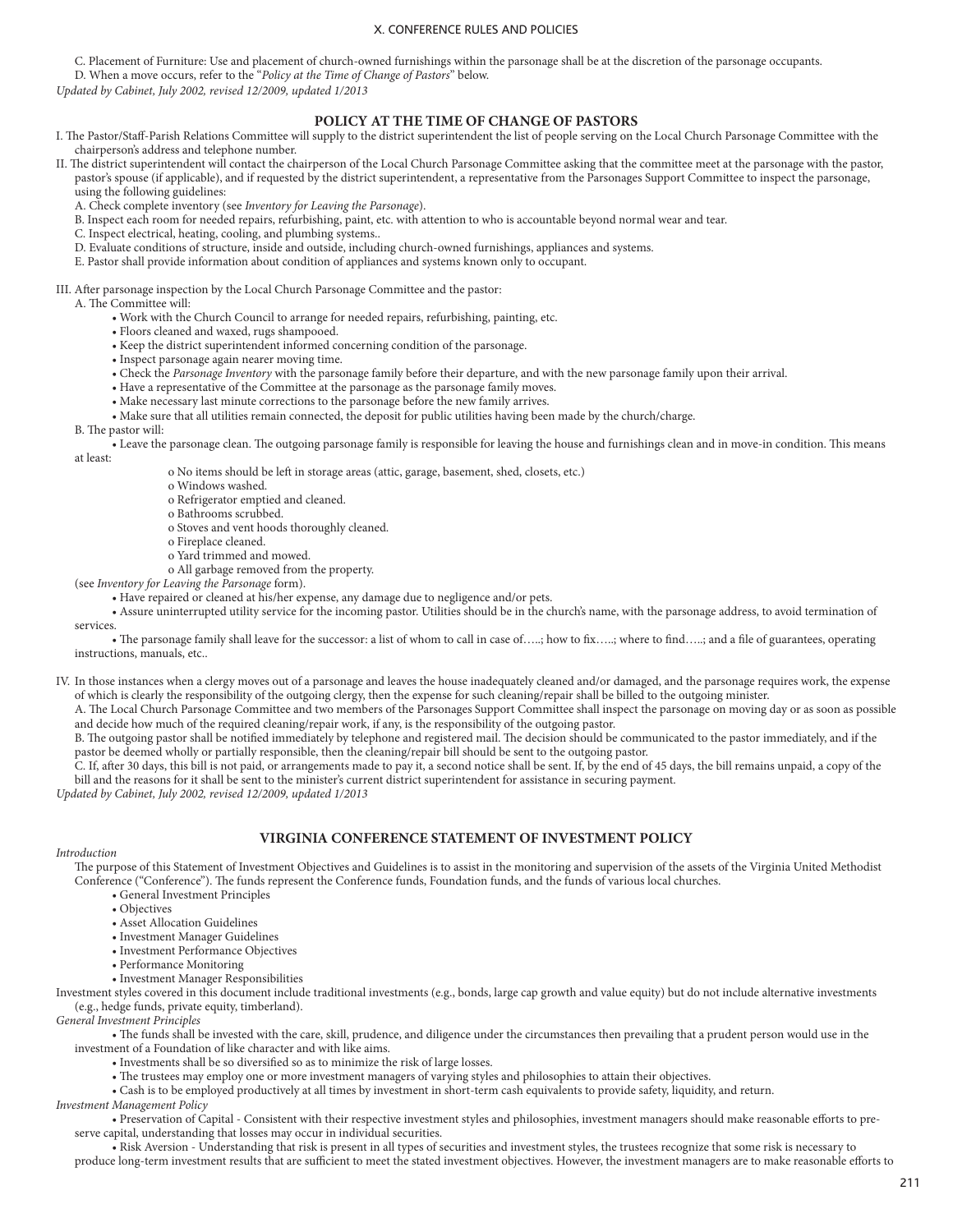control risk, and will be evaluated regularly to ensure that that risk assumed is commensurate with the given investment style and objectives.

 • Adherence to Investment Discipline - Investment managers are expected to adhere to the investment management styles for which they were hired. Managers will be evaluated regularly for adherence to investment discipline.

### *Objectives*

The primary objective for the funds is to achieve an average annual net rate of return of CPI + 5.5%. The investment horizon of the funds is fairly long-term in nature. However, the trustees are sensitive to severe short-term losses in the funds on an absolute and relative basis.

*Social Responsibility*

As defined in the *2008 Book of Discipline* the Council on Finance and Administration ("Council") shall develop, maintain, and administer a comprehensive and coordinated plan of fiscal and administrative policies, procedures, and management services for the Annual Conference including

 • Policies governing the investment of Conference funds (except for pension funds) whether in debt or equity, short-term or long-term instruments, with the aim of maximizing funds available for mission in a manner consistent with the preservation of capital and with the Social Principles of the Church. A statement of such policies shall be presented in the conference *Journal*.

 • Authorizing the Conference Treasurer to invest in funds in accordance with policies' and procedures established by the Council. A listing of securities held shall be printed annually in the conference *Journal*.

#### *Investment Manager Guidelines*

Note: The investment manager guidelines pertain to separately manager accounts. In the case of mutual funds or commingled funds, the guidelines are outlined in the fund's prospectus or offering memorandum.

## *General Guidelines*

Restricted Transaction

• Purchasing of securities on margin or speculative short sales.

- Borrowing of money.
- Pledging, mortgaging, or hypothecating of any securities except for loans of securities that are fully collateralized.
- Purchase of the securities of the investment managers, its parent, or its affiliates.
- Purchase or sale of futures or options for speculation or leverage.
- Purchase or sale of commodities, commodity contracts, or illiquid interest in real estate or mortgages.

 • Socially Responsible Investments - It shall be the policy of The United Methodist Church that all general boards and agencies, including the General Board of Pension and Health Benefits, and all administrative agencies and institutions, including hospitals, homes, educational institutions, Annual Conferences, foundations, and local churches, shall, in the investment of money, make a conscious effort to invest in institutions, companies, corporations, or funds whose practices are consistent with the goals outlined in the Social Principles; and shall endeavor to avoid instruments that appear likely, directly or indirectly, to support racial discrimination, violation of human rights, sweatshop or forced labor, gambling, or the production of nuclear armaments, alcoholic beverages or tobacco, or companies dealing in pornography. The boards and agencies are to give careful consideration to shareholder advocacy, including advocacy of corporate disinvestment. Diversification

Investment managers are responsible for achieving a level of diversification in their portfolio that is prudent and consistently applied. Concentrations in individual securities, industries and economic sectors should not be so high as to subject the overall portfolio to undue risk.

#### Liquidity

When purchasing a security to place in a portfolio, it is expected that each manager will consider their aggregate holdings among all of their accounts to ensure that their total position in the security will not be so large as to inhibit rapid liquidation of the security.

#### Cash

It is expected that the managers will run fully invested portfolios. It is not the policy of the Conference and Foundation to try to time the market. It is understood that frictional cash can be a result of the buy and sell process. However, if cash exceeds 10% of the manager's portfolio, the manager should communicate to the Foundation, Conference and its consultant in writing the reasons for the high cash level and the time frame needed to get the portfolio fully invested.

### *Domestic Equity Manager Guidelines*

 • The majority of the holdings in these portfolios should consist of domestic (U.S.) common stock. Large to medium capitalization issues are preferred. Other acceptable investments on a limited basis include preferred stock, convertible securities and cash equivalents.

 • Portfolios should be diversified. Specifically, 75% of each investment manager's portfolio should be diversified to the extent that no individual security makes up more than 5% of the total assets at the current market value. Discretion may be taken in the remaining 25% of a portfolio, but the manager should not allow any one position to exceed 8% of the portfolio's total market value.

 • A concentration in one economic sector (e.g., transportation) should not be so great as to exceed 30% of the manager's portfolio measured at market value or two times the benchmark index, whichever is greater.

• The manager should follow a clearly defined sell discipline.

*Fixed Income Manager Guidelines*

 • Holdings should consist primarily of domestic (U.S.) fixed-income securities with adequate liquidity. The portfolio should maintain a weighted average portfolio quality rating of at least "A." Securities that are issued or guaranteed by the U.S. Treasury or Government agencies and instrumentalities will be considered AAA. • The maximum position in a single issuer's securities should not exceed 5% of the portfolio's assets measured at cost or 8% of the portfolio measured at mar-

ket value. Holdings in securities issued or guaranteed by the U.S. Treasury or U.S. Government agencies and instrumentalities are excepted from this restriction.

 • The duration of the portfolio should be targeted to that of the Lehman Brothers Intermediate Aggregate Index. The duration may range within 20% of the duration of this index.

• Purchases should be limited to readily marketable securities.

- Purchases of securities rated below investment grade are limited to 10% of the portfolio, measured at market value, and area limited to a rating of "B" or better.
- Foreign (non-U.S. domiciled) securities denominated in U.S. dollars are limited to 10% of the portfolio, measured at market value.
- Non-U.S. dollar denominated securities area prohibited.

*Investment Performance Objectives*

Investment managers will be reviewed on a quantitative basis in the form of quarterly reports to be provided by the consultant. Qualitative factors will also be considered such as adherence to each manager's stated investment process, and to the policy guidelines stated in this document. Managers will be reviewed on a net of fees basis.

Large Cap Value Manager

Over a rolling three-year period, the annualized total return of the manager should exceed the annualized total return of the Russell 1000 Value Index. The manager should rank in the upper 25th percentile of a universe of similar managers for the rolling three-year period Large Cap Growth Manager

Over a rolling three-year period, the annualized total return of the manager should exceed the annualized total return of the Russell 1000 Growth Index. The manager should rank in the upper 25th percentile of a universe of similar managers for the rolling three-year period.

Bond Manager

Over a rolling three-year period, the annualized total return of the manager should exceed the annualized total return of the Lehman Brothers Intermediate Aggregate Index. The manager should rank in the upper 25th percentile of a universe of similar managers for the rolling three-year period.

Performance Meeting

The consultant and the Investment Committee shall monitor the overall performance of the funds to insure its meeting of its objectives. Individual manager monitoring will include the following:

Maintaining both a short-term and long-term perspective, the Consultant will evaluate whether each manger has:

- Performed satisfactorily when compared with the specific objectives for its portfolio;
- Produced results that compare favorably to other investment managers with similar portfolios; and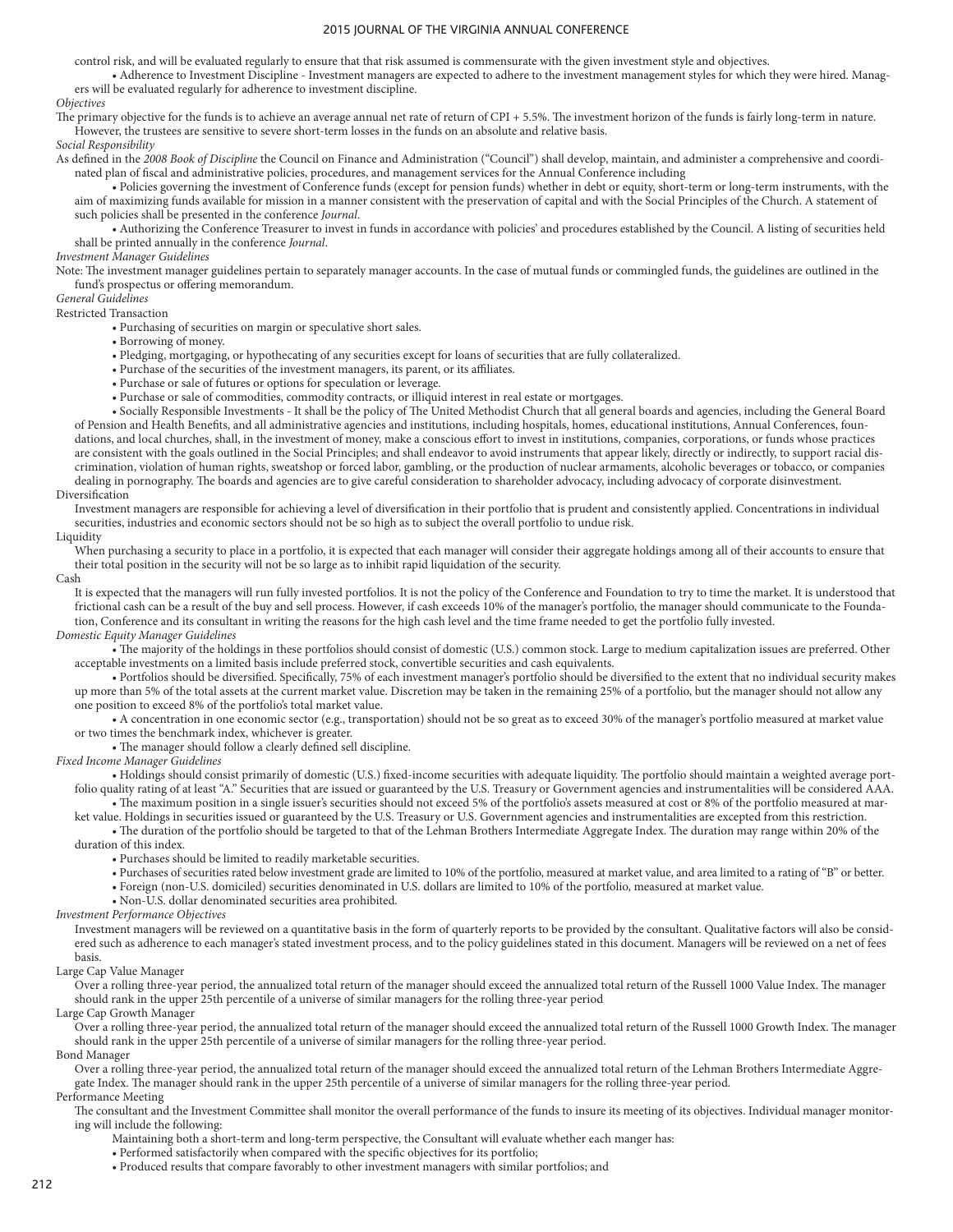• Adhered to the relevant policies and objectives.

Among the events that the consultant will examine closely in its review of the investment managers are:

• Poor performance relative to objectives over a three- to five-year period,

- A change in the portfolio manager;
- The departure of one or more key investment professionals;
- Violation of an investment guideline; and
- A change in the ownership or control of the investment management organization.

Any of the above factors will result in a discussion of whether to retain an investment manger. The consultant will provide input in the discussion, but final decisions for any changes rest with the Investment Committee.

*Investment Manager Responsibilities*

- Submit a written request to the trustees whenever the investment manager feels that the Statement of Investment Objectives should be changed
- Provide quarterly reports describing portfolio holdings, transactions, and performance.
- Vote proxies received after careful assessment of the issues involved.
- Promptly inform the trustees and its consultant of all significant matters pertaining to the investment management of the assets of the Foundation. For

example, significant changes in the ownership, affiliation, organizational structure, financial condition, and staffing of the firm.

• Be available to meet with the trustees on a reasonable basis.

 • Manage the funds in accordance with the policy guidelines and objectives expressed in this document, or in a separate written agreement that has received approval from the trustees when deviation is deemed prudent and desirable.

### **BENEFIT PLANS PROVIDED TO CLERGY IN THE VIRGINIA CONFERENCE**

 Funding, eligibility and plan designs for the Clergy Health Plan (CHP), Retiree Health Plan (RHP), Pre-1982 Pension Plan (Pre-82), Clergy Retirement Security Program (CRSP), Comprehensive Protection Plan (CPP), Supplemental Disability Plan (SDP), Supplemental Life Plan (SLP) and Gift Benefit are recommended to the Virginia Conference by Virginia United Methodist Pensions, Inc. (VUMPI).

VUMPI (or its vendors, if applicable) are responsible for determining if a participant qualifies to receive a benefit under the CHP, RHP, SDP, SLP or Gift Benefit, and what level of benefits will be payable to the participant.

The General Board of Pension and Health Benefits (GBOPHB) (or its vendors, if applicable) is responsible for determining if a participant qualifies to receive a benefit under the CRSP, Pre-1982 Pension Plan, MPP, CPP, and what level of benefits will be payable to the participant.

### **CLERGY HEALTH PLAN (CHP)**

Eligibility:

a. Provisional, Associate and Full Connection members serving full-time under episcopal appointment.

b. Approved Local Pastors serving full-time under episcopal appointment.

- c. Clergy serving in full-time Extension Ministry Appointments in organizations controlled by The United Methodist Church.
- d. Deacons in Full Connection and Provisional Deacons serving full-time.

 e. Clergy on Medical Leave and receiving long-term disability income benefits from the GBOPHB must file for, and enroll in Medicare Part A and B as soon as they become eligible in order to receive and continue their health benefits under the Conference Health Plans (CHP).

 f. Widowed spouses of active clergy that were eligible and participating in the CHP at the time of death of the clergyperson are eligible for the CHP until age 65, at which time their eligibility will be determined for the Retiree Health Plan (RHP).

g. Once a clergyperson has retired from The United Methodist Church under ¶358 (or succeeding paragraph) of the *Discipline*, and the clergyperson continues in his/her retired relationship to the Virginia Annual Conference, the clergyperson and/or his/her dependent(s) are not eligible to participant in the CHP.

 \* Clergy on Leave of Absence, Sabbatical Leave or Student Local Pastors may participate in the CHP for up to one year, provided they pay 100 percent of the CHP cost.

Administration of the CHP:

The CHP benefits are provided to Virginia Conference clergy by VUMPI in Glen Allen, (1-800-768-6040). VUMPI is the sole administrator of the CHP. This plan is self-funded and is primarily paid for by conference resources through apportionments and personal contributions from the participants. Therefore, the continuation of this plan depends largely upon the ability of the Virginia Conference to finance it. Benefits provided are approved at Annual Conference. It should be expected that VUMPI will annually recommend raising the amount of the apportionment and personal contributions to sustain this plan. Other alternatives include, but are not limited to recommending the reduction in the amount of benefits or to abandon the Clergy Health Plan altogether if funding is not possible. The adoption of such a plan should not be considered binding upon the conference for more than one year at a time. Accordingly, the terms of the CHP are subject to change by approval by Annual Conference.

Church Contributions for the CHP: Church contributions to the CHP are explained in Recommendations 1 of the VUMPI report.

Participant Contributions for the CHP: Participant Contributions are explained in Recommendation 6 of the VUMPI report.

#### How to Enroll in these Plans:

1. If eligible for the CHP, enroll during the New Clergy Orientation, at Annual Conference or immediately thereafter, BUT PRIOR TO JULY 1. Enroll on forms provided by VUMPI. Call VUMPI at either 804-521-1100 or 1-800-768-6040. Questions concerning claims should be addressed to Anthem, 800-451-1527; or HMO, 800-421-1880.

2. Upon enrollment, participants are immediately responsible for their Personal Contributions under the Conference Health Plan. Likewise, the clergy's salary-paying-unit is immediately responsible for their CHP apportionments.

## **RETIREE HEALTH PLAN (RHP)**

Eligibility:

A Clergy or Diaconal Minister whose retirement date is effective on or after Jan. 1, 2004, will be eligible to participate in the Virginia United Methodist Conference Retiree Health Plan if paragraphs 1 and 2 below are satisfied.

1. A Clergy satisfies the requirements of this paragraph if he or she retires in connection with the Virginia United Methodist Conference under ¶358.1-3 of the *2008 Book of Discipline*. A Diaconal Minister satisfies the requirements of this paragraph if he or she retires in connection with the Virginia United Methodist Conference under ¶313.2 of the *1992 Book of Disciplin*e.

2. A Clergy or Diaconal Minister satisfies the requirements of this paragraph if he or she meets the criteria in either subparagraph a, b or c below:

 a. This subparagraph is satisfied if a Clergy or Diaconal Minister, age 62 or above or has at least 30 years of service, on date of retirement, has served the Virginia United Methodist Conference during the last 10 consecutive years immediately prior to retirement in full-time Episcopal appointments where the salary-paying units have contributed towards the full apportionment rate for the Clergy and/or Lay Virginia Conference Health Plan, or

 b. This subparagraph is satisfied if a Clergy or Diaconal Minister, age 62 or above or has at least 30 years of service, on date of retirement, has served the Virginia United Methodist Conference a minimum of 30 years in full-time Episcopal appointments where the salary-paying units have contributed towards the full apportionment rate for the Clergy and/or Lay Virginia Conference Health Plan, or

 c. This subparagraph is satisfied if a clergy or diaconal minister who has served 10 years in full-time Episcopal appointments with the Virginia United Methodist Conference where the salary-paying units have contributed the full apportionment rate towards the Clergy or Lay Virginia Conference Health Plan, retires prior to age 62 with less than 30 years of service, or is appointed to Approved Leave (Sabbatical, §352; Family Leave, §354; Voluntary Leave of Absence,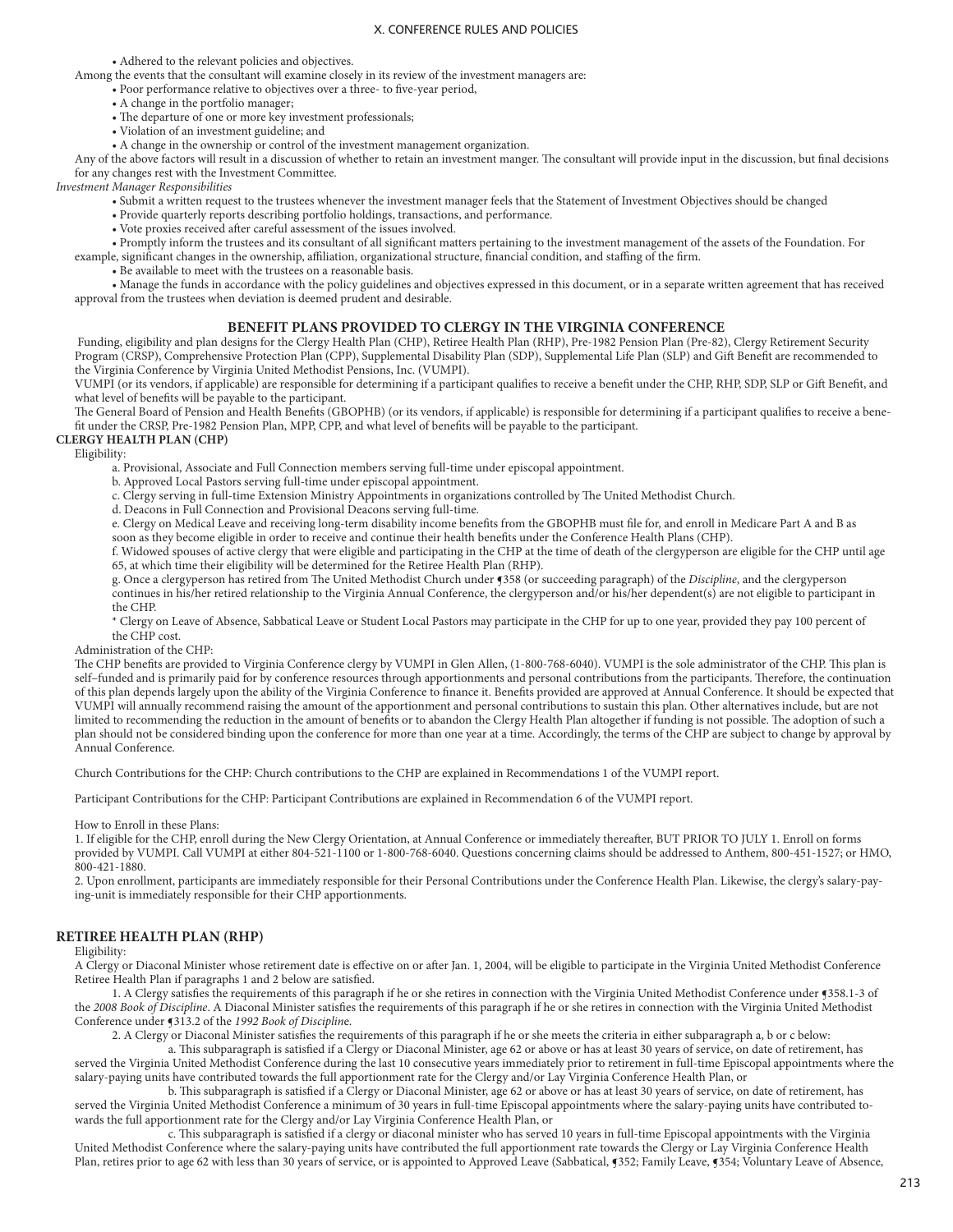*2008 Book of Discipline*), or is appointed to Extension Ministry (to an Agency that is not eligible to participate in the Clergy and/or Lay Virginia Conference Health Plan), or is appointed on Loan to another United Methodist Conference (5346.1 and 331.8, *2000 Book of Discipline*). for the Virginia United Methodist Conference Retiree Health Plan by paying a monthly Retiree Health Plan Access Fee.

The Retiree Health Plan Access Fee is determined annually by the board of directors of the Virginia United Methodist Pensions, Incorporated and published in the *Journal* of the Virginia United Methodist Conference. This Retiree Health Plan Access Fee will freeze her/his eligibility that s/he accumulated prior to entering one of the above-mentioned statuses. While making payment of this access fee, s/he will not receive health care benefits under the Clergy or Lay Virginia Conference Health Plan, Retiree Health Plan, nor accumulate years of service for eligibility or the vesting and contribution schedule.

This Retiree Health Plan Access Fee must be paid monthly (unless other arrangements have been made with the Virginia United Methodist Pensions, Incorporated office, in writing and signed by both parties) until s/he is eligible to be enrolled in the Retiree Health Plan, at which time s/he would receive health care benefits under the Retiree Health Plan and pay the prevailing personal contributions.

There will be a onetime open enrollment period (Jan. 1-31, 2004) for those described in this paragraph who are not currently enrolled in the Clergy or Lay Virginia Conference Health Plans, and who want to freeze their eligibility in the Retiree Health Plan. Otherwise, if retirement occurs prior to age 62 and the retiree does not have 30 years of service, the retiree may pay 100 percent of the cost to continue enrollment in the Virginia Conference Lay Health Plan until they attain the age of 62. At the age of 62, their contribution rate reverts to the same Clergy Retiree Health Plan Vesting and Contribution Schedule for all eligible retired clergy and diaconal ministers based upon their years of service at retirement.

### Additional points of clarification:

1. Years of Service will be determined at retirement.

 2. A Year of Service equals a year served in the Virginia United Methodist Conference in a Full-time Episcopal Appointment where the salary-paying-unit was contributing the full apportionment rate for the Clergy or Lay Conference Health Plan. (For example, a clergy serving as an associate will not be awarded a year of service toward the RHP Vesting and Personal Contribution Schedule if he/she waives medical coverage and their salary-paying-unit does not contribute to the health plan apportionment.)

3. Years of Service earned in other United Methodist conferences are not qualifying years of service under the Virginia Conference Retiree Health Plan.

 4. Retired Clergy and Diaconal Ministers currently participating in the Virginia United Methodist Conference Retiree Health Plan and those who meet the proposed Retiree Health Plan Eligibility on or before January 1, 2004, will be considered vested with 30+ Total Years of Service, therefore they will be required to make personal contributions according to the 30+ Total Years of Service Personal Contribution Schedule.

5. Eligible dependents are those who were eligible for coverage at the time of the participant's date of retirement.

 6. Individuals that have met the eligibility requirements for Virginia Conference Retiree Health Plan accumulate years of service which will be applied to the vesting and personal contribution schedule as follows:

|                  | Retiree Health Plan Vesting and Personal Contribution Schedule |     |              |              |
|------------------|----------------------------------------------------------------|-----|--------------|--------------|
| Total %          |                                                                |     | VUMPI %      | Clergy %     |
| Years of Service | Cost of RHP                                                    | $=$ | Contribution | Contribution |
| $0 - 9$          | N/A                                                            |     | N/A          | N/A          |
| $10-14$          | 100                                                            |     | 16           | 84           |
| $15-19$          | 100                                                            |     | 32           | 68           |
| $20 - 24$        | 100                                                            |     | 48           | 52           |
| $25 - 29$        | 100                                                            |     | 64           | 36           |
| $30+$            | 100                                                            |     | 80           | 20           |
|                  |                                                                |     |              |              |

 7. Retired clergy and/or their dependents that are participating in the RHP must file for, and enroll in Medicare Part A and B as soon as they become eligible in order to receive and continue their health benefits under the Retiree Health Plans (RHP).

### Administration of the Retiree Health Plan (RHP):

The RHP benefits are provided to Virginia Conference clergy by VUMPI in Glen Allen (1-800-768-6040). VUMPI is the sole administer of the RHP. This plan is partially self-funded and is primarily paid for by conference resources through apportionments and personal contributions from the participants. Therefore, the continuation of this plan depends largely upon the ability of the Virginia Conference to finance it. Benefits provided are approved at Annual Conference. It should be expected that VUMPI will annually recommend raising the amount of the apportionment and personal contributions to sustain this plan. Other alternatives include, but are not limited to recommending the reduction in the amount of benefits or to abandon the RHP altogether if funding is not possible. The adoption of such a plan should not be considered binding upon the conference for more than one year at a time. Accordingly, the terms of the RHP are subject to change by approval by Annual Conference.

Church Contributions: Church contributions to the RHP are explained in Recommendation 2 of the VUMPI report. Participant Contributions: Participant Contributions are explained in Recommendation 3 of the VUMPI report.

#### How to Enroll in these Plans:

1. If eligible for the RHP, the office of Virginia United Methodist Pension, Inc. can coordinate your enrollment in the RHP.

 2. Upon enrollment, participants are immediately responsible for the payment of their Personal Contributions for the RHP. Likewise, the Annual Conference is immediately responsible for the RHP apportionments.

## **DISABILITY BENEFITS**

Eligibility:

 1. Full-time clergy members of the conference and full-time Local Pastors who are participants in the Comprehensive Protection Plan (CPP) provided by the GBOPHB. Student Local Pastors and Part-time Local Pastors are not eligible to participate in the CPP.)

2. Clergy appointed to attend school.

3. Clergy on Sabbatical Leave are continued in the CPP at conference expense for one year.

 4. Clergy on Leave of Absence are eligible for the life and disability insurance portions of the CPP for a maximum of one year at their own expense (based on 4.4 percent of DAC).

5. Provisional, Associate and Full Connection members serving an episcopal appointment, 50% or more.

#### Administration of the Disability Plans:

CPP disability benefits are provided to VAUMC clergy per the *Book of Discipline* by the GBOPHB or its vendors and are subject to ongoing evaluation of one's medical condition and prognosis. However, the SDP program is provided to Virginia Conference clergy by VUMPI in Glen Allen (1-800-768-6040). VUMPI is the sole administer of the SDP. If a participant qualifies for benefits under the GBOPHB's CPP, benefits are then automatically payable under the SDP, depending upon the onset of disability (see below). The SDP is self–funded and is primarily paid for by conference resources through apportionments. Therefore, the continuation of this plan depends largely upon the ability of the Virginia Conference to finance it. Benefits provided are approved at Annual Conference. It should be expected that VUMPI will annually recommend raising the amount of the apportionment to sustain this plan. Other alternatives include, but are not limited to recommending the reduction in the amount of benefits or to abandon the SDP altogether if funding is not possible. The adoption of such a plan should not be considered binding upon the Conference for more than one year at a time. Accordingly, the terms of the SDP are subject to change by approval by Annual Conference.

Comprehensive Protection Plan (CPP) Disability Benefits: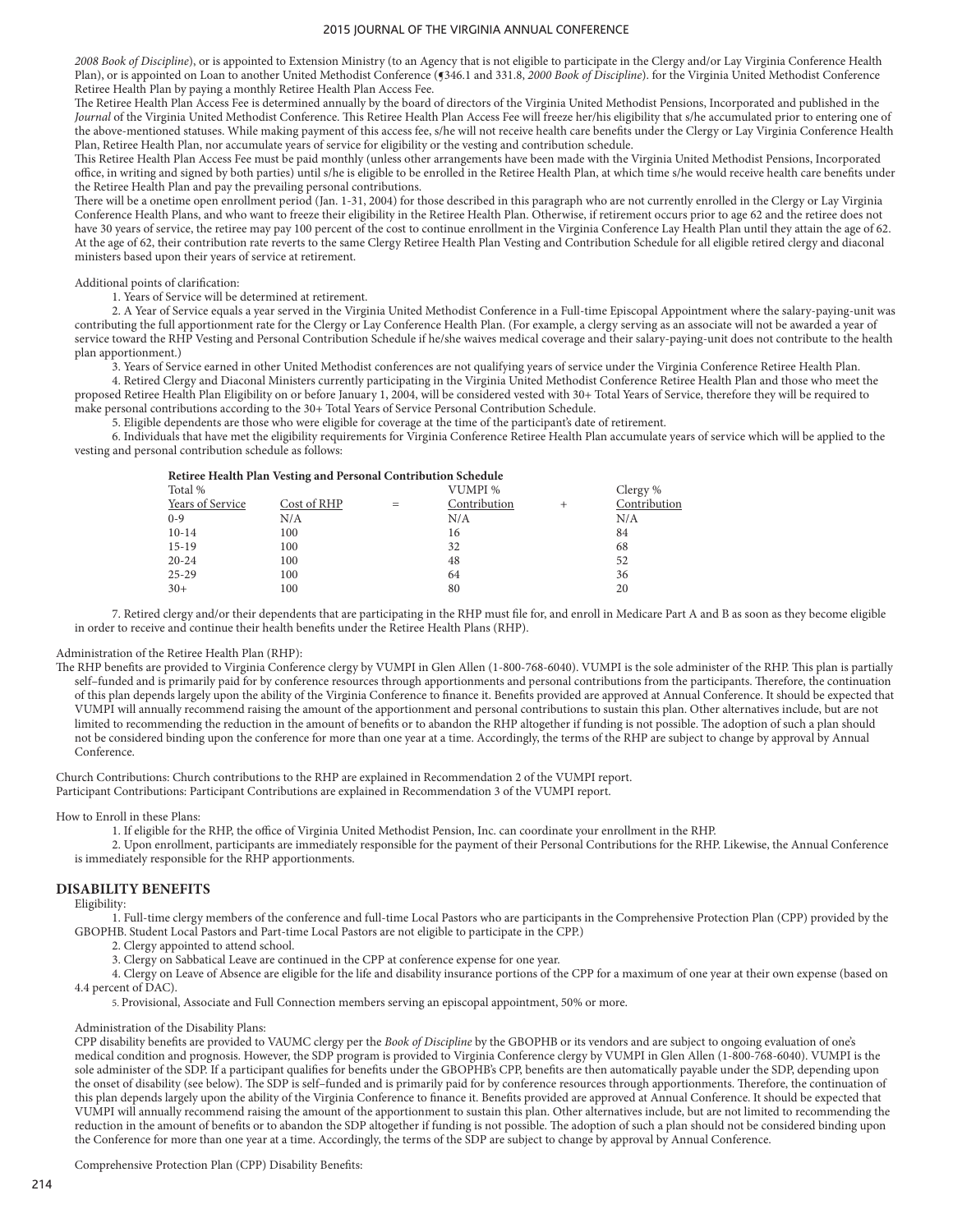1. For those disabled on or after Jan. 1, 2002, the CPP Disability benefit from the GBOPHB is 70% of Plan Compensation, with compensation capped at 200% of the Denominational Average Compensation (DAC). Disability benefits will be reduced dollar-for-dollar when income from other sources exceeds 100% of a participant's Plan Compensation during the first 24 months of disability or 70 percent of a participant's Plan Compensation after the first 24 months of disability until June 30 following your 65th birthday; until June 30 following the fifth anniversary of your disability if you become disabled after your 60th birthday; or until June 30 following your 70th birthday provided disability continues.

 2. For those disabled prior to Jan. 1, 2002, the CPP Disability benefit from the GBOPHB will remain 40 percent of the DAC until age 65, but no less than five years or to age 70, provided disability continues.

 3. During periods of incapacity that are payable under the CPP, participants continue to receive pension credit and contributions and retain their eligibility for continued death and medical benefits.

Supplemental Disability Plan (SDP) Benefits:

1. Those disabled on or after Jan. 1, 2002 are not eligible to receive a Supplementary Disability Benefit from the Annual Conference.

 2. Those disabled prior to Jan. 1, 2002, will continue to receive a Supplementary Disability Benefit from the Annual Conference per the following guidelines (Approved March, 1970, revised April 6, 1978, and subsequently, by the Supplemental Benefits Committee in accordance with action of the Annual Conference, June, 1969.

This Long-Term Disability Benefit Plan is effective April 1, 1970, and is to be administered by VUMPI or by whatever agency may be subsequently designated by the Virginia Conference.

Church Contributions: Church contributions for disability benefits are explained in Recommendation 9 of the VUMPI *Book of Reports*.

Participant Contributions: There are no clergy contributions required for the disability plans.

#### **DEATH BENEFIT PLANS**

Eligibility:

 1. Elders, Provisional Elders, Associate, Deacons in Full Connection and Provisional Deacons under episcopal appointment to a local church, pastoral charge, conference-responsible unit, or conference-controlled entity, and Local Pastors serving full-time under episcopal appointment.

2. Clergy on Medical Leave that are receiving disability benefits from the CPP.

3. Clergy appointed to attend school are eligible for the death benefit and disability insurance portions of the CPP. Their CPP premium is paid by the VAUMC.

 4. Clergy on Sabbatical Leave are continued in the CPP at VAUMC expense for one year. Clergy on Leave of Absence are eligible for the life and disability insurance portions of the CPP for a maximum of one year at their own expense based on 4.4 percent of DAC.

#### Administration of the Death Benefit Plans

The CPP death benefits are provided to Virginia Conference clergy per the *Book of Discipline* by the GBPHB in Glenview, Ill. (1-800-851-2201). VUMPI assists the GBOPHB in the administration of this death benefit plan and is an advocate for the clergy in Virginia. The Supplemental Life Plan (SLP) is provided to Virginia Conference clergy by VUMPI in Glen Allen, (1-800-768-6040). VUMPI is the sole administer of the SLP. The SLP is fully self–funded by the VUMPI. If a participant qualifies for life insurance benefits under the GBOPHB's CPP, benefits are then also automatically payable under the SLP, and the amount payable under the SLP is dependent upon the age at one's death. The SLP is self–funded and is primarily paid for by conference resources through apportionments. Therefore, the continuation of this plan depends largely upon the ability of the Virginia Conference to finance it. Benefits provided are approved at Annual Conference. It should be expected that VUMPI will annually recommend raising the amount of the apportionment to sustain this plan. Other alternatives include, but are not limited to recommending the reduction in the amount of benefits or to abandon the SLP altogether if funding is not possible. The adoption of such a plan should not be considered binding upon the conference for more than one year at a time. Accordingly, the terms of the SLP are subject to change by approval by Annual Conference.

### Comprehensive Protection Plan (CPP)

 1. The CPP Active Clergy Death Benefit is equal to \$50,000. After retirement it reduces to 30% of the DAC for clergy retired prior to Jan. 1, 2013, or \$20,000 for clergy retired Jan. 1, 2013, and after.

- 2. Active Clergy Survivor Benefits for spouses equals 20% of the DAC and 10% of the DAC for children.
- 3. Retired survivor benefits for spouses equals 20% of the DAC for clergy retired prior to Jan. 1, 2013, or \$15,000 for clergy retired Jan. 1, 2013 and after.
- 4. Retired survivor benefits for widows equals 15% of the DAC for clergy retired prior to Jan. 1, 2013 or \$10,000 for clergy retired Jan. 1, 2013 and after.
- 1. Those enrolled in the CPP are automatically enrolled in the SLP.
- 2. The beneficiary will receive the SLP payable in one lump sum.
- 3. The SLP Death Benefit is equal to \$25,000 for death prior to retirement.
- 4. Upon retirement, SLP Death Benefit, payable in addition to the CPP Death Benefit, is \$5,000.

Voluntary Life Plan (VLP)

- 1. Term life insurance is available in amounts from \$25,000 to \$300,000.
- 2. 100% participant paid.
- 3. Subject to underwriting.
- 4. Portable should one leave the ministry or retire.
- 5. Dependent life is available in amounts from \$10,000 to \$50,000 for spousal coverage; \$5,000 to \$10,000 for children.

Church Contributions: Church contributions for CPP and SLP death benefits are explained in Recommendation 9 of the VUMPI report. There is no church contribution made towards the VLP.

Participant Contributions: There are no clergy contributions required for the CPP or SLP death benefit plans. The participant pays 100% of the cost of the VLP through payroll deduction as determined annually by VUMPI.

How to Enroll in these Plans: VUMPI will automatically enroll those who are eligible to be in the CPP and SLP death benefit plans. Those desiring VLP enroll during VUMPI's annual open enrollment in the 4th quarter of each calendar year. Unless otherwise elected by the participant, the beneficiary will always be the spouse.

### **PENSION AND RETIREMENT SAVINGS PLANS**

Eligibility:

The following must participate in the CRSP:

- 1. Provisional Elders, Associate, Full Connection and Local Pastors serving under episcopal appointment.
- 2. Clergy on Medical Leave.
- 3. Deacons in Full Connection and Provisional Deacons.
- 4. Student Local Pastors and Part-time Local Pastors.

Administration of the Clergy Retirement Security Program (CRSP) and United Methodist Personal Investment Plan (UMPIP) The CRSP and UMPIP plans are provided by the GBOPHB in Glenview, Ill., (1-800-851-2201). VUMPI assists the GBOPHB in the administration of these plans and is an advocate for the clergy in Virginia.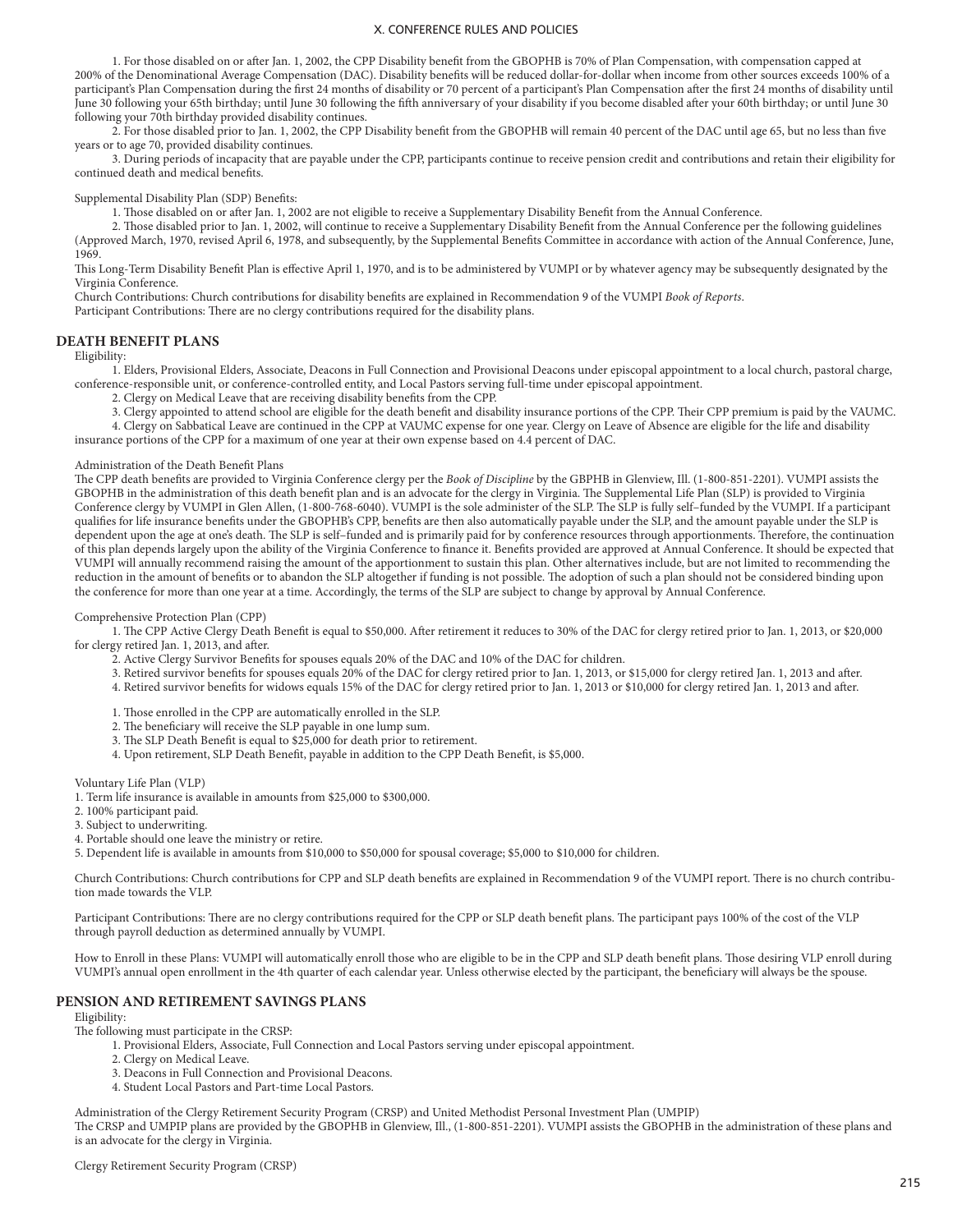1. The CRSP plan has two distinct components: (1) a defined benefit component, and (2) a defined contribution component. The defined monthly benefit payable at retirement is calculated as follows: Years of Service times 1% of the DAC (at the time of retirement) divided by 12. The defined contribution benefit payable at retirement is based upon the total contributions made each month by the church up to 3% of includible compensation (cash salary + housing)] and the earnings on those contributions.

 2. The church contributes 12% of includible compensation up to 135% of the DAC. If compensation exceeds 135% of the DAC, the church will contribute an additional 3% for any includible compensation, over 135% of the DAC.

 3. Clergy may receive a disbursement from their CRSP account at retirement or in the event of a disability that results in benefit payments under the CPP or by Social Security.

 4. Personal pension credits and benefits accrued under the Ministerial Pension Plan (MPP) and/or the Pre-82 Pension Plan are payable, if accrued, in addition to those under the CRSP.

United Methodist Personal Investment Plan (UMPIP)

 1. UMPIP is a retirement savings plan administered by the GBOPHB. Personal contributions can be made on a before-tax (pre-tax) and/or after-tax (post-tax) basis.

2. Church contributions are not a part of the UMPIP.

 3. "Personal contributions" are invested in the investment options selected by the participant, and are payable to the participant in addition to the Pre-82, MPP and/or CRSP.

4. The GBOPHB provides several different funds from which to make investment selections.

 5. The UMPIP program provides both hardship loans and withdrawals that allow access to funds prior to retirement. However, the participant is responsible for all applicable excise taxes (penalties) and income taxes due during the year in which a withdraw is made or loan defaults.

 6. Contributions to UMPIP are voluntary, but HIGHLY recommended. The amount you may contribute is limited by IRS regulations. Those UMPIP participants age 50 and over may be eligible to contribute higher amounts to their UMPIP. Contact the GBOPHB at 1-800-851-2201 for details.

Church Contributions:

Church pension contributions for the CRSP are explained in Recommendation 9 of the VUMPI *Book of Reports*. There are no church contributions for personal contributions into the UMPIP.

Participant Contributions:

There are no clergy contributions required for the pension plans, however UMPIP participants may elect to contribute up to the maximum amount allowable by law into their UMPIP account.

How to enroll in these plans:

1. If eligible for the CRSP or UMPIP, enroll during the New Clergy Orientation at Annual Conference or immediately thereafter, BUT PRIOR TO JULY 1.

Enroll on GBOPHB forms provided by VUMPI. Call VUMPI at (804) 521-1100 or 1-800-768-6040.

2. Upon becoming eligible, the participant and/or their salary-paying-unit is/are immediately responsible for making the CRSP and/or UMPIP contributions.

## **GIFT BENEFIT**

Eligibility:

 a. Clergy with 10 consecutive full-time years of service or more under episcopal appointment in the Virginia Conference immediately prior to disability or retirement.

b. Provisional, Associate and Full Connection members serving full-time under episcopal appointment.

c. Local Pastors serving full-time under episcopal appointment.

d. Clergy serving in full-time conference responsible Extension Ministry appointments.

e. Deacons in Full Connection and Provisional Deacons serving full-time.

f. Surviving spouses of those in a. through e. above.

Administration of the Gift Benefit: The Gift Benefit is provided to Virginia Conference clergy by VUMPI in Glen Allen (1-800-768-6040). VUMPI is the sole administrator of the Gift Benefit. The Gift Benefit is fully self–funded by the Virginia Conference. Benefits provided are subject to annual review. Therefore, the continuation of this plan depends largely upon the ability of the conference to finance it. Benefits provided are approved at each Annual Conference. The adoption of this plan should not be considered binding upon the conference for more than one year at a time. Accordingly, the terms of the Gift Benefit are subject to change by approval by Annual Conference.

Gift Benefit:

A \$1,500 gift will be given once during a lifetime at the time of retirement or disability (once awarded disability benefits under the Comprehensive Protection Plan) to each Clergy, Deacon in Full Connection, Provisional Deacon or Diaconal Minister, who have served at least 10 consecutive years of service in a full-time episcopal appointment in the Virginia Conference with pension credit. Further, a gift to the families of each Clergy, Deacon in Full Connection, Probationary Deacon or Diaconal Minister who die in active service is to be paid in the same amount as the gift to retired or disabled Clergy, Deacon in Full Connection, Probationary Deacon or Diaconal Minister.

Participant Contributions:

There are no clergy contributions required for the Gift Benefit.

How to enroll in these plans:

VUMPI will automatically enroll those who are eligible to be in this plan. Unless otherwise elected by the participant, the beneficiary will always be the spouse.

## **POLICY FOR THE PROTECTION OF CHILDREN, YOUTH AND VULNERABLE ADULTS**

*Revised and Approved by the Common Table for Church Vitality: Nov. 21, 2013*

Our Wesleyan heritage calls us as United Methodists to justice and advocacy for those in our communities whose voices are often not heard or overlooked. The realities of the world around us cause us to focus in particular on the children, youth, and vulnerable adults who participate in ministries of the Virginia Conference. Among those realities is the fact that during the 2012 fiscal year for the Commonwealth of Virginia, there were 52,675 children reported to local Departments of Social Services as possible victims of abuse and/or neglect. Virginia Adult Protective Services (APS) received almost 20,000 reports of adult abuse, neglect, or exploitation during that same period (data from on-line 2012 reports: **www.dss.virginia.gov**).

Virginia Conference boards, agencies, and commissions are responsible for ensuring a safe environment at any and all Conference events on behalf of children, youth, and vulnerable adults. The example and teaching of Jesus tells us that every individual has talents, gifts, and undiscovered possibilities that together make the Body of Christ stronger. God values human life, intending all men, women, and children to have worth and dignity in all relationships with God and others. To this end, the Conference cares deeply about the safety and well-being of all God's children that come to us to experience God's love, especially children, youth, and those persons who fall within the definition of vulnerable adults whose disabilities, health conditions, and/or age result in the need for personal assistance, supervision, and/or other specialized programming. The conference realizes that no person, organization, board, agency, or commission can absolutely guarantee the safety and security of all people at all times. However, the conference believes that the risk of harm to the children, youth, and vulnerable adults that come to programs and events sponsored by the Virginia Conference of The United Methodist Church can be reduced through the establishment of and adherence to reasonable policies and procedures.

To this end, the conference implements this "Policy for the Protection of Children, Youth, and Vulnerable Adults" (hereinafter the "Policy") for boards, agencies, and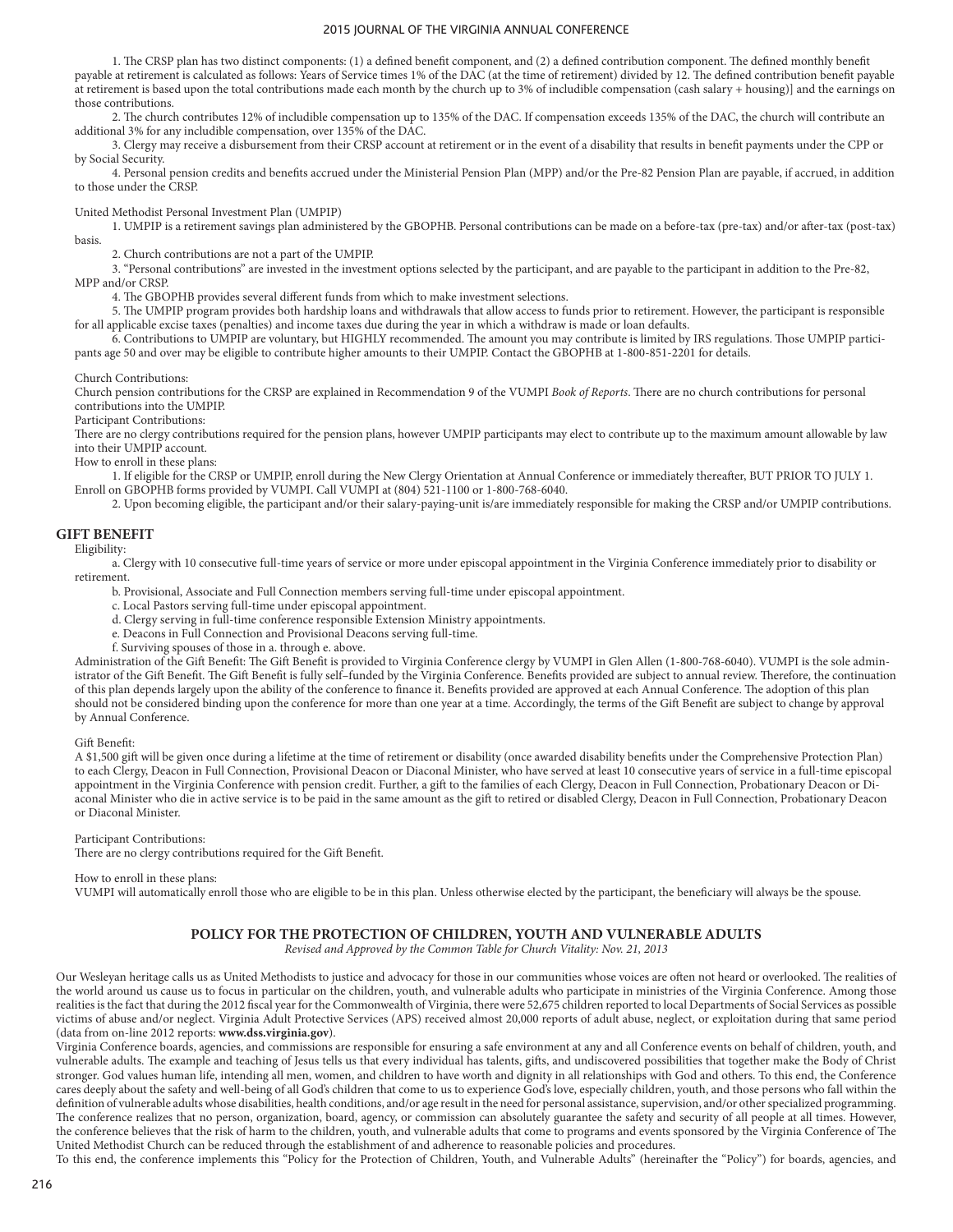commissions in order to:

1) Establish reasonable procedures to reduce the risk of physical, emotional, and sexual abuse of our children, youth, and vulnerable adults as they participate in Virginia Conference events,

2) Protect our children, youth, and vulnerable adults; and

3) Protect our staff and volunteers from false allegations of misconduct.

This policy applies to all staff and volunteers, clergy or lay, who have contact with or responsibility for children, youth, and/or vulnerable adults at Conference sponsored events. This policy is not intended to supplant or replace the "Sexual Ethics Policy for Clergy, Diaconal Ministers, and Certified Lay Professionals of the Virginia Conference" (approved by the 2001 Virginia Annual Conference and updated in 2009) or "Clergy and the Reporting of Suspected Abuse or Neglect" (approved by the 2005 Virginia Annual Conference and revised in 2009), which remain in full force and effect.

### **THEOLOGICAL FOUNDATION**

"Go out into the roads and lanes, and compel people to come in, so that my house may be filled."

*Luke 14:21 (NRSV)*

In the Parable of the Great Banquet, Jesus reminds us that God is in the business of inviting all people to the table, where they can be nurtured and transformed to be Christ to others. Today, we continue to recognize that each individual is a child of God and must be allowed to live free of fear, surrounded by love. As Christian adults, we must establish and maintain a nurturing, loving, safe and secure Christian environment, providing support and assistance to our children, youth, and vulnerable adults, remembering that our mandate is not only a responsibility, but an opportunity to protect the gift that God has bestowed upon us.

*"A new commandment I give you: Love one another. As I have loved you, so you must love one another." - John 13:34 (NIV)*

*"Blessed are your eyes, because they see; and your ears, because they hear." - Matthew 13:16*

## **GENERAL CONFERENCE MANDATES**

One aspect of fulfilling our baptismal promise to care for children, youth, and vulnerable adults means to "surround these persons with a community of love and forgiveness,…" (The Baptismal Covenant II, United Methodist Hymnal) Surrounding these persons means to provide safe sanctuaries where they can be loved and nurtured in the faith. Our Social Principles remind us that:

- "in particular, children must be protected from economic, physical, emotional, and sexual exploitation and abuse." (*2012 Book of Discipline,* ¶162.III.C)
	- we affirm "the full humanity and personhood" of all individuals with disabilities "as full members of the family of God." (2012 Book of Discipline, §162.III.I) • we "ensure to the aging the respect and dignity that is their right…." (*2012 Book of Discipline,* ¶162.III.E)
	-

Clergy and religious professionals have a responsibility to those in their congregations and broader community, especially those whose voice is compromised by age, ability level, and/or abuse or neglect. The 2004 General Conference initially took note of this responsibility when they adopted the statement:

"All clergy of The United Methodist Church are charged to maintain all confidences inviolate, including confessional confidences, except in the cases of suspected child abuse or neglect or in cases where mandatory reporting is required by civil law. (2012 Book of Discipline,  $\sim$  341.5)"

Resolution 3084, "Reducing the Risk of Child Sexual Abuse in the Church," and Resolution 8014, "Church Participation by a Registered Child Sex Offender," (*2012 Book of Resolutions of the United Methodist Church*, p. 240 and p. 900 respectively) provide guidance to the local church and annual conference as to making our churches safe places, protecting children and other vulnerable persons from abuse.

*The Book of Discipline* (¶1119 – Age-Level, Life-Span, and Family Ministries) provides the following definitions of the age groups covered by this policy.

• Child – persons up to approximately 12 years of age, generally persons from birth through sixth grade

• Youth – persons in the twelve- to eighteen-year-old age group, generally persons in the seventh through twelfth grades

• Adult – persons 18 years of age and older

### **COMMONWEALTH OF VIRGINIA STATUTES**

Because of our commitment to care for all God's children and protect the vulnerable, Virginia Conference sponsored activities fully comply with the definitions offered by the Virginia Department of Social Services governing children, youth, and vulnerable adults.

Child and adult protection programs are mandated by statute. The Commonwealth of Virginia's current child abuse reporting statute was first enacted in 1975. Section 63.2-100 has been amended and modified a number of times. The statute is comprehensive, requiring the reporting of numerous types of maltreatment. The law applies to any child under 18 years of age when a parent or any person responsible for the child's care:

• Causes or threatens to cause non-accidental physical or mental injury;

• Has a child present during the manufacture or attempted manufacture of a controlled substance or during the sale of such substance where such activity would constitute a felony violation;

• Abandons the child;

• Neglects or refuses to provide adequate supervision in relation to the child's age and level of development;

• Knowingly leaves a child alone in the same dwelling with a person, not related by blood or marriage, who has been convicted of an offense against a minor for which registration is required as a violent sexual offender; or

• Commits or allows to be committed any illegal sexual act upon a child, including incest, rape, indecent exposure, prostitution, or allows a child to be used in any sexually explicit visual material.

An act of child abuse may be committed by any person responsible for the care of another individual who is less than 18 years of age. It does not matter whether the person caring for the child under the age of 18 is a compensated or a volunteer worker. It does not matter whether the person routinely is entrusted with the care of children or whether such individual only occasionally comes in contact with children. It does not matter whether the person was entrusted with the care of a child for an hour or only a moment. It only matters that a child was abused or neglected by the person who, on the occasion in question, was responsible for the child's care.

Title 63.1 of the Code of Virginia establishes a protective services program for persons who are 60 and over and "incapacitated persons ages 18 to 59." Adults with disabilities covered under the Code are those "persons who are 18 years or older whose vulnerability is related to impaired physical and/or mental health and/or physical disability." The statutory basis for the program is found in sections 63.1-55.1 through 62.1-55.7 of the Code of Virginia.

#### **TYPES OF ABUSE**

Child abuse refers to an act committed by a parent, caregiver, or person in a position of trust (even though he/she may not care for the child on a daily basis) which is not accidental and which harms or threatens to harm a child's physical or mental health or welfare. Types of abuse noted in administrative code for the Virginia Department of Social Services are described below:

• Physical Abuse: A physical injury, threat of injury, or creation of a real and significant danger of substantial risk of death, disfigurement, or impairment of bodily functions. Such injury or threat of injury, regardless of intent, is inflicted or allowed to be inflicted by non-accidental means. Examples: asphyxiation, bone fracture, brain damage, skull fracture, subdural hematoma, burns, scalding, cuts, bruises, welts, abrasions, internal injuries, poisoning, sprains, dislocations, gunshot, stabbing wounds.

• Physical Neglect: The failure to provide food, clothing, shelter, or supervision for a child if the child's health or safety is endangered. Physical neglect may include multiple occurrences or a one-time critical or severe event that results in a threat to health or safety, such as a toddler left alone. Other types of neglect include abandonment, inadequate supervision, inadequate clothing, inadequate shelter, inadequate personal hygiene, inadequate food, and malnutrition.

• Sexual Abuse: Any act defined in the Code of Virginia that is committed or allowed to be committed, upon a child by his/her parent or other person responsible for the child's care. Examples of such abuse are sexual exploitation, sexual molestation, intercourse/sodomy, and other sexual abuse.

• Medical Neglect: The refusal or failure by a care giver to obtain and/or follow through with a complete regimen of medical, mental, or dental care for a condition, which if untreated, could result in illness or developmental delays.

• Failure to Thrive: A syndrome of infancy or early childhood that is characterized by growth failure, signs of severe malnutrition, and variable degrees of developmental retardation. Children are considered to be in this category only when the syndrome is diagnosed by a physician and is caused by non-organic factors.